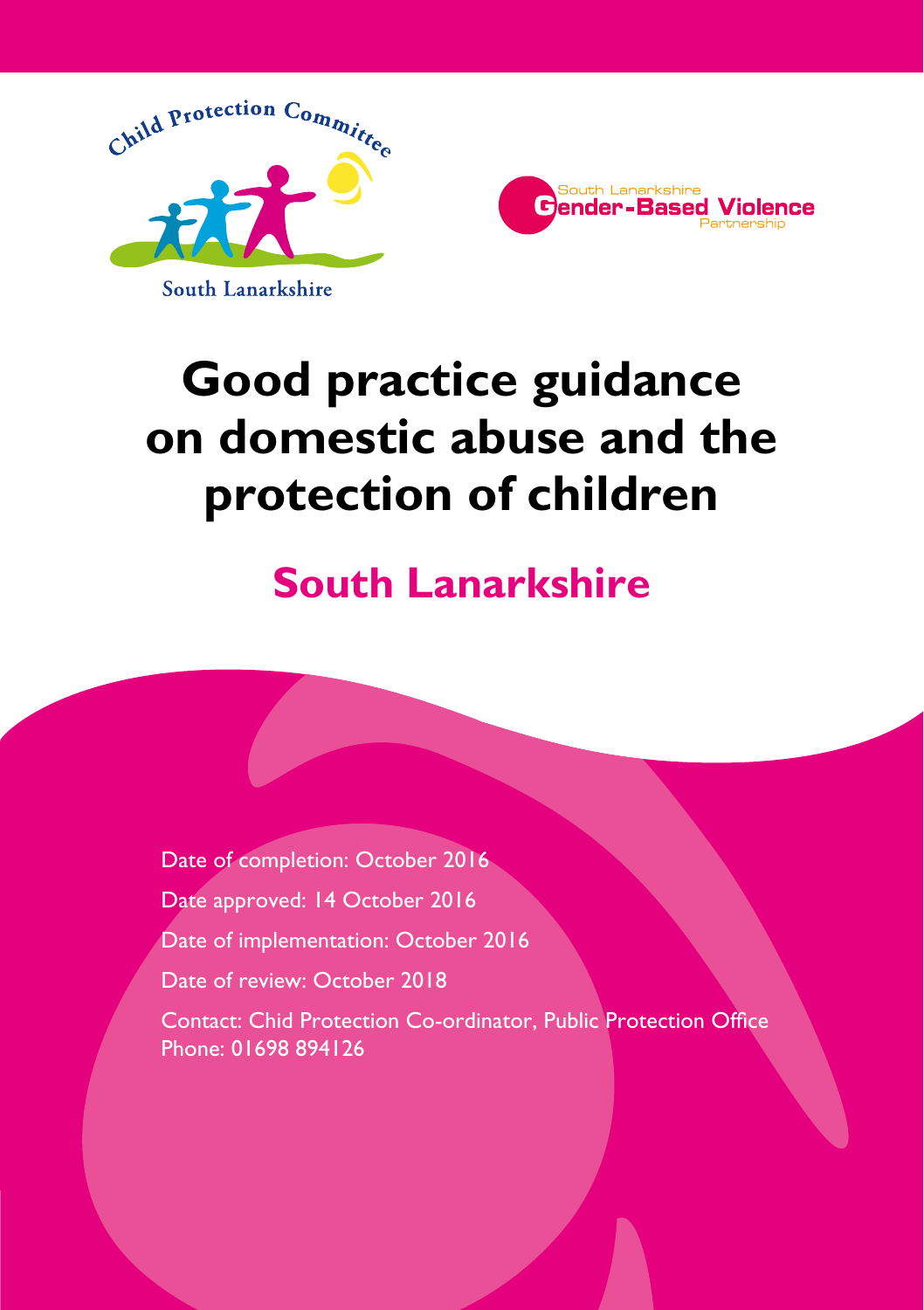## **Contents**

- **1. Purpose of the guidance**
- **2. Background**
- **3. Legislative and policy framework**

## **4. Domestic abuse within the context of the protection of children**

## **5. Risk assessment**

- **Assessment of risk and risk management**
- **The national risk assessment framework for children**
- Risk and significant harm
- **C** Domestic abuse risk assessment
- Child contact as a risk factor
- **6. Creating child centred perpetrator focused practice**
- **7. Roles of substance abuse, mental health, culture and other socio-economic factors**
- **8. Safety planning**
	- **•** Principles of safety planning
	- Support to children
	- **C** Domestic abuse and young women

## **9. Links to adults at risk of harm**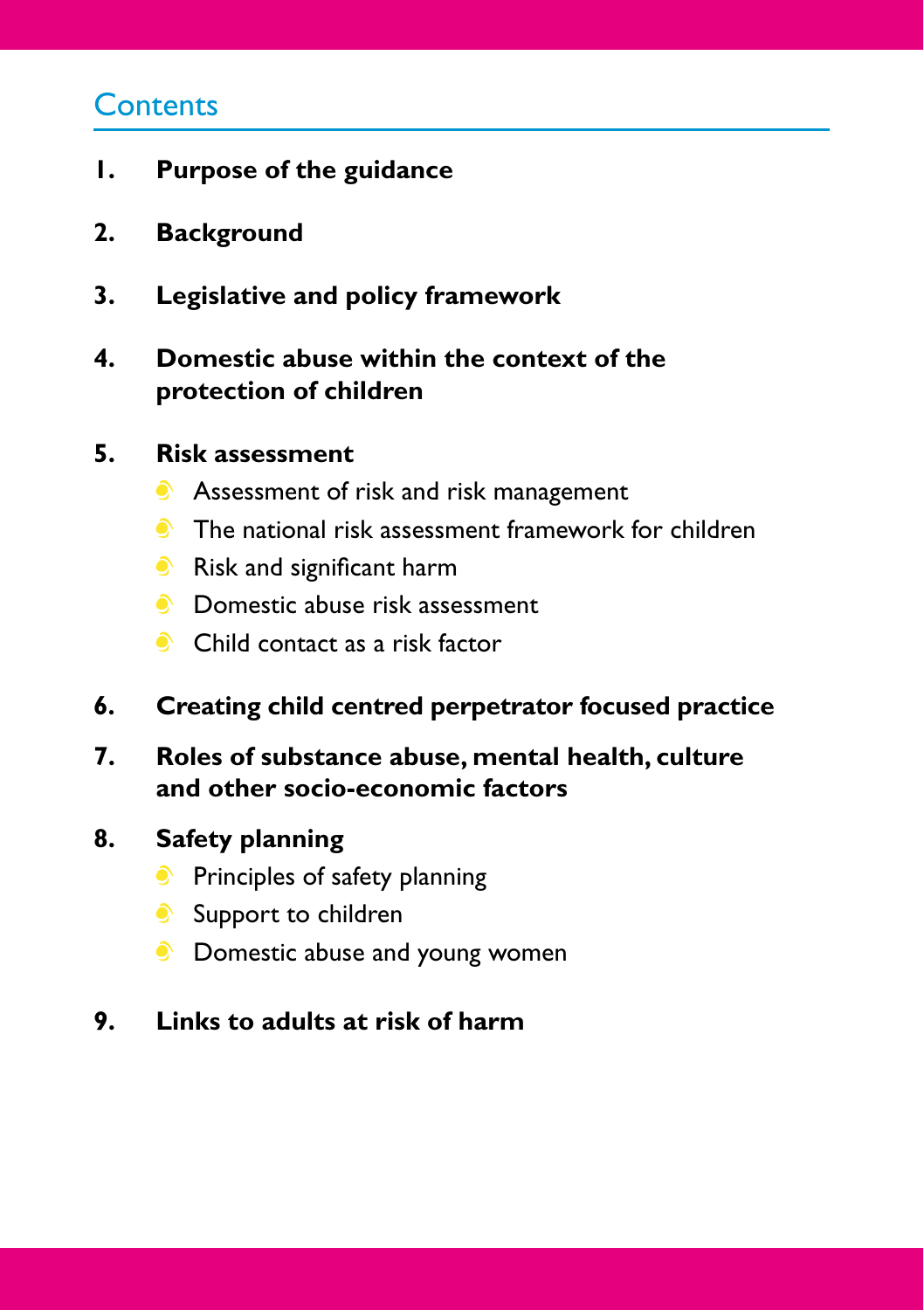# Contents (continued)

## **Appendices**

| <b>Appendix I:</b> Legislation  |                                                                                      |
|---------------------------------|--------------------------------------------------------------------------------------|
|                                 | <b>Appendix 2:</b> Risk identification checklist                                     |
|                                 | <b>Appendix 3:</b> Guidance on completing the<br>severity of abuse grid              |
|                                 | <b>Appendix 4:</b> SafeLives recommended severity<br>of abuse grid for IDAA services |
|                                 | <b>Appendix 5</b> Pathways to harm                                                   |
|                                 | <b>Appendix 6:</b> Individualised safety and support plan:<br>options and advice     |
| <b>Appendix 7:</b> Child's plan |                                                                                      |
|                                 | <b>Appendix 8:</b> What happens when domestic abuse<br>is reported to the police?    |
|                                 | <b>Appendix 9:</b> Useful contact numbers                                            |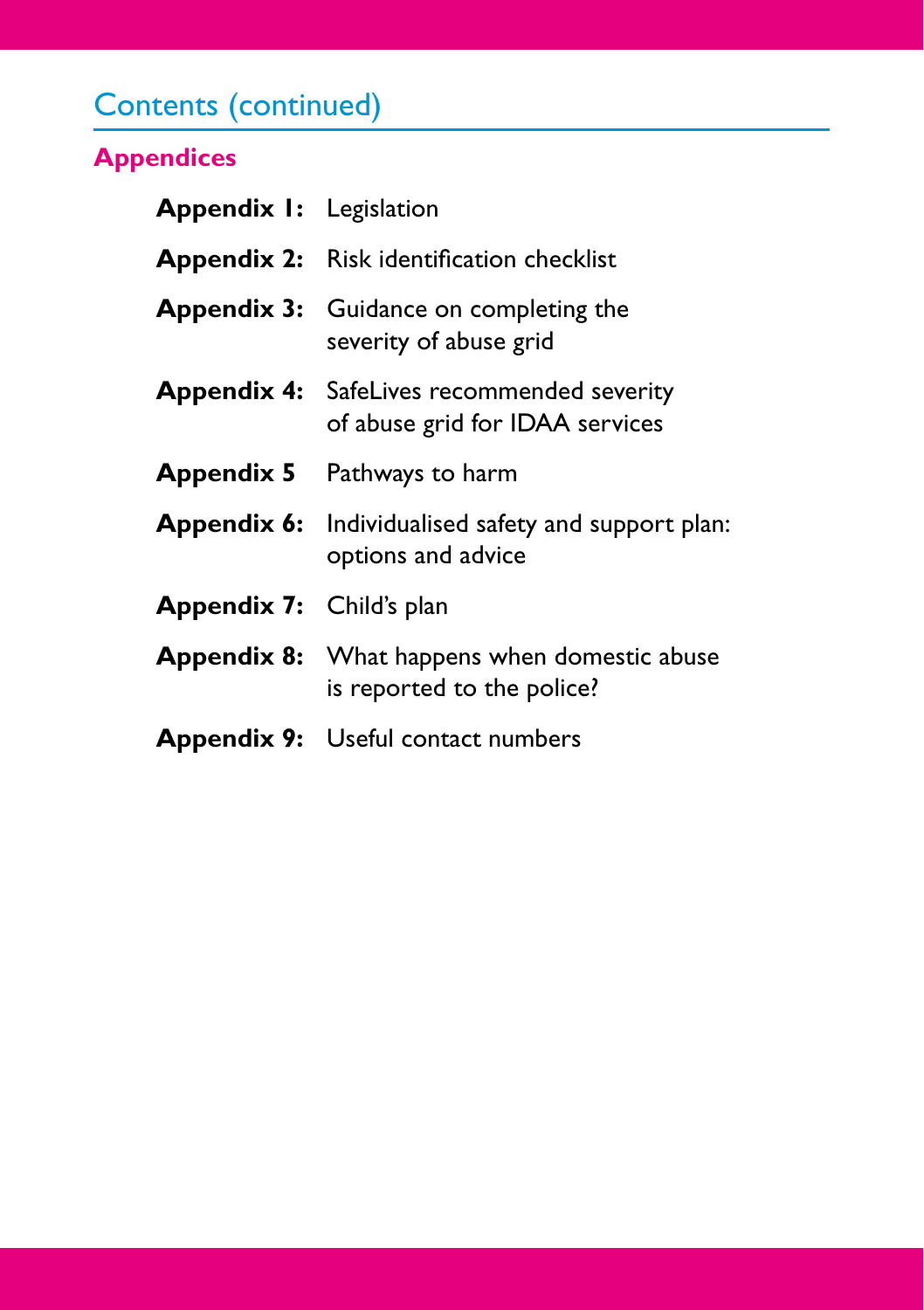## 1. Purpose of the guidance

This guidance is for managers and practitioners in both adult and children services, working in all statutory and third sector agencies, services and organisations in South Lanarkshire. It replaces the Lanarkshire Good Practice Guidance on Domestic Abuse and the Protection of Children – 2014.

It will support your understanding of the impact of domestic abuse on children and non-abusing parents/carers when carrying out assessment to determine risk. It will illustrate how risk should be managed to keep the child and the non-abusing parent/carer safe. Further, it will also explain the importance of maintaining a focus on the person perpetrating the abuse and assess any risk from on-going abuse.

This guidance is underpinned by the principles and values of *Getting it Right for Every Child (GIRFEC)* including:

- $\bullet$  Putting the child at the centre by listening to their views and involving them in decision making;
- **Working in partnership with families;**
- $\bullet$  Promoting the wellbeing of individual children;
- **Taking a "whole child" approach;**
- Building on strengths and promoting resilience;
- $\bullet$  Providing help that is proportionate and appropriate;
- $\bullet$  Supporting informed choice by helping children and families understand what help is possible and what their choices may be;
- Co-ordinating help; and
- $\bullet$  Keeping the child safe.

*Getting it right for every child* calls for us all to work together to identify at the earliest possible stage where support is needed and to provide that support at the earliest opportunity.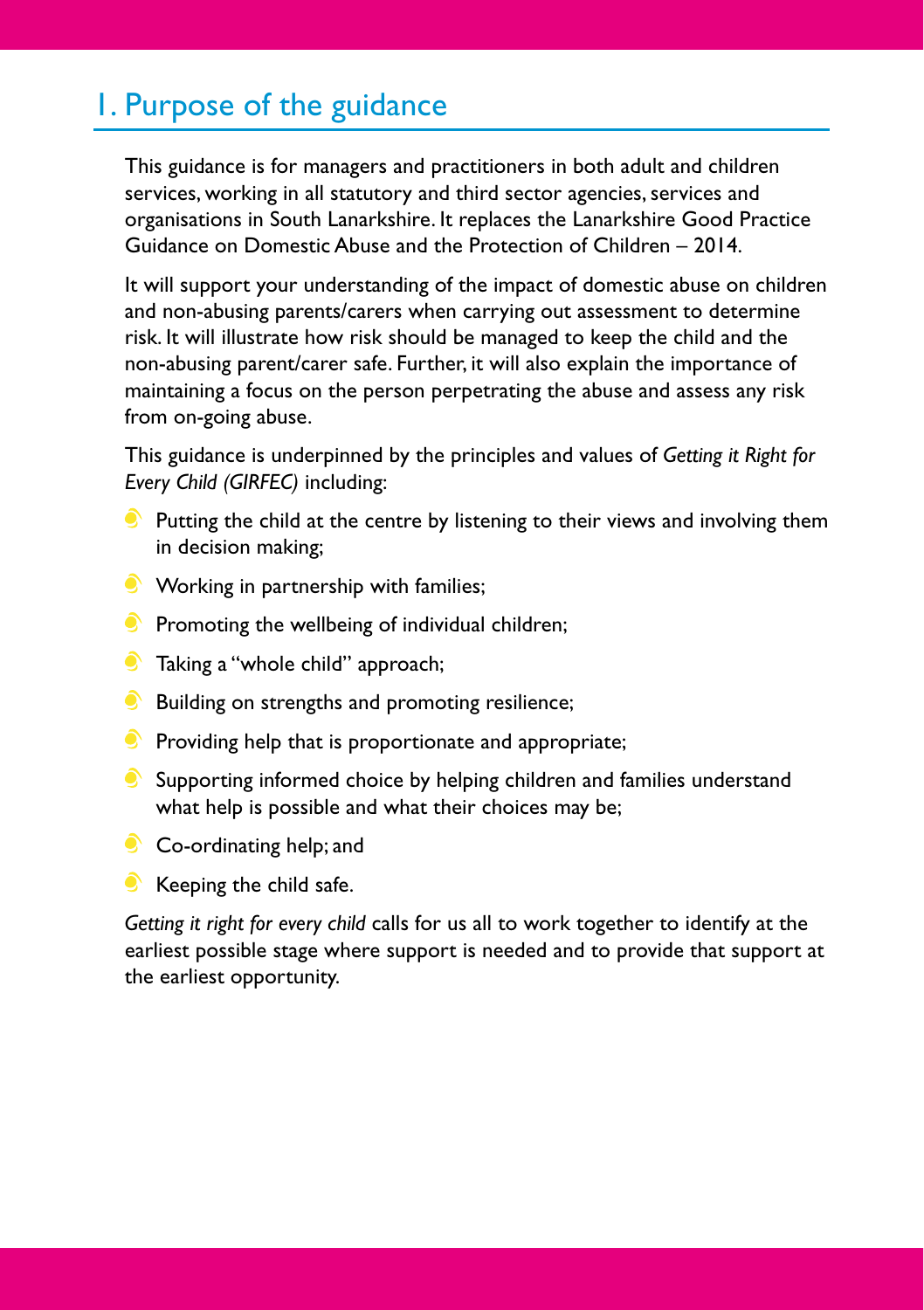Practitioners using this practice guidance will first and foremost work to the GIRFEC Practice Model. Central to the GIRFEC Practice Model are five questions that practitioners should routinely ask if concerned in any way about the growth and development of a child. These are:

- **1. What is getting in the way of the child's wellbeing?**
- **2. Do I have all the information I need to help this child?**
- **3. What can I do now to help this child?**
- **4. What can my agency do to help this child?**
- **5. What additional help, if any, may be needed from others?**

To help you with these questions, this good practice guide will give you details of specialist domestic abuse services along with practice tools. The risk assessment tool (SafeLives DASH) discussed later will give information on the level of risk associated with the domestic abuse situation the child finds themselves in. Using this along with the safety planning template will enable you to plan alongside the non-abusing parent/ carer and child for both their future safety, as safety should be central to any intervention in domestic abuse cases.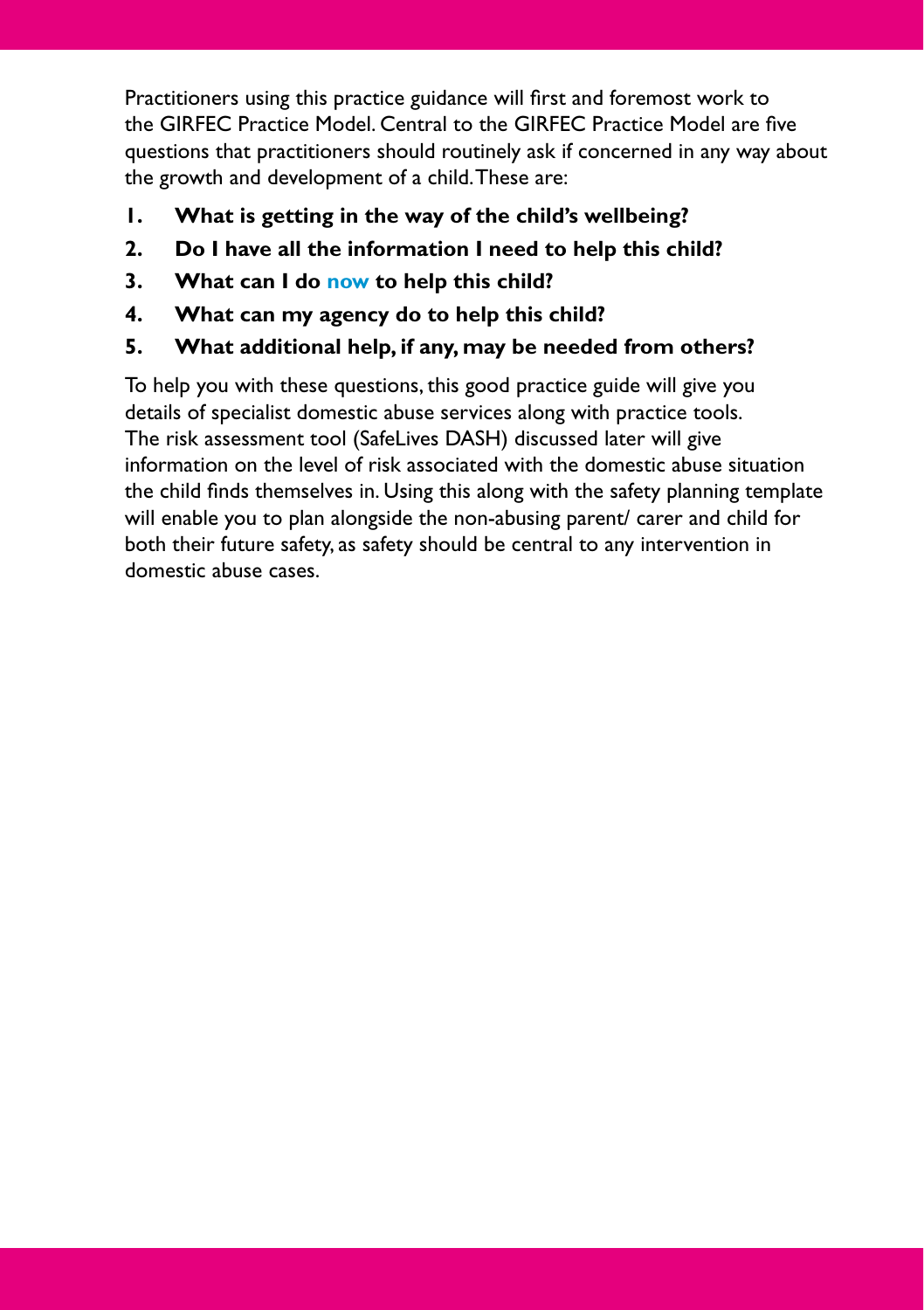## 2. Background

This refresh of the multi-agency guidance has been a collaborative piece of work between South Lanarkshire's Child Protection Committee and South Lanarkshire's Gender-Based Violence Partnership. It aims to give staff across agencies guidance on the complex issue of domestic abuse and the protection of children.

### **Framework**

This guidance provides a framework which recognises:

- **The gendered nature of domestic abuse which locates domestic abuse** within the context of broader inequalities between men and women in Scotland;
- $\bullet$  Responsibility for prevention and opportunities for action lies at individual, community and service level;
- The right of children and young people affected by domestic abuse to identify their needs, have their needs addressed and participate in developing services which aim to address their needs;
- The need for agencies to work across service boundaries, placing a child's safety and wellbeing at the heart of their response to domestic abuse and in parallel, to ensure any action they take empowers and protects adult victims of domestic abuse and holds perpetrators accountable for their abusive behaviour;
- $\bullet$  The need for agencies and planners to take into account the experiences of specific groups of adult victims, children and young people affected by domestic abuse who may face additional discrimination to ensure any action is relevant and appropriate to them.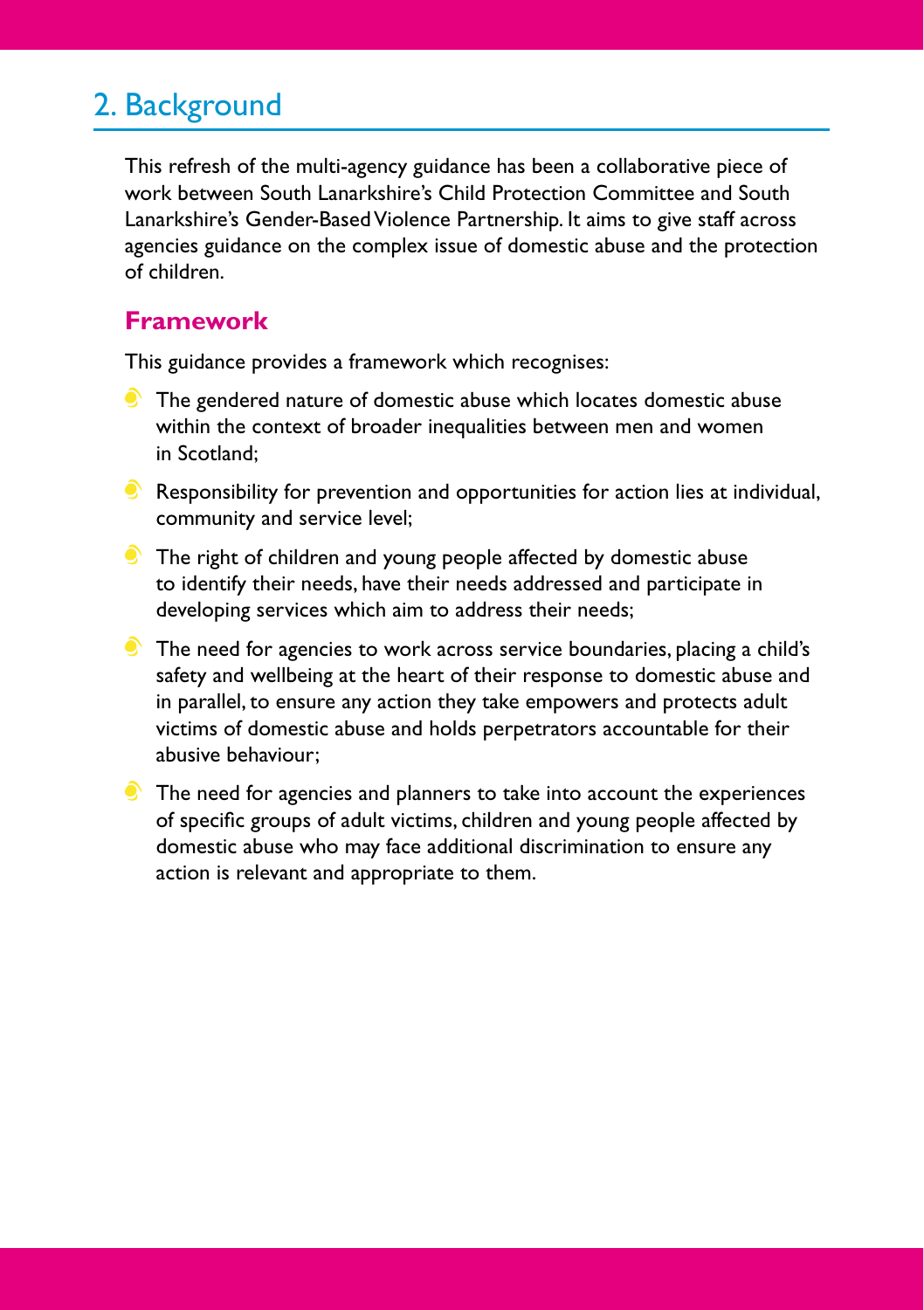## **Definition**

The South Lanarkshire Child Protection Committee and the South Lanarkshire Gender-Based Violence Partnership identify domestic abuse as gender-based abuse and have adopted the Scottish Government's definition of domestic abuse:

*Domestic abuse (as gender-based abuse) can be perpetrated by partners or expartners and can include physical abuse (assault and physical attack involving a range of behaviour), sexual abuse (acts which degrade and humiliate women and are perpetrated against their will, including rape) and mental and emotional abuse (such as threats, verbal abuse, racial abuse, withholding money and other types of controlling behaviour such as isolation from family and friends).*

*Domestic abuse is most commonly perpetrated by men against women. The existence of violence against men is not denied, nor is the existence of violence in same sex relationships, nor other forms of abuse, but domestic abuse requires a response which takes account of the broader gender inequalities which women face.*

In accepting this definition, it must be recognised that children are witness to and subjected to much of this abuse and there is a significant correlation between domestic abuse and the impact on the emotional and physical wellbeing of children, including physical injury, physical neglect and sexual abuse of children.

The protection of the non-abusing parent/carer is fundamental to the protection of children and young people. *Equally Safe Scotland's Strategy to Prevent and Eradicate Violence Against Women and Girls 2016* highlighted the importance of a sustained and strategic approach to challenging society's attitude, behaviours, and the values that perpetuate gender inequality and male violence against women and children.

The National Guidance for Child Protection in Scotland 2014, states that the impact of domestic abuse on a child should be understood as a consequence of the perpetrator choosing to use violence rather than of the non-abusing parent's/carer's failure to protect.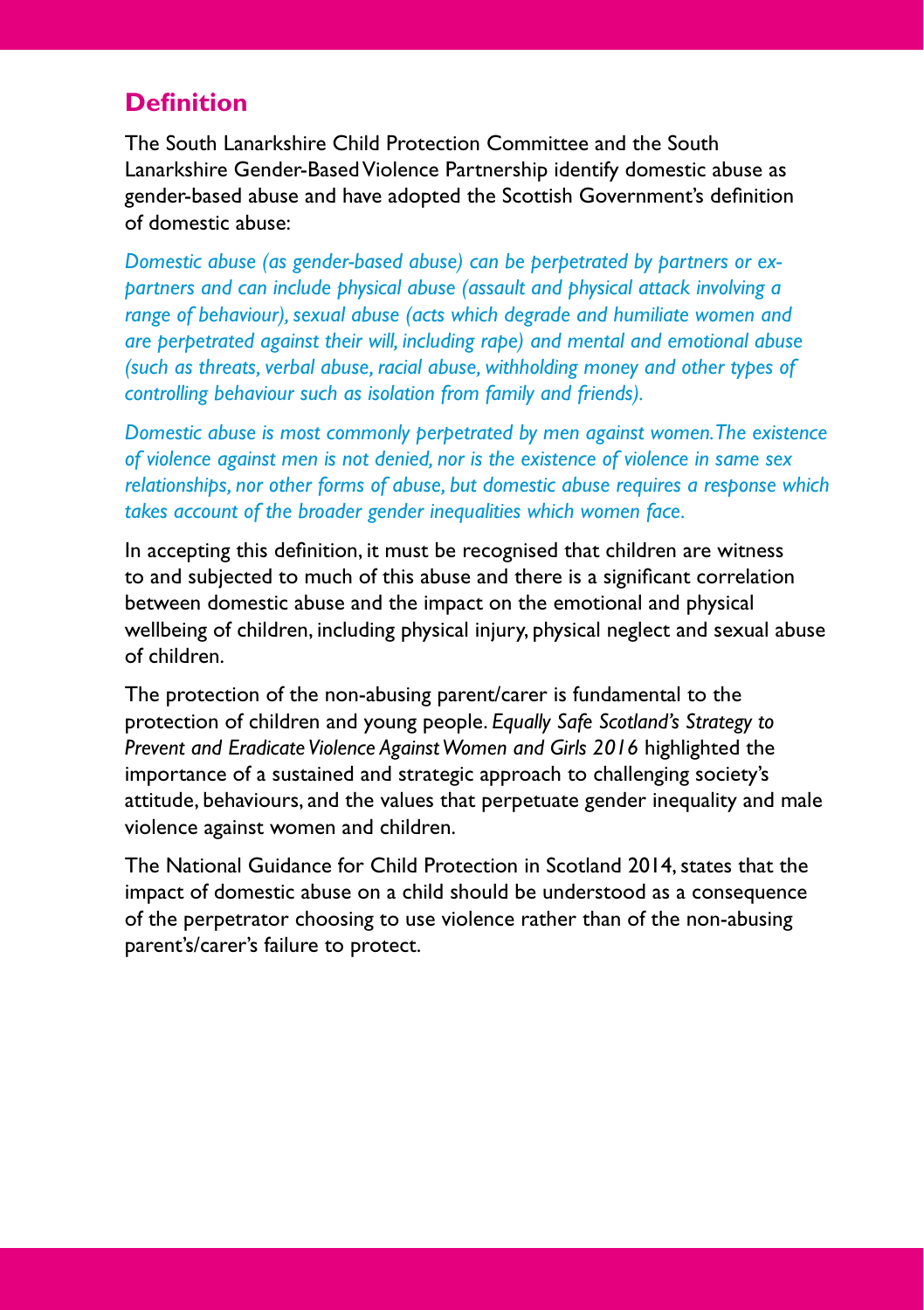## **Context**

Research has shown that:

- $\bullet$  In 75% to 90% of incidents of domestic abuse, children are in the same or the next room $<sup>1</sup>$ </sup>
- $\bullet$  Children who live with domestic abuse are at increased risk of behavioural problems and emotional trauma, and mental health difficulties in adult life.<sup>2</sup>
- $\bullet$  The link between child physical abuse and domestic abuse is significant, with estimates ranging between 30% to 66% depending upon the study.<sup>3</sup>
- $\bullet$  1 in 5 women will experience domestic abuse at some point in their lives irrespective of age, religion, ethnic background, wealth or education.4
- $\bullet$  16-25% of all violent incidents recorded by the police are as a result of <sup>5</sup> domestic abuse with one incident reported every minute in the UK.

## **Prevalence**

Figures published by Scottish Women's Aid state that 100,0006 children in Scotland experience domestic abuse.

It is widely acknowledged that the majority of domestic abuse is not reported to the police and that women are likely to have been abused on average 35 times before involving the police. In 2015-16, 57,687 incidents of domestic abuse were recorded by the police in Scotland. In South Lanarkshire in 2015–16, 3241 domestic abuse incidents were recorded by the police.

Responding in a sensitive way and by showing an understanding of the issues will encourage victims to disclose the abuse.

<sup>1</sup> (Hughes, 1992; Abrahams, 1994).<br><sup>2</sup> World Health Organization 'Wo

<sup>2</sup> World Health Organization, 'World Report on Violence and Health', ed. by Krug, Etienne G., et al., Geneva, 2002.

 $\frac{3}{4}$  (Hester et al, 2000)

<sup>4</sup> [www.scotland.gov.uk/topics/people/equality/violence-women/key-facts](http://www.scotland.gov.uk/topics/people/equality/violence-women/key-facts)

<sup>5</sup> [www.lga.gov.uk/lga/aio/34728](http://www.lga.gov.uk/lga/aio/34728)

What You Need to Know [www.scottishwomensaid.org.uk](http://www.scottishwomensaid.org.uk)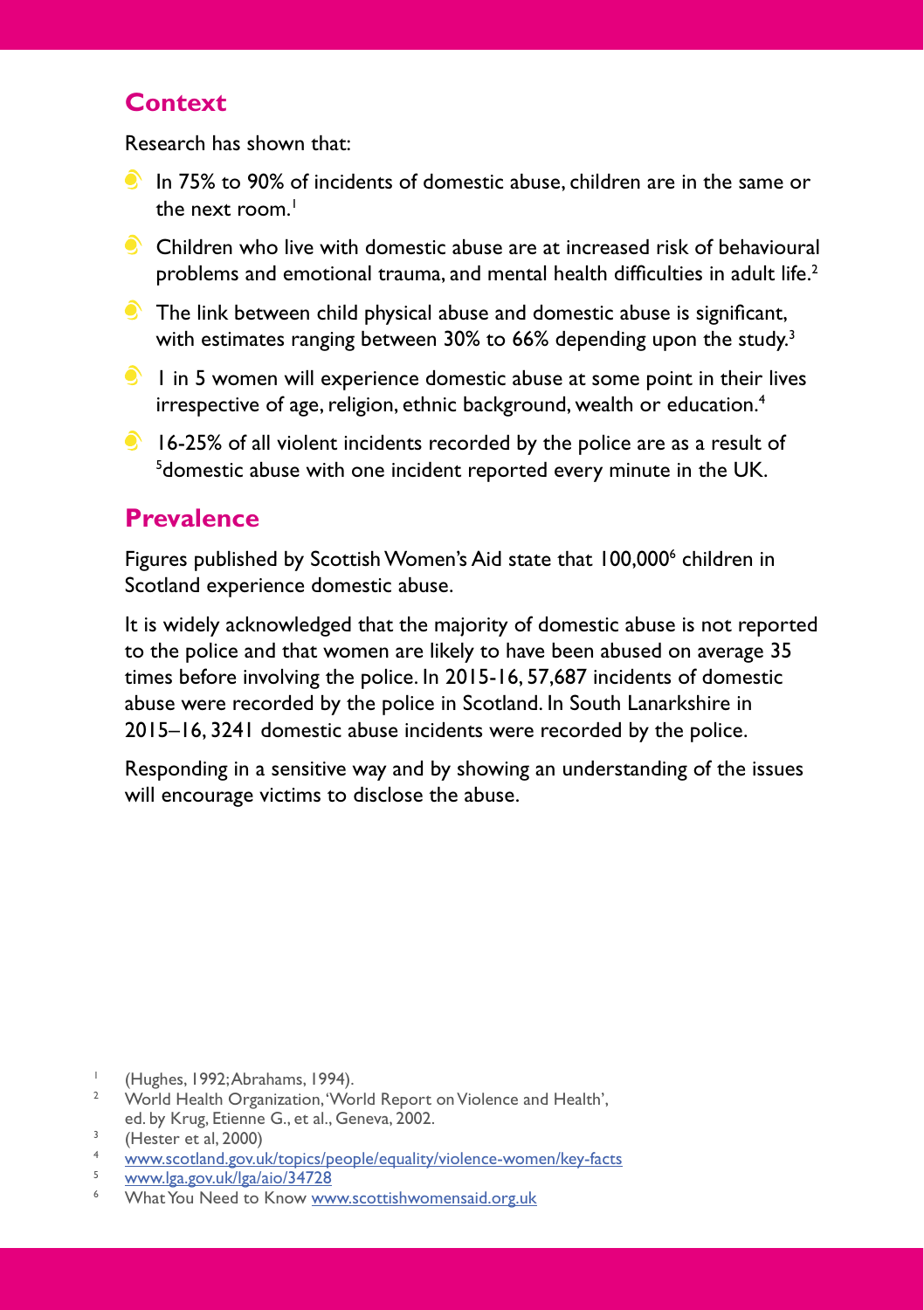## 3. Legislative and policy framework

The principles and values of GIRFEC underpin this guidance. The following are some of the other pieces of key legislation, policy and guidance documents which inform practice when working with families affected by domestic abuse.

## **The Children and Young People (Scotland) Act 2014**

The Children and Young People (Scotland) Act 2014 ensures a collective response from all services aiming to promote, support and safeguard the wellbeing of children and young people and their families.

The Act confirms it's everyone's responsibility to work together to identify the most relevant, proportionate and timely support is made available to children and families.

The Act legislates for key aspects of GIRFEC including strengthening children's rights.

## **Children's Hearing (Scotland) Act 2011**

Section 67 (f) of the Act, includes domestic abuse as a ground for referral. It states that a child can be referred to the Children's Hearing system if the child has, or is likely to have a close connection with a person who has carried out domestic abuse. A child is taken to have a close connection with the person if:

- 1. The child is a member of the same household as the person or;
- 2. The child is not a member of the same household as the person but the child has significant contact with the person.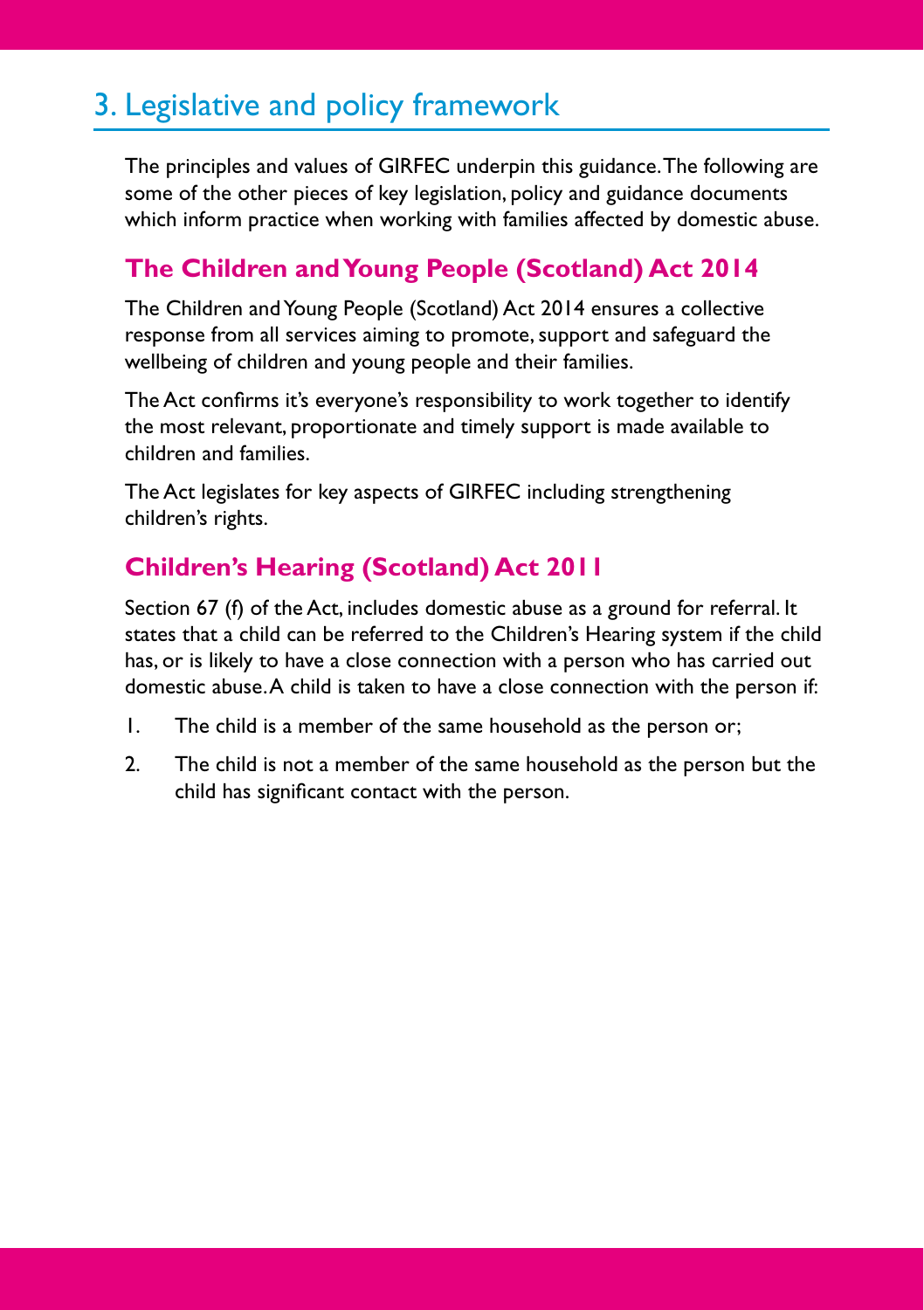## **National Guidance for Child Protection in Scotland 2014**

The key messages contained in the national guidance in relation to domestic abuse are:

- 1. The impact of domestic abuse on a child should be understood as a consequence of the perpetrator choosing to use violence rather than of the non-abusing parent's/carer's failure to protect.
- 2. When undertaking assessment or planning for any child affected by domestic abuse, it is crucial that practitioners recognise that domestic abuse involves both an adult and a child victim.
- 3. Every effort should be made to work with the non-abusing parent/carer to ensure adequate and appropriate support and protection is in place to enable them to make choices that are safe for both them and the child.
- 4. At the same time, staff should be maintaining a focus on the perpetrator and monitoring any risk resulting from ongoing abuse.
- 5. Agencies should always work to ensure that they are addressing the protection of both the child and the non-abusing parent/carer.
- 6. Protection should be ongoing, and should not cease if and when the abuser and the non-abusing parent/carer separate. Indeed, separation may trigger an escalation of abusive behaviour, increasing the risk to both the child and their non-abusing parent/carer.
- 7. Any decisions made in regard to contact by both social work services and/or the civil courts, should be based on an assessment of risk to both the non-abusing parent/carer and the child.

This national guidance incorporates some of the key policy and guidance for the protection of children and young people including:

- **Protecting Children and Young People: Framework for Standards,** Scottish Executive, 2004;
- **The Children's Charter, Scottish Executive, 2004.**

More information on the National Guidance for Child Protection in Scotland 2014 can be found at: [www.gov.scot/publications/2014/05/3052/0](http://www.gov.scot/publications/2014/05/3052/0)

(See Appendix 1 for further information on legislation).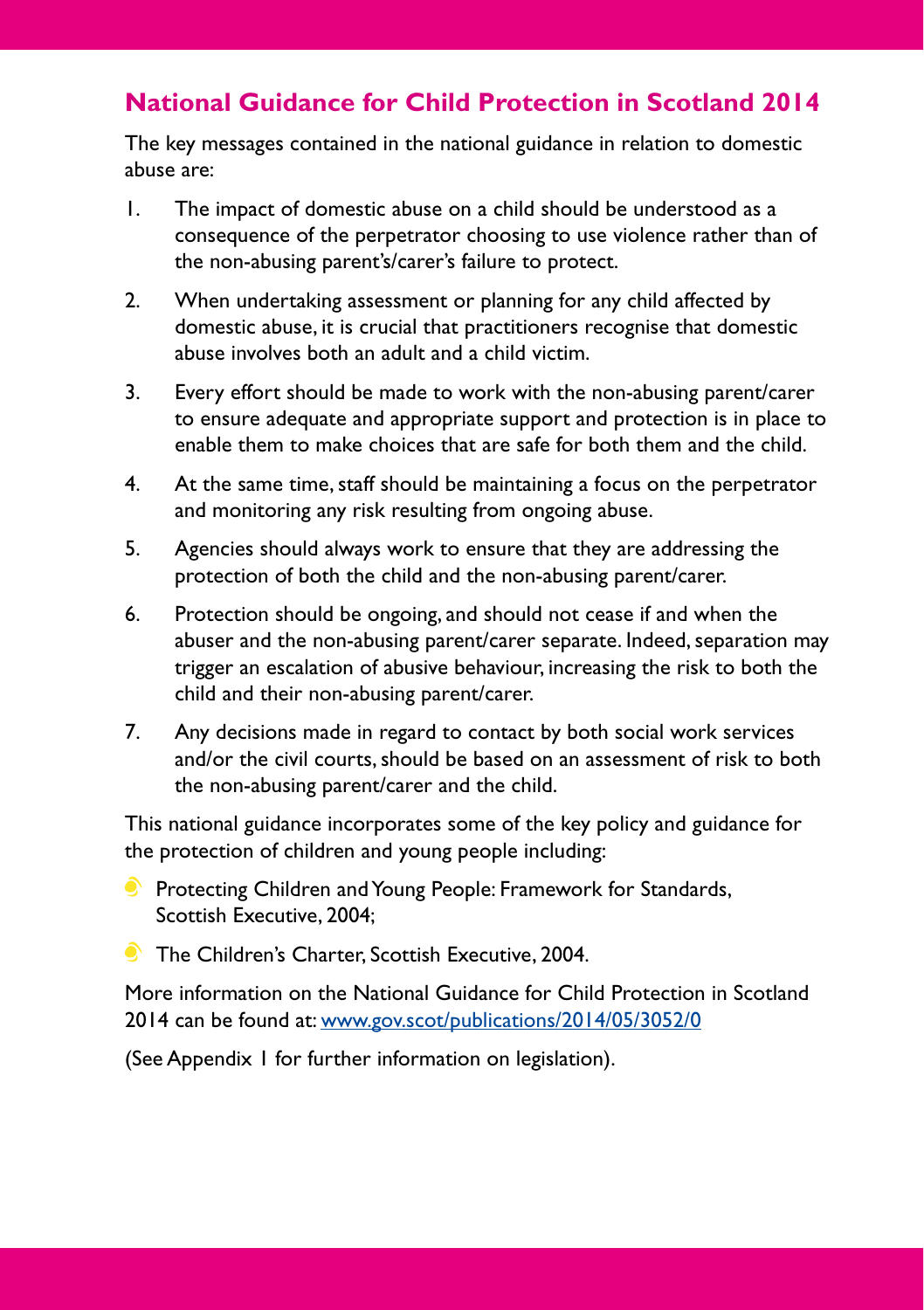## 4. Domestic abuse within the context of the protection of children

Children living with domestic abuse are at increased risk of significant harm both as a result of witnessing the abuse and being abused themselves.<sup>7</sup> Children can be affected by abuse even when they are not witnessing it or being directly subjected to abuse themselves. Domestic abuse can profoundly disrupt a child's environment, undermining their stability and damaging their physical, mental and emotional health.

The impact of domestic abuse on a child will vary, depending on factors including the frequency, severity and length of exposure to the abuse and the ability of others in the household (particularly the non-abusing parent/carer) to provide parenting support under such adverse conditions. If the non-abusing parent/carer is not safe, it is unlikely the children will be either.

Children frequently come to the attention of practitioners when the severity and length of exposure to abuse has compromised the non-abusing parent's/ carer's current capacity to nurture and care for them. The best way to keep both children and non-abusing parent/carers safe is to focus on early identification, assessment and intervention. Managers and practitioners need to be aware of the signs of domestic abuse and routinely make appropriate enquiries.

Although research has consistently found that adults and children are often victimised in the same family, the different processes for addressing the abuse of the non-abusing parent/carer and the children, can result in separate decisions which are not informed by each other.

## **Understanding the impact of domestic abuse on children**

For children and young people living with domestic abuse, witnessing violence and other abusive behaviours to a non-abusing parent/carer can have a detrimental impact on a child's emotional and physical development and overall wellbeing. A child or young person's wellbeing is a core component of GIRFEC.

The following takes the wellbeing indicators and provides examples of how living with domestic abuse can impact on each indicator for children and young people. Each indicator of wellbeing does not stand alone; they are intrinsically linked, so there will be overlap and cumulative effects.

For more information please refer to the Lanarkshire GIRFEC Practice Guide: [www.girfecinlanarkshire.co.uk/practice-guide](http://www.girfecinlanarkshire.co.uk/practice-guide)

Hester, M. and Radford, L. (2006) Mothering Through Domestic Violence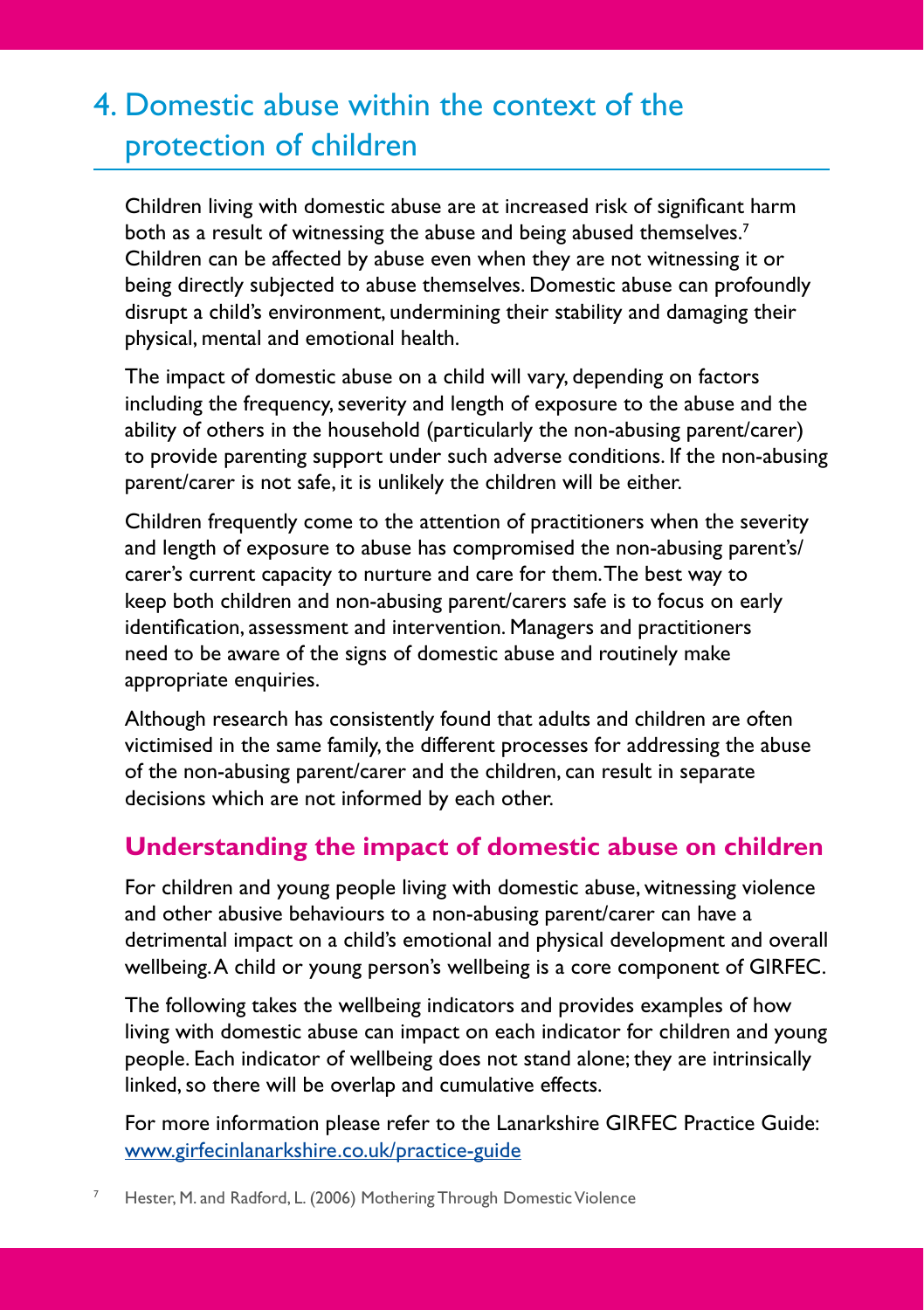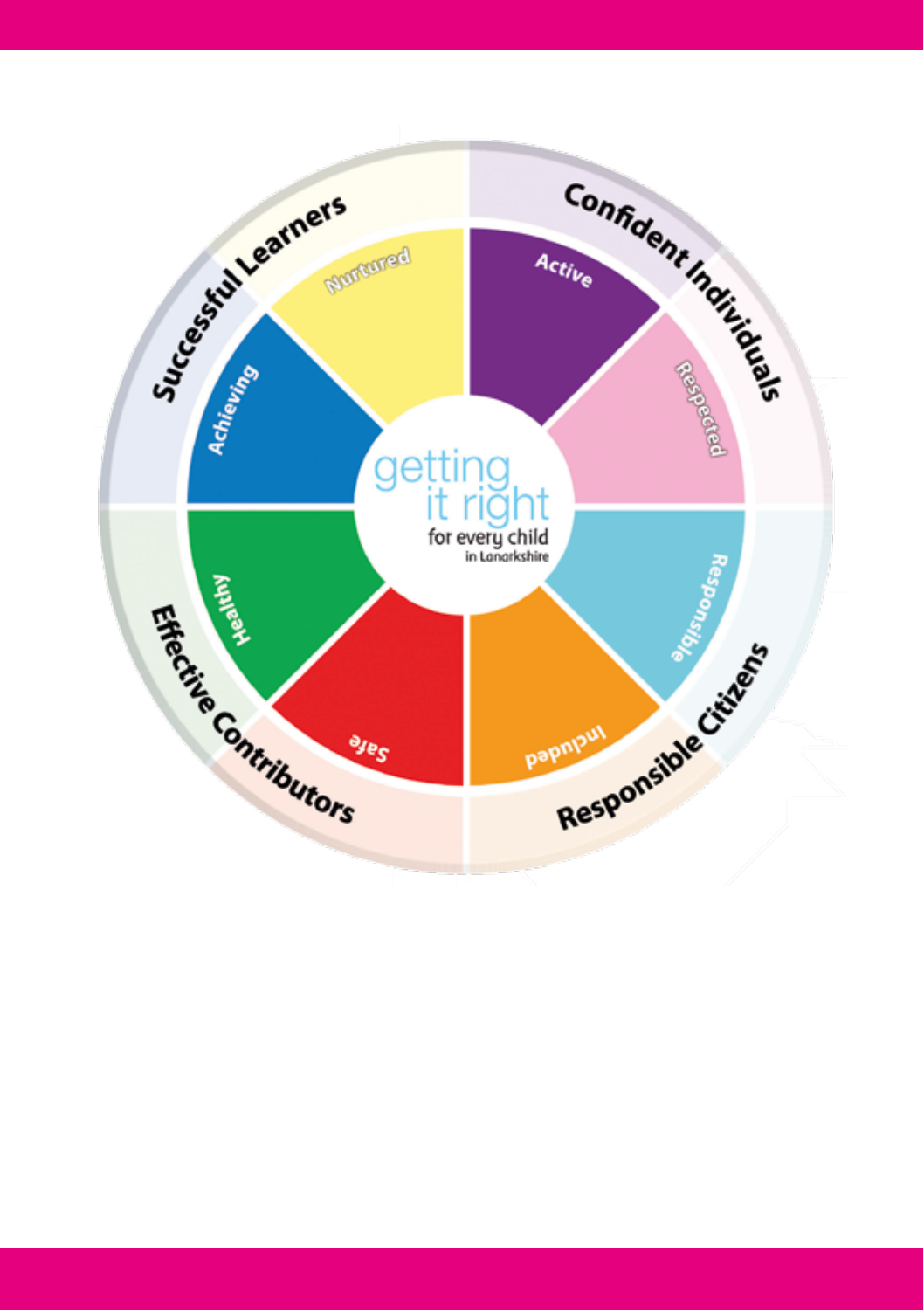### **Safe:**

children/young people are protected from abuse, neglect or harm at home, school and in the community

- Children and young people's physical safety is at risk due to living with perpetrators of physical violence. Children and young people sometimes step in to protect the non-abusing parent/ carer. Even when violence is not directed at them, they could be physically hurt when the perpetrator is assaulting their parent/carer.
- Children/young people's understanding of their personal safety can be compromised due to lack of positive role modelling and a negative view of their self-worth. Seeing or hearing a perpetrator abusing their parent/carer makes children/young people feel unsafe.
- Living with the perpetrator of physical violence can result in children/young people not attending activities outside the home, through fear, for example fear of the abuse occurring while they are out.
- $\bullet$  Being isolated from external activities can impact on children/young people's safety by reducing their protective factors e.g. attendance at school and therefore their opportunities to disclose abuse.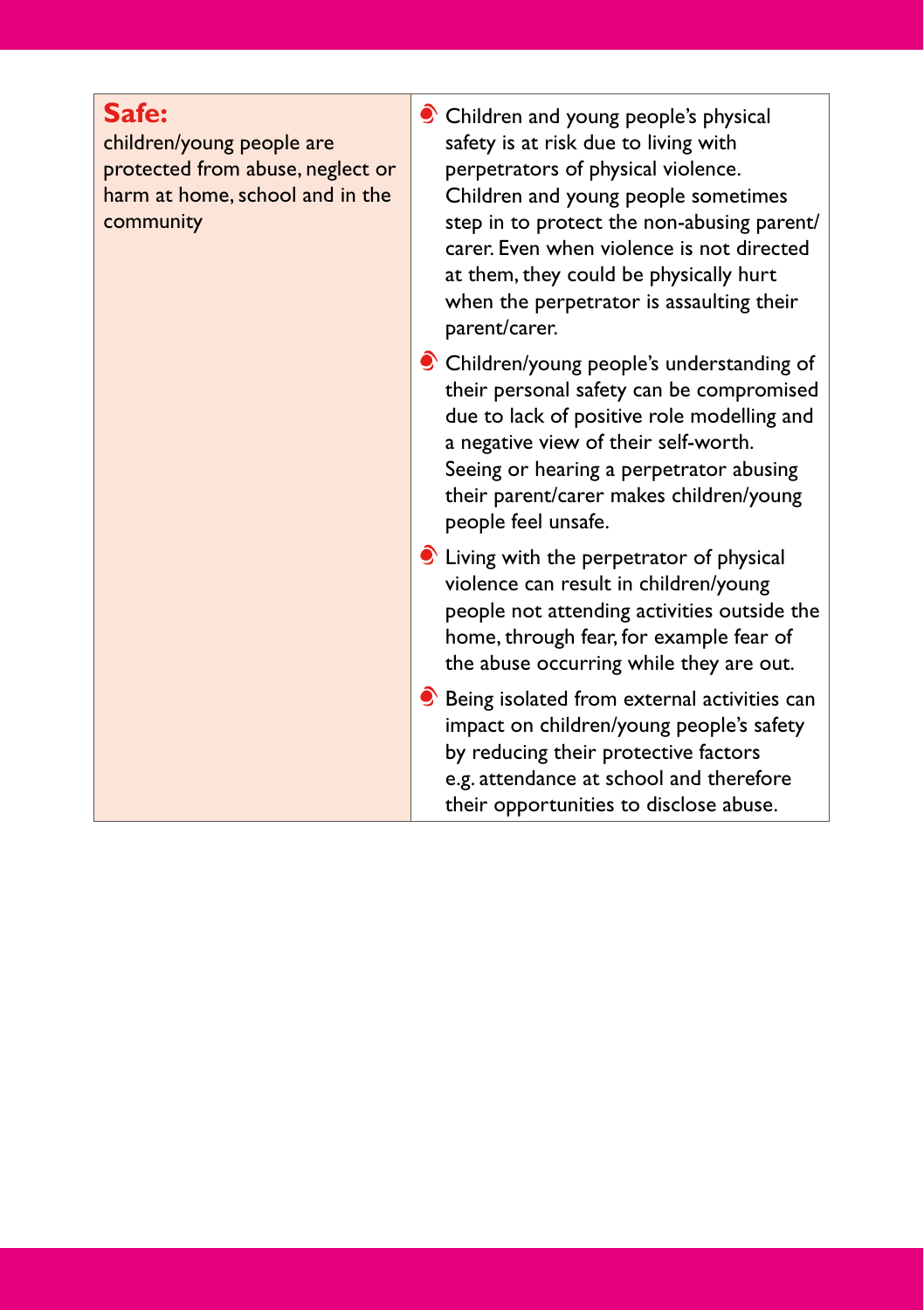| <b>Healthy:</b><br>children/young people have the<br>highest attainable standards of<br>physical health and mental health,<br>access to suitable health care and<br>support to make healthy and safe<br>choices | living with perpetrators of abuse can<br>make children/young people feel anxious,<br>fearful and stressed about what might<br>happen next. This can induce various<br>physical ailments including asthma,<br>headaches, eczema, over eating, under<br>eating etc.   |  |
|-----------------------------------------------------------------------------------------------------------------------------------------------------------------------------------------------------------------|---------------------------------------------------------------------------------------------------------------------------------------------------------------------------------------------------------------------------------------------------------------------|--|
|                                                                                                                                                                                                                 | living with a perpetrator's inconsistent<br>parenting skills and being unable to<br>predict the perpetrator's response to<br>normal activities like playing or even<br>talking, can impact on children/young<br>people's mental health and wellbeing.               |  |
|                                                                                                                                                                                                                 | • When children/young people are not<br>able or not allowed by the perpetrator<br>to take part in activities, it can impact<br>on their physical and emotional health<br>and wellbeing.                                                                             |  |
|                                                                                                                                                                                                                 | The perpetrator may limit children/<br>young people's friendships. This can<br>impact on their ability to build and sustain<br>relationships with their peers.                                                                                                      |  |
| <b>Achieving:</b><br>children/young people are<br>supported and guided in their<br>learning and in the development<br>of their skills, confidence and                                                           | living with a perpetrator of violence and<br>abuse does not create a relaxed home<br>environment conducive to learning, for<br>example the freedom to make mistakes<br>and learn from them.                                                                         |  |
| self-esteem at home, school and<br>in their community                                                                                                                                                           | $\bullet$ The perpetrator of violence and abuse<br>can disrupt children/young people's<br>education through not being supported<br>to attend school regularly or through<br>having to change schools as a result of<br>moving house.                                |  |
|                                                                                                                                                                                                                 | Children/young people's confidence and<br>self-esteem can be affected, for example<br>by being frightened to express any<br>opinions for fear of it resulting in further<br>abuse by the perpetrator directed at the<br>non-abusing parent/carer, siblings or self. |  |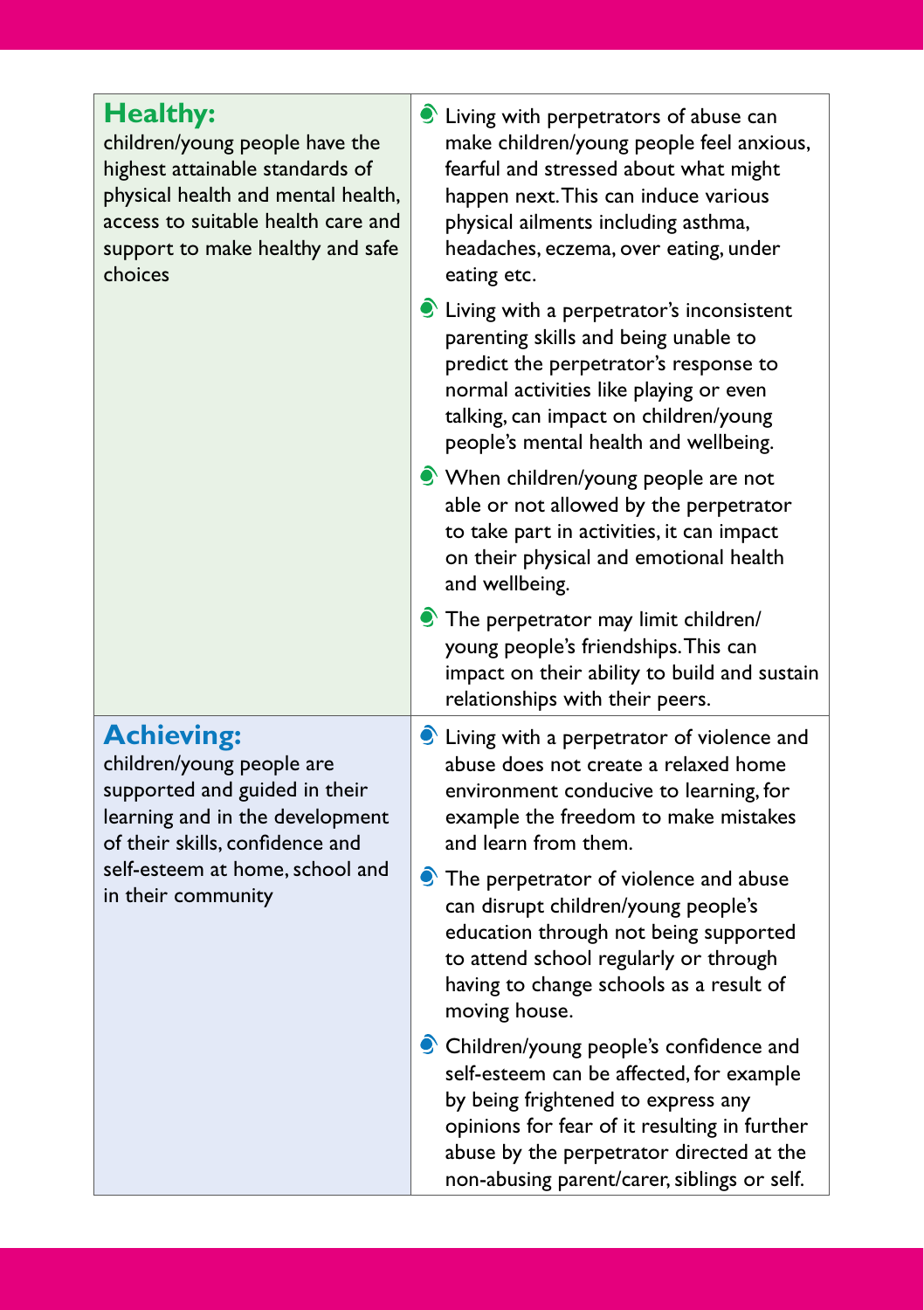| <b>Nurtured:</b><br>children/young people feel cared<br>for and nurtured by the people<br>they live with. Ideally this will be<br>in a family setting with additional<br>help if required                                   | The perpetrator of violence and abuse<br>does not create a nurturing and loving<br>home environment in which children/<br>young people can thrive.<br>$\bullet$ Relationships between the non-abusing<br>parent/child/siblings can be damaged as<br>a result of domestic abuse, for example<br>the perpetrator may force children/young<br>people to call the non-abusing parent/<br>carer names or physically assault them.<br>$\bullet$ The perpetrator's actions can result in<br>children/young people becoming isolated<br>from family and friends which can impact<br>on their self-worth and understanding of<br>their place in the world.<br>Since Fear of the perpetrator's actions can<br>result in children/young people's needs<br>becoming secondary. |
|-----------------------------------------------------------------------------------------------------------------------------------------------------------------------------------------------------------------------------|--------------------------------------------------------------------------------------------------------------------------------------------------------------------------------------------------------------------------------------------------------------------------------------------------------------------------------------------------------------------------------------------------------------------------------------------------------------------------------------------------------------------------------------------------------------------------------------------------------------------------------------------------------------------------------------------------------------------------------------------------------------------|
| <b>Active:</b><br>children/young people have<br>opportunities to take part in<br>activities such as play, recreation<br>and sport $-$ all contributing to<br>healthy growth and development<br>at home and in the community | Children/young people can be too scared<br>to leave the family home for extended<br>periods, worrying about the perpetrator's<br>actions against the non-abusing parent/<br>carer or siblings.<br>Moving house/schools regularly to avoid<br>the perpetrator's abuse can prevent<br>children/young people from accessing<br>groups, activities and hobbies.                                                                                                                                                                                                                                                                                                                                                                                                        |
|                                                                                                                                                                                                                             | Lack of confidence, self-esteem,<br>encouragement and behavioural<br>difficulties can prevent attendance at<br>school or taking part in activities and<br>thus reduce the children/young people's<br>protective factors.                                                                                                                                                                                                                                                                                                                                                                                                                                                                                                                                           |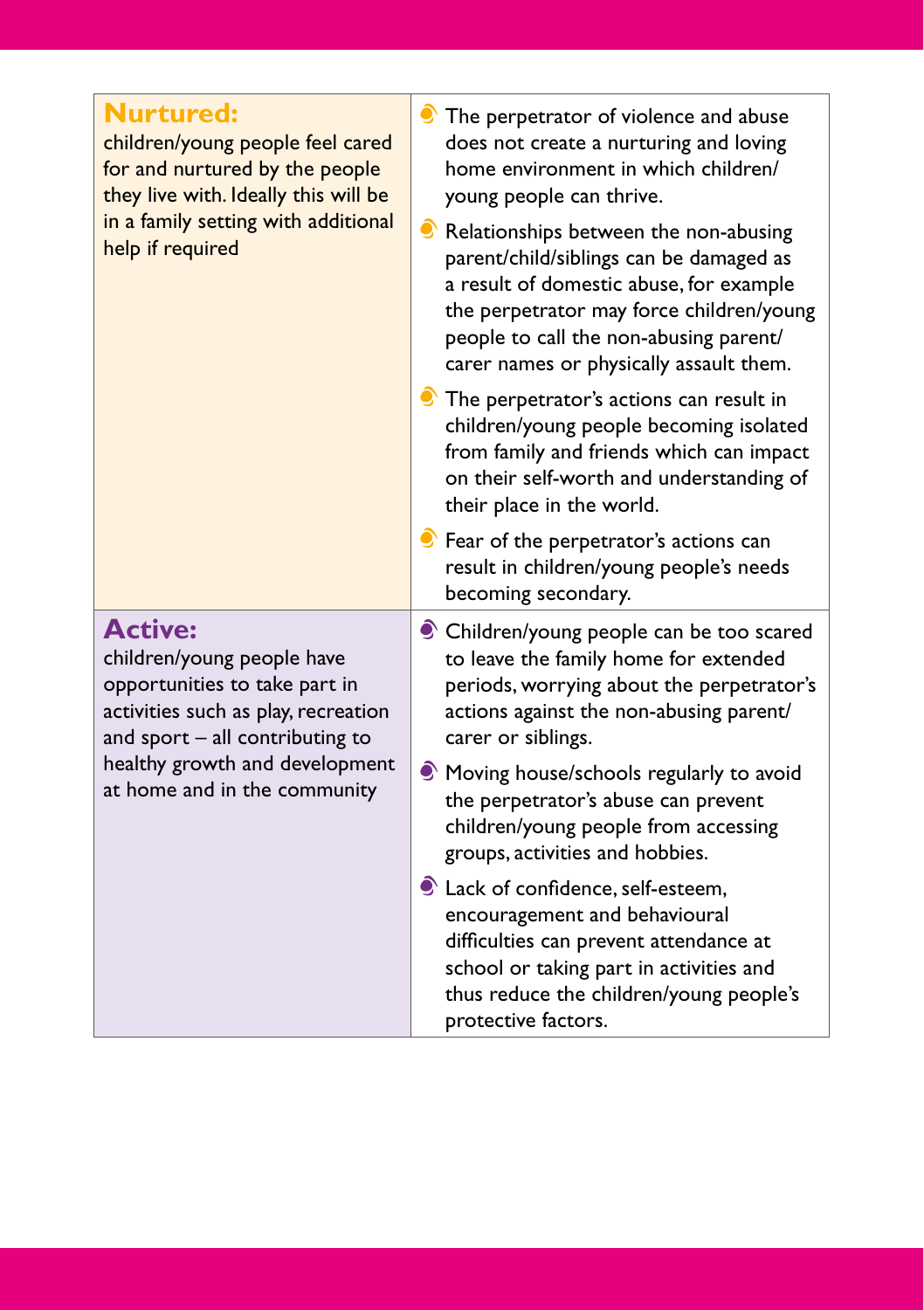| <b>Respected:</b><br>children/young people are<br>involved appropriately in<br>decisions that affect their well-<br>being - having their voice and<br>opinion heard | Children/young people's safety and well-<br>being is not respected by perpetrators of<br>violence and abuse.<br>$\bullet$ The perpetrator is unlikely to respect<br>the needs and/or views of children/<br>young people or create an environment<br>whereby the children/young people feel<br>important or respected. |
|---------------------------------------------------------------------------------------------------------------------------------------------------------------------|-----------------------------------------------------------------------------------------------------------------------------------------------------------------------------------------------------------------------------------------------------------------------------------------------------------------------|
| <b>Responsible:</b><br>children/young people are<br>encouraged to have an active and<br>responsible role within the family,<br>school and the community             | Children/young people's attendance at<br>school can be disrupted either through<br>fear of the perpetrator's actions against<br>the non-abusing parent/carer while they<br>are at school or through being actively<br>prevented from attending school.                                                                |
|                                                                                                                                                                     | The perpetrator's actions can impact<br>on children/young people's ability to<br>participate and contribute to life at home,<br>school and the community.                                                                                                                                                             |
|                                                                                                                                                                     | A perpetrator does not provide<br>positive role modelling when they<br>abuse the non-abusing parent/carer.<br>This can negatively affect children/<br>young people's development.                                                                                                                                     |
|                                                                                                                                                                     | • Developmentally, children/young people<br>may struggle to make sense of their role<br>and position which can result in them<br>being regularly removed, or ultimately<br>excluded from school or local groups.                                                                                                      |
|                                                                                                                                                                     | Children/young people's social<br>interactions and behaviour can be<br>affected as a result of experiencing the<br>perpetrator's use of violence and abuse.                                                                                                                                                           |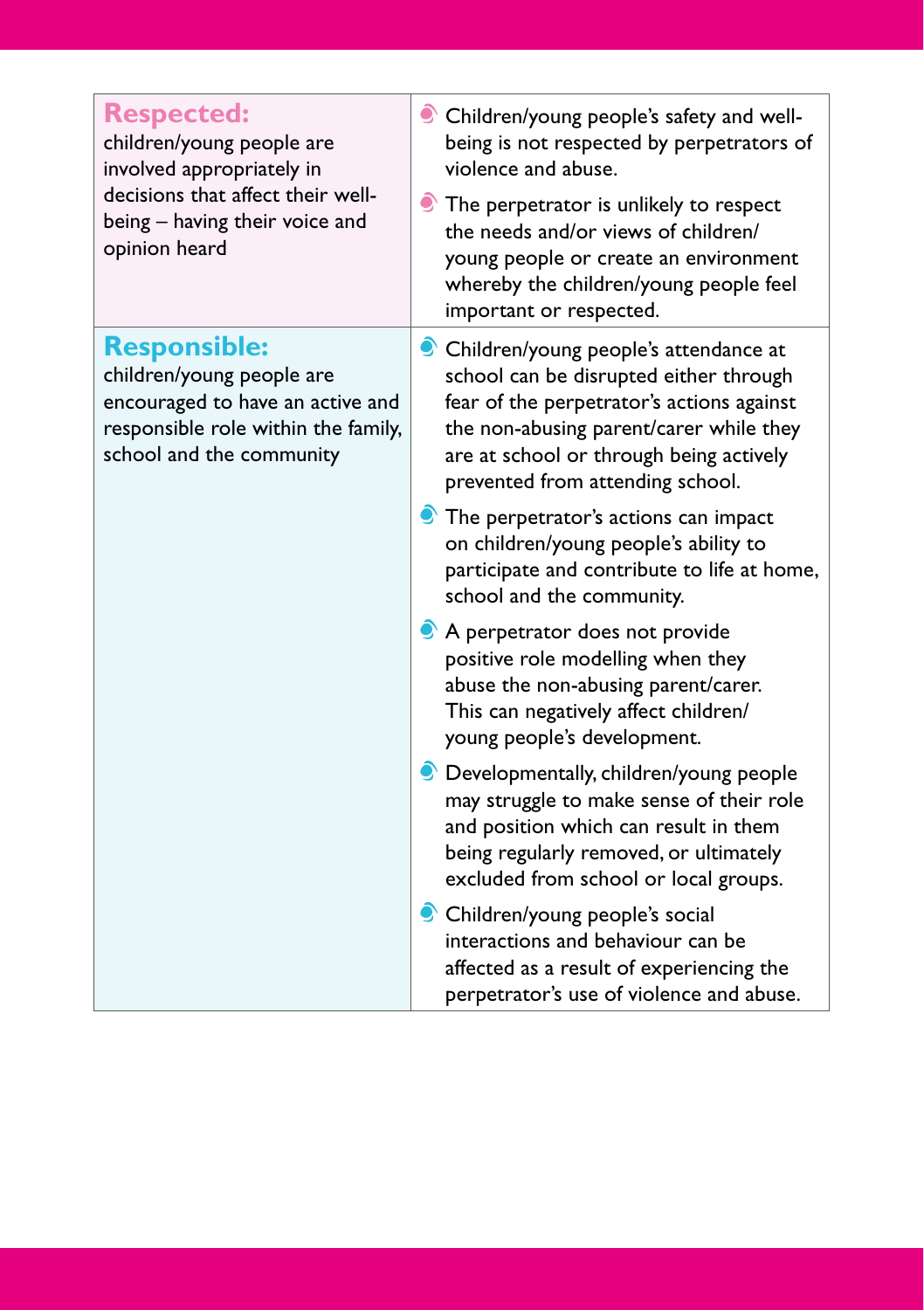## **Included:**

children/young people receive assistance to overcome social, educational, physical and economic inequalities and are accepted as part of the community

- A perpetrator's demands and behaviour can dominate life at home and inhibit the growth of social and educational development.
- Children/young people's ability to participate in activities outwith the home can be affected. This can have an impact on their acceptance within the community. For example, the perpetrator may prevent involvement in social occasions due to these being seen as a dangerous time where the abuse might be disclosed.
- The perpetrator may deliberately restrict contact with family and friends. This leads to children/young people, as well as the non-abusing parent/carer, becoming isolated. People out with the family unit may avoid contact if they don't understand the dynamics of domestic abuse.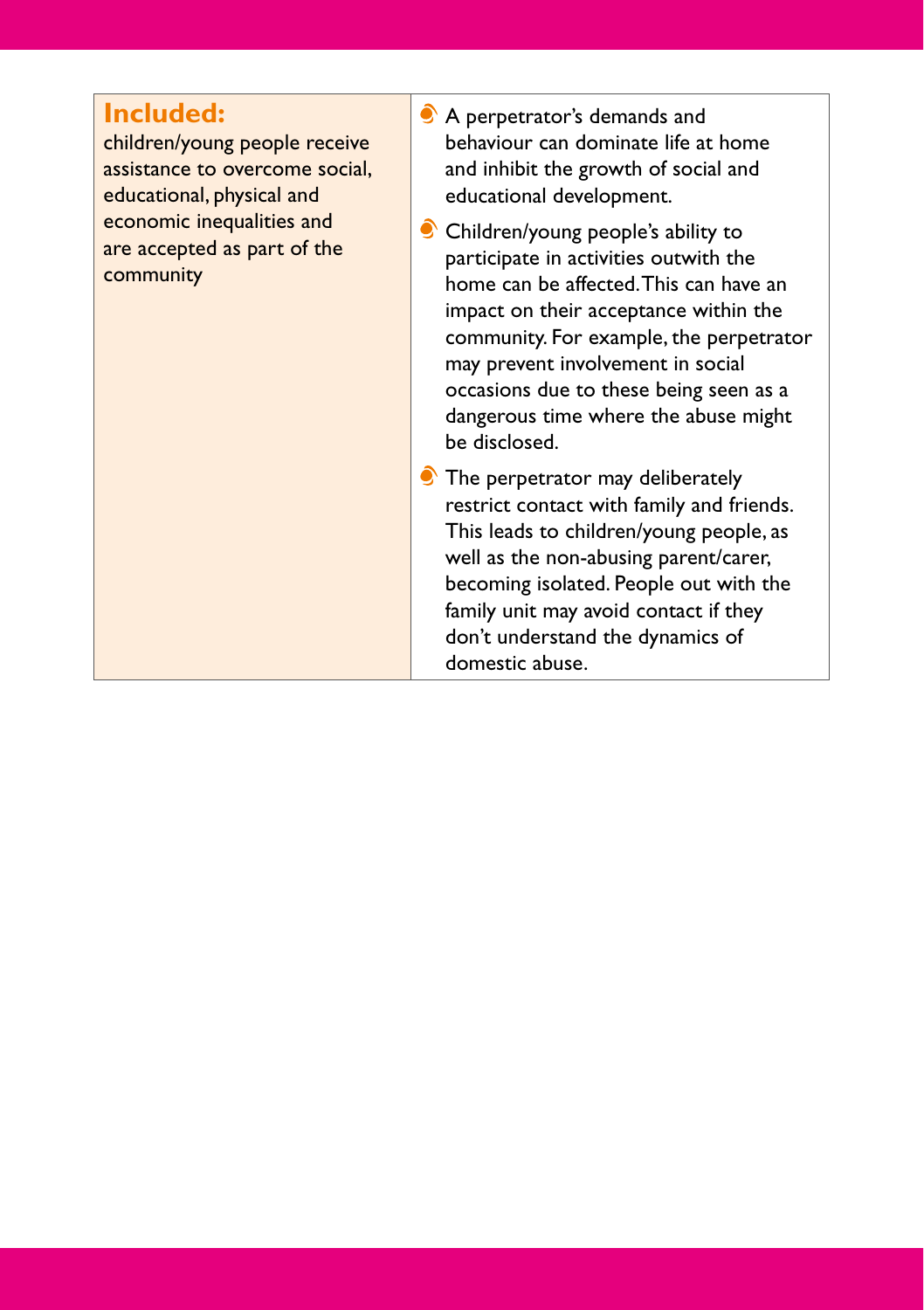We are all individuals and children's responses vary enormously. It is important to find out what children and young people have experienced as a consequence of the perpetrator's actions in order to gain some understanding of the possible impact of these experiences. Children will have been told, or from experience, know not to talk about the abuse as this can result in the abuse escalating.

The GIRFEC App can support this and is a free, digital resource that can be downloaded from Google Play Store or iTunes and can be used to facilitate this process. The young person can use it alone or with support.

Children and young people react in different ways and the relationship between the abuse and the effect it has on them can be complex and multifaceted. Research tells us that if the non-abusing parent/carer isn't safe, then it is unlikely that the children will be.

The non-abusing parent/carer may appear to professionals as inadequate and be using alcohol and/or drugs as a coping mechanism. It is important to acknowledge that it is the behaviour of the abuser that may create or exacerbate the non-abusing parent/carer's issues around mental health and/or substance abuse. Professionals should have a strengths focused approach and need to ask about the strategies already used by the non-abusing parent/ carer to protect the child. This will give the professional a base to start from, as they will know what already works and they can then work with the non-abusing parent/ carer to plan for the future safety of child/ren. (See Section 8 – Safety planning)

### **Children's coping strategies**

Children develop complex strategies of survival in order to deal with the stress and adversity they are experiencing. They are not passive victims of domestic abuse but develop their own coping mechanisms. The survival strategies adopted by children living with domestic abuse are diverse. Factors which contribute to a child's resilience include the strength and stability of support through their networks of family and friends, from sources in their wider community and from their non-abusive parent/carer.

Some children's coping strategies will change over time and can include opposite behaviours at different times, for example from being clingy and withdrawn to having difficulty regulating their emotions and behaviour. Some children feel so concerned for their non-abusing parent/carers safety, that they want to protect them all the time and may refuse to go to school or feign illness so that they can stay at home with them. Some children have poor social skills and some have highly developed social skills.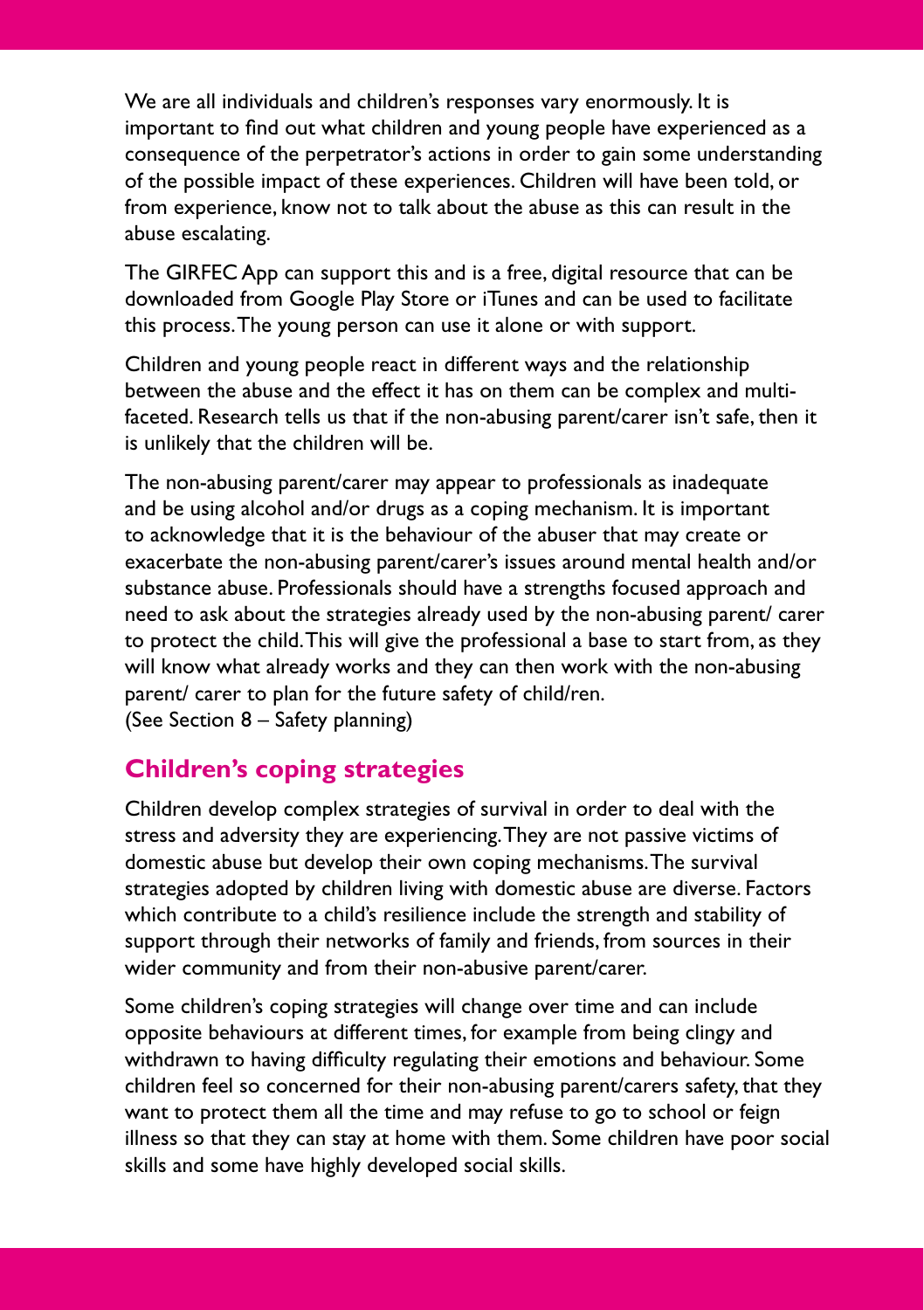Some children take on responsibilities in the home, such as child care for younger siblings and household chores in the hope that this will help to keep the peace. Other children, especially older children, may adopt strategies aimed at self-protection including presenting an external front of courage in order to hide the fear and anxiety that lies beneath the surface.

As they can lack a proper understanding of what is happening, children are likely to believe that they are somehow responsible for the abuse. They are aware that violence can stem from arguments over child care, children's behaviour or discipline or from resentment about the amount of time the non-abusing parent/carer devotes to their children. This sense that they have in some way caused the abuse can lead children to attempt to modify their behaviour, by being quiet or perfect in the hope that this will prevent an episode of abuse. Even babies are reported to sense that changing their behaviour can have an effect on what happens in their environment. It is also suggested that experience of abuse during pregnancy, can cause changes in the mother's stress response systems, increasing her levels of the hormone cortisol, which in turn could increase cortisol levels in the fetus.

Many children living with domestic abuse learn from an early age that it must be kept secret. The pressure of secrecy makes disclosure difficult for children who may go to great lengths to hide the reality of what is happening. Some children may be being sexually or physically abused by the same abuser and the presence of domestic abuse contributes to silencing them about their own or their sibling's abuse.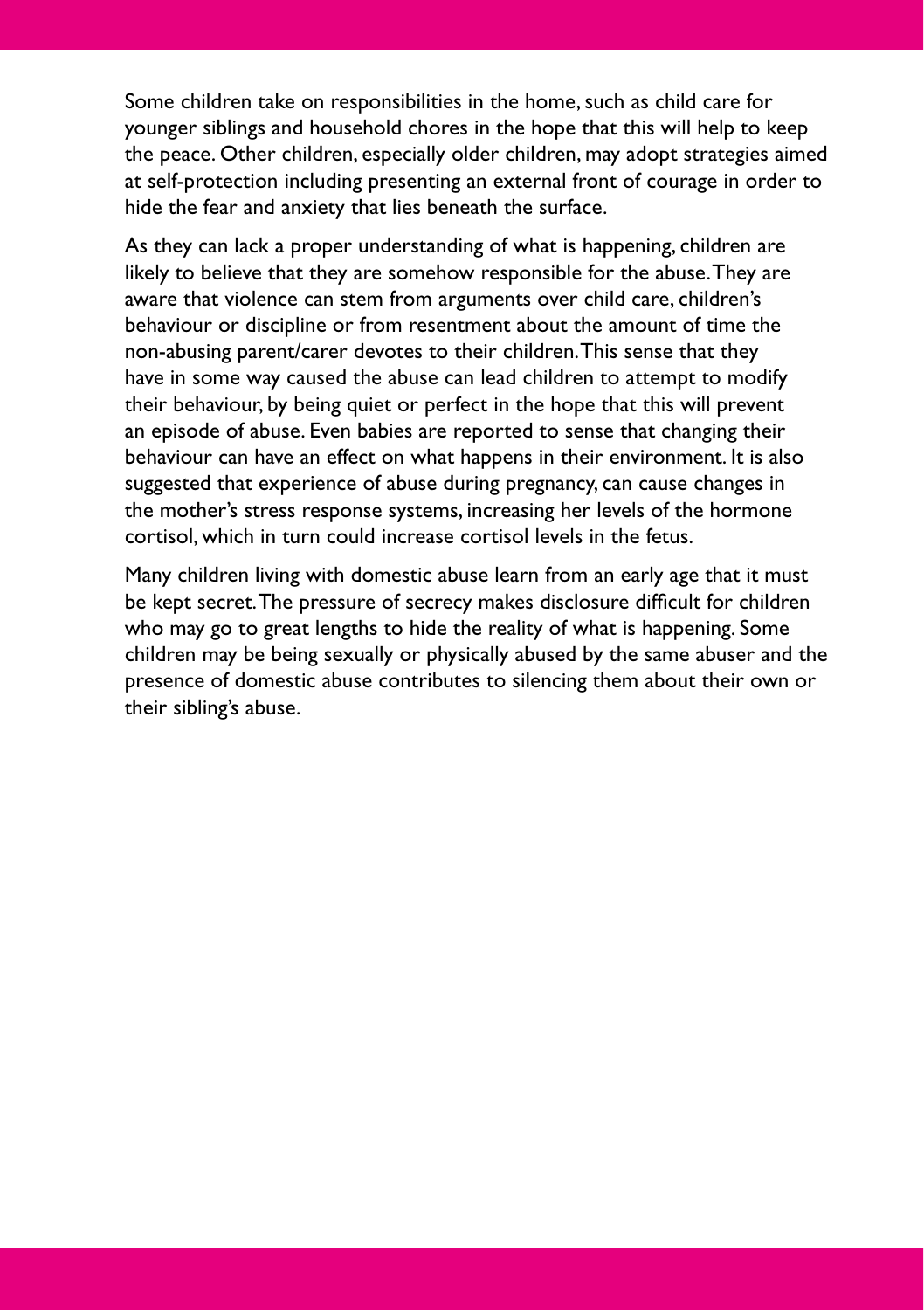### **5.1 Assessment of risk and risk management**

Work with children and their families' needs to be both supportive in character and investigative in approach. We have to acknowledge that intrusion in people's lives is sometimes necessary to support improvement and change to their life circumstances, not least in instances of domestic abuse, where there are risks to both the child and the non-abusing parent/carer.

Risk is a complex notion that can create anxiety; however it is a core consideration of any intervention that is carried out with children and families. When carrying out an assessment or planning for any child affected by domestic abuse, it is crucial to recognise that domestic abuse involves both an adult and child victim. As already highlighted, the impact of domestic abuse on a child should be understood as a consequence of the perpetrator choosing to use violence rather than the non-abusing parent/carer's failure to protect.

Carrying out risk assessments for children and their families is a complex and demanding process. It includes not only the use of an appropriate risk assessment framework and tool, but also requires a sound knowledge base and skill set to inform professional analysis and evidencebased decision making. For work with families affected by domestic abuse this includes:

- $\bullet$  An understanding of single and multi-agency roles and responsibilities towards children and adults experiencing domestic abuse;
- A knowledge of child development and the impact of domestic abuse on children;
- $\bullet$  Being aware of the latest thinking on how domestic abuse affects children and how it can interact with other risk indicators, for example substance misuse, parental mental health, sexual abuse, neglect;
- $\bullet$  The availability of different tools for identifying risk and the appropriate action to take;
- **Effective existing approaches and new approaches being used to** support children, non-abusing parents/carers and which address behaviours with abusers.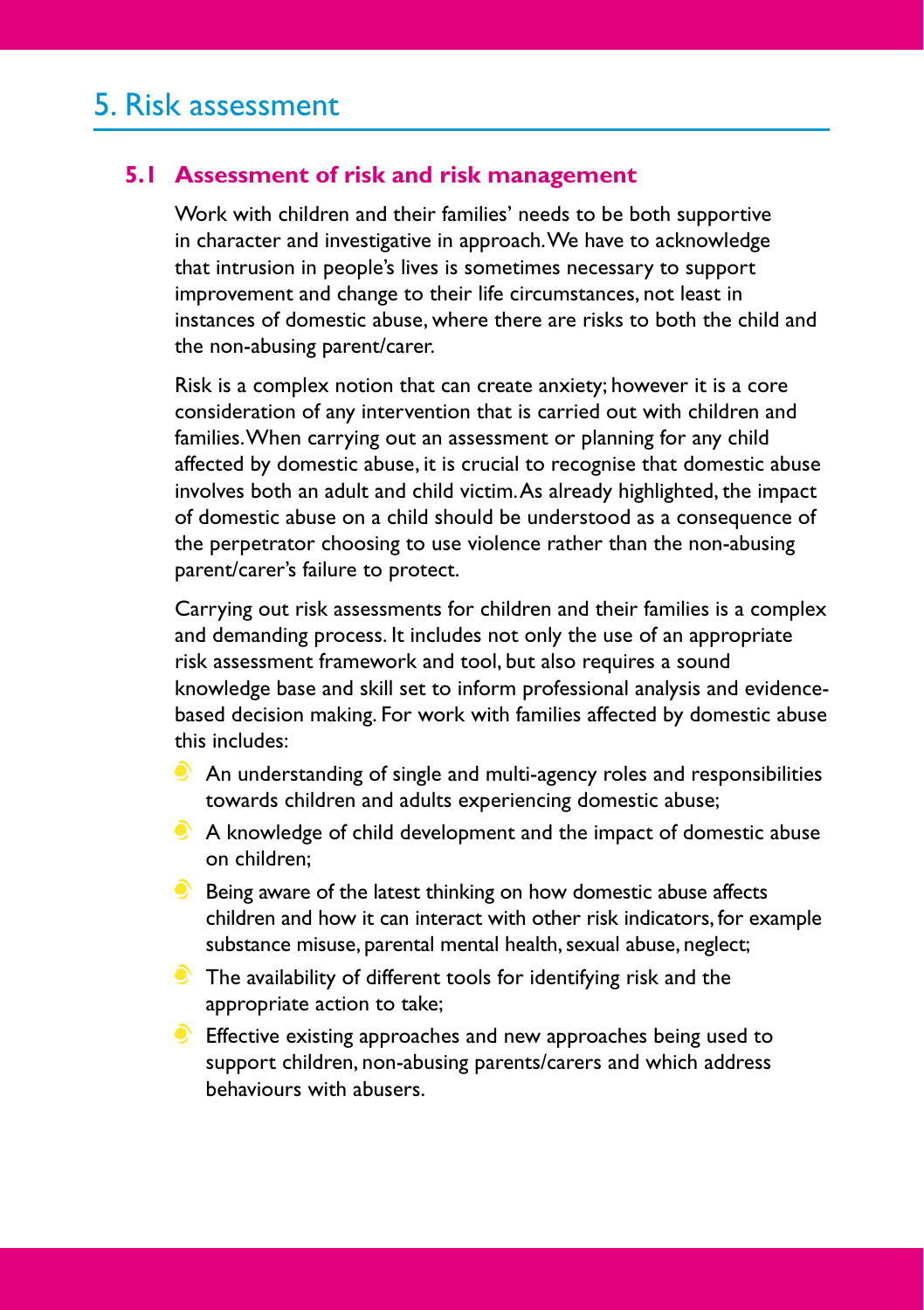### **5.2 The national risk assessment framework – for children**

The national risk assessment framework was published in November 2012. It has been developed around three risk components that build upon the GIRFEC practice model – **Risk, Resilience and Resistance (3R's)**. These three risk factors require to be considered when undertaking any assessment of need/risk, including when assessing and analysing the impact of domestic abuse on children.

#### **Risk**

Risk indicators are those factors that are identified in the child's circumstances or environment that may constitute a risk, hazard or threat to the child. The My World Triangle and Wellbeing Indicators (see Section 4 of the Lanarkshire GIRFEC Practice Guide) support practitioners to explore needs and risks across the three domains of a child's life:

- $\bullet$  How I grow and develop
- What I need from people who look after me; and
- **My wider world**

#### **Resilience**

Resilience has been viewed as 'normal development under difficult conditions' (Fonagay et al 1994).

Focussing on the positives and the strengths in a child's life is likely to help improve outcomes by building the protective network around the child and the self-protective potentials within the child (Daniels B.; Wassel S. 2002).

At the same time it is important to be alert to factors of adversity or vulnerability, which may potentially impact on a child's wellbeing and the interaction of these factors with any identified resilience and protective factors.

#### **Resistance**

This relates to families who, for whatever reason, are or may be difficult to engage. This may present through the family's aggression, conditional compliance, refusal to co-operate, intentionally missed appointments and other forms of avoidance, or it may be masked by superficial engagement and co-operation. There may also be unintended barriers to engagement that arise as direct consequence of an individual's circumstances, such as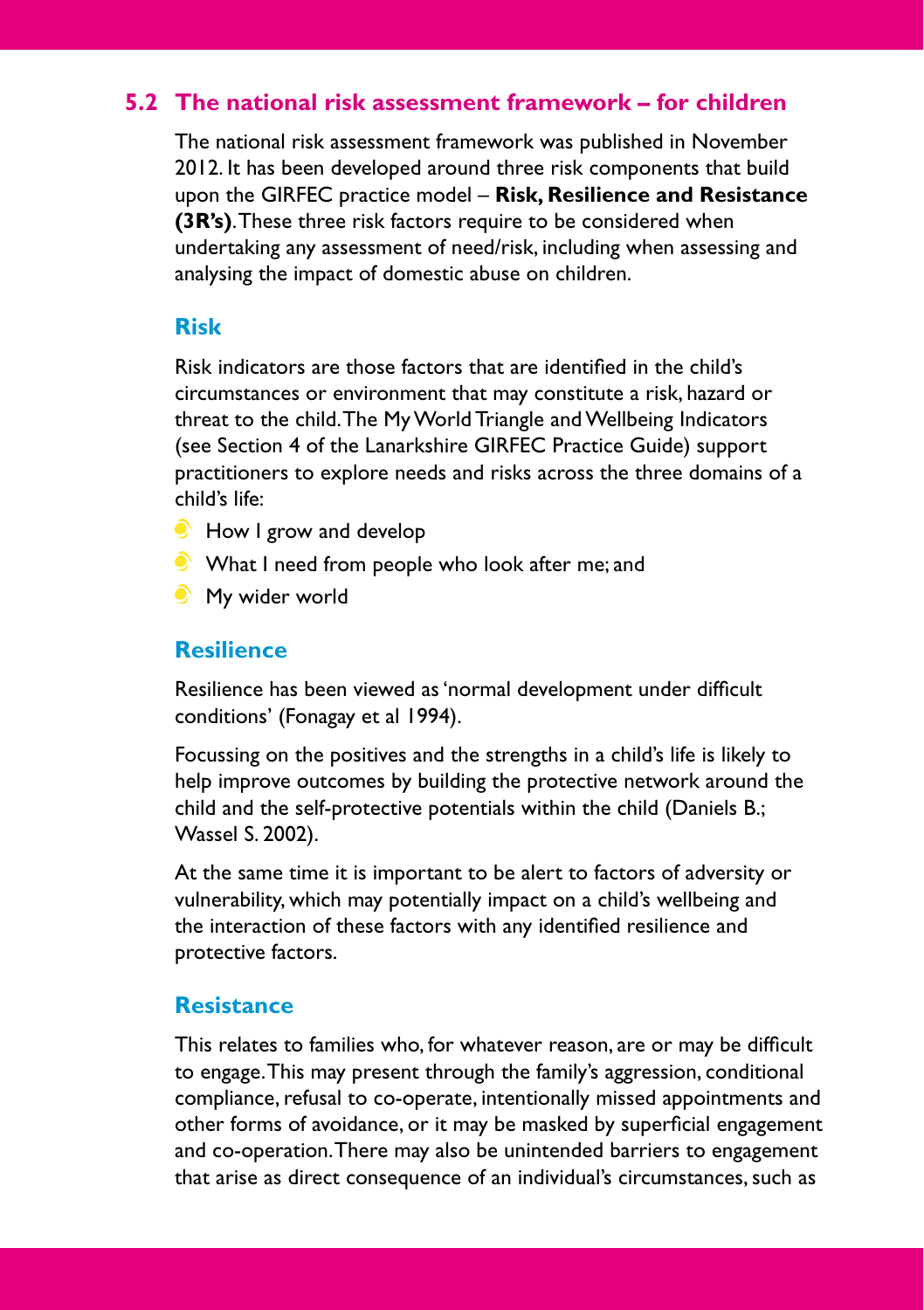mental health, disability, substance use. The common feature in all cases is resistance to change and an inability/unwillingness to acknowledge and/or address the risk/s to the child.

Before concluding that a family is resistant, practitioners should:

- Respect the right of any parent/carer to challenge any professional's interpretation of events, assessment of their child's needs or assessment of the risk to the child;
- $\bullet$  Confirm that the parents/carers understand the professional's concerns and what is expected of them relative to these;
- Assess what, if any, contribution the service approach and or interventions may make to this.

Risk assessment is therefore a complex task in which workers need to '… balance an empathic approach with a boundaried authoritative approach which avoids over-optimism and scrutinises apparent parental compliance' (Sen and Green Lister 2011).

The national risk assessment framework applies the concept of the 3Rs within the context of GIRFEC, assessment, analysis, planning, action and review. It identifies a number of tools which practitioners and managers may find helpful when assessing and managing risk for children in challenging circumstances including domestic abuse. There are other specialist tools for carrying out risk assessment that focus on specific family/environmental circumstances for example, parental alcohol and/or drug misuse.

Further information on the national risk assessment framework can be found at: [www.scotland.gov.uk](http://www.scotland.gov.uk)

### **5.3 Risk and significant harm**

Early identification and proportionate intervention of any circumstances which impact on a child/young person's wellbeing and development is central to assessment, planning and review. When there is assessment of risk of significant harm, child protection measures need to be considered.

The National Guidance for Child Protection in Scotland (2010) sets out a definition of risk and significant harm that underpins any assessment of risk for a child. The guidance as a whole should be used in conjunction with local single agency child protection procedures.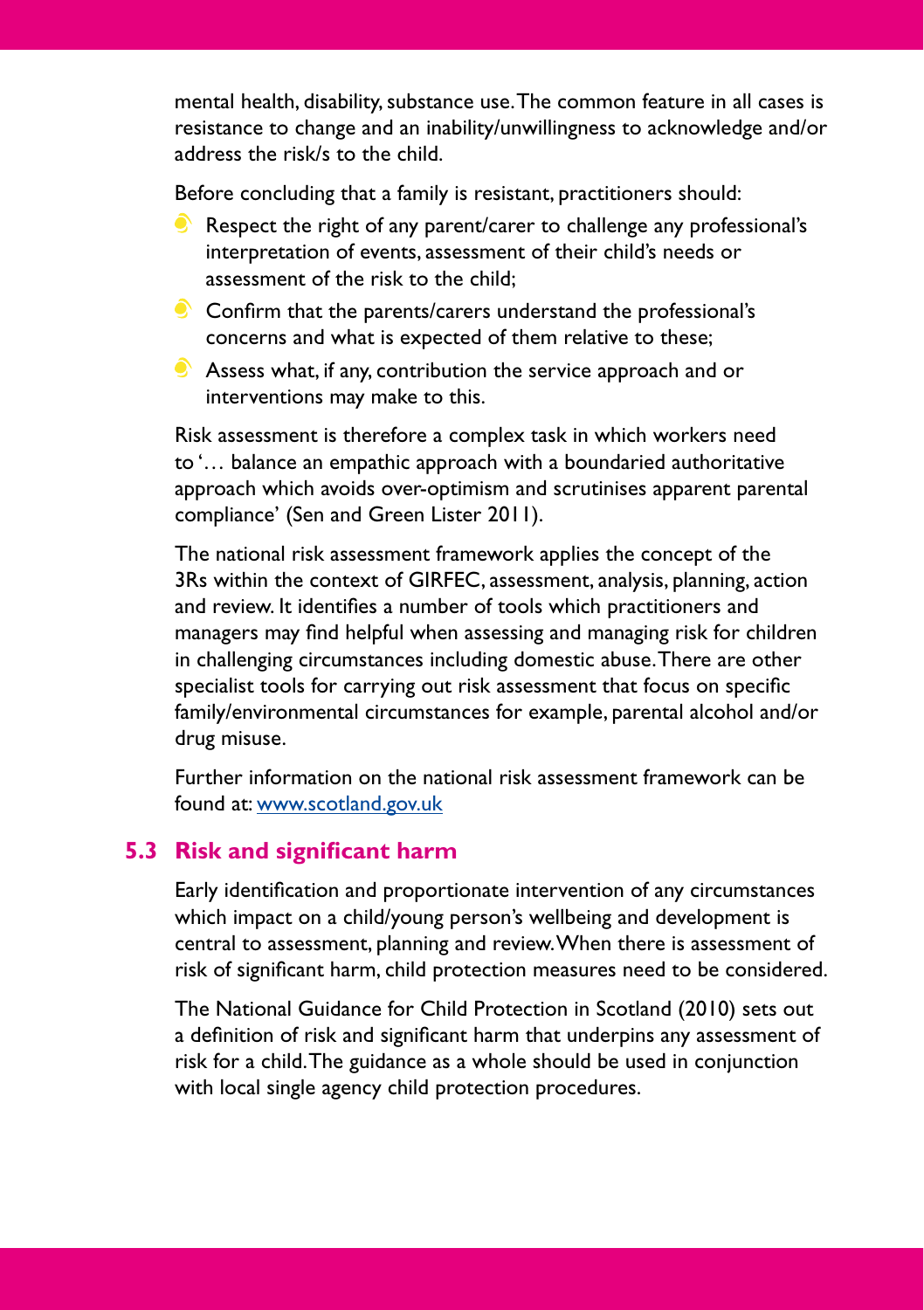As defined in the guidance, risk is the likelihood or probability of a particular outcome given the presence of factors in a child or young person's life. Risk is part of everyday life, some risks are deemed acceptable for example a toddler learning to walk is likely to be at risk from scrapes and stumbles. Risks can be reduced by parents/carers or through the early intervention of universal services. Only where risks cause, or are likely to cause, significant harm to a child would a response under child protection be required.

Significant harm is complex and subject to professional judgement and multi-agency assessment. Significant harm can result from a specific incident or a series of incidents or an accumulation of concerns over a period of time. It is essential that the impact or potential impact on the child takes priority and not simply the alleged abusive behaviour.

Harm is defined in the guidance as t*he ill treatment or the impairment of the health or development of the child, including for example , impairment suffered as a result of seeing or hearing the ill treatment of another, as could be the context of domestic abuse*. In this context, development can mean physical, intellectual, emotional, social or behavioural development and health can mean physical or mental health.

Whether the harm suffered or likely to be suffered by a child is significant is determined by comparing the child's health and development within what might be reasonably expected of a similar child. Within the context of child protection, abuse or neglect need not have taken place, it is sufficient for a risk assessment to have identified the likelihood or risk of significant harm from abuse or neglect.

#### **5.4 Domestic abuse risk assessment**

In cases of domestic abuse it is very important that a specific domestic abuse risk assessment tool is used along with The National Risk Assessment Framework for children. The nationally recognised tool for domestic abuse has been developed by SafeLives and the tool is referred to as Domestic Abuse, Stalking, Harassment and "Honour" Based Violence (DASH) – **SafeLives DASH**.

The SafeLives DASH is not a specific child protection tool, it is complementary and should be carried out with the non-abusing parent/ carer. It helps identify the perpetrators abusive behaviour and the level of risk they pose to the non-offending parent and the child/ren.

The questions on the checklist should be **asked of the adult victim** and will identify the risk posed by the person carrying out the abuse.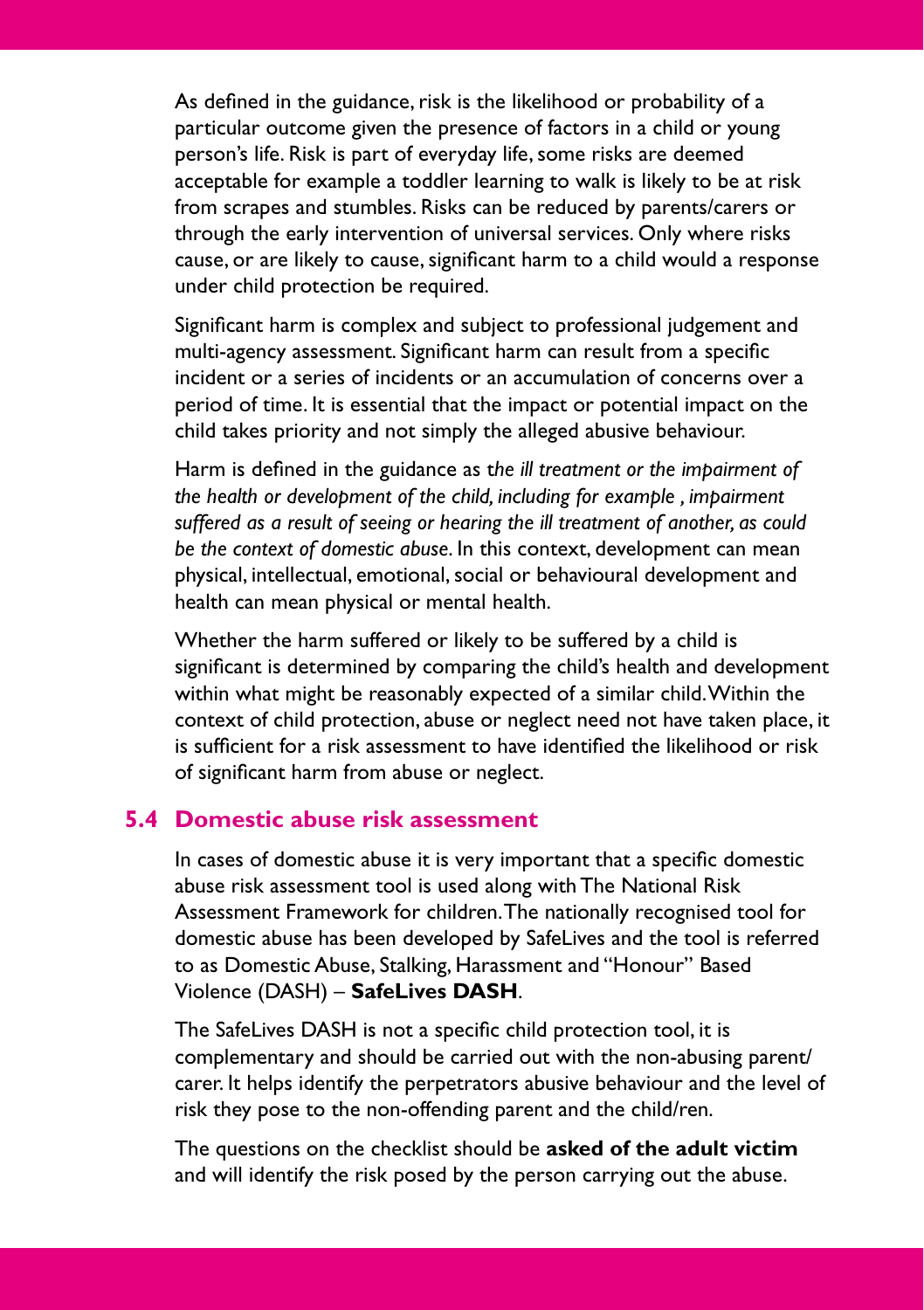This tool is in two parts:

- **part one is a risk identification checklist**
- $\bullet$  part two is the severity of abuse grid

Both parts require to be used and full practice guidance for SafeLives DASH can be found at the link below. The risk identification checklist and severity of abuse grid are contained in Appendix 2, 3 and 4. [www.safelives.org.uk/practice-support/resources-identifying-risk-victims-face](http://www.safelives.org.uk/practice-support/resources-identifying-risk-victims-face)

#### **5.5 Child contact as a risk factor**

Parenting involves both mothers and fathers and parenting by a violent and abusive father needs to be taken into account. As noted in 'Picking up the Pieces: Domestic Violence  $(2012)^{8}$  a number of studies have shown contact as a route to continue the abuse by manipulation of children – making negative comments about their non-abusive parent, telling them to repeat abusive messages, probing for details of the non-abusive parents activities and relationships. *Few violent fathers understand violence against*  women as emotionally abusive to their children (Harne 2003;2011)<sup>9</sup> and *fathers who are violent to their partners are on average less engaged with their children and often provide inconsistent physical care* (Harne 2003*)*.

Child protection practice in relation to parent's who physically abuse, requires that an assessment of parenting should always include an assessment of the father figure in the family. It is important to support the woman and child whilst ensuring the abuser is visible and accountable. By doing this we will get better protection for the woman and the children. The connection should be made in staff's minds that there may be male violence to the mother when physical or sexual abuse to a child is discovered.

<sup>&</sup>lt;sup>8</sup> Picking up the pieces: domestic violence and child contact. Rights of women and CWASU 2012

Harne, L (2003, 2011) Violent fathering and the risks to Children: The need for Change Bristol: The Policy Press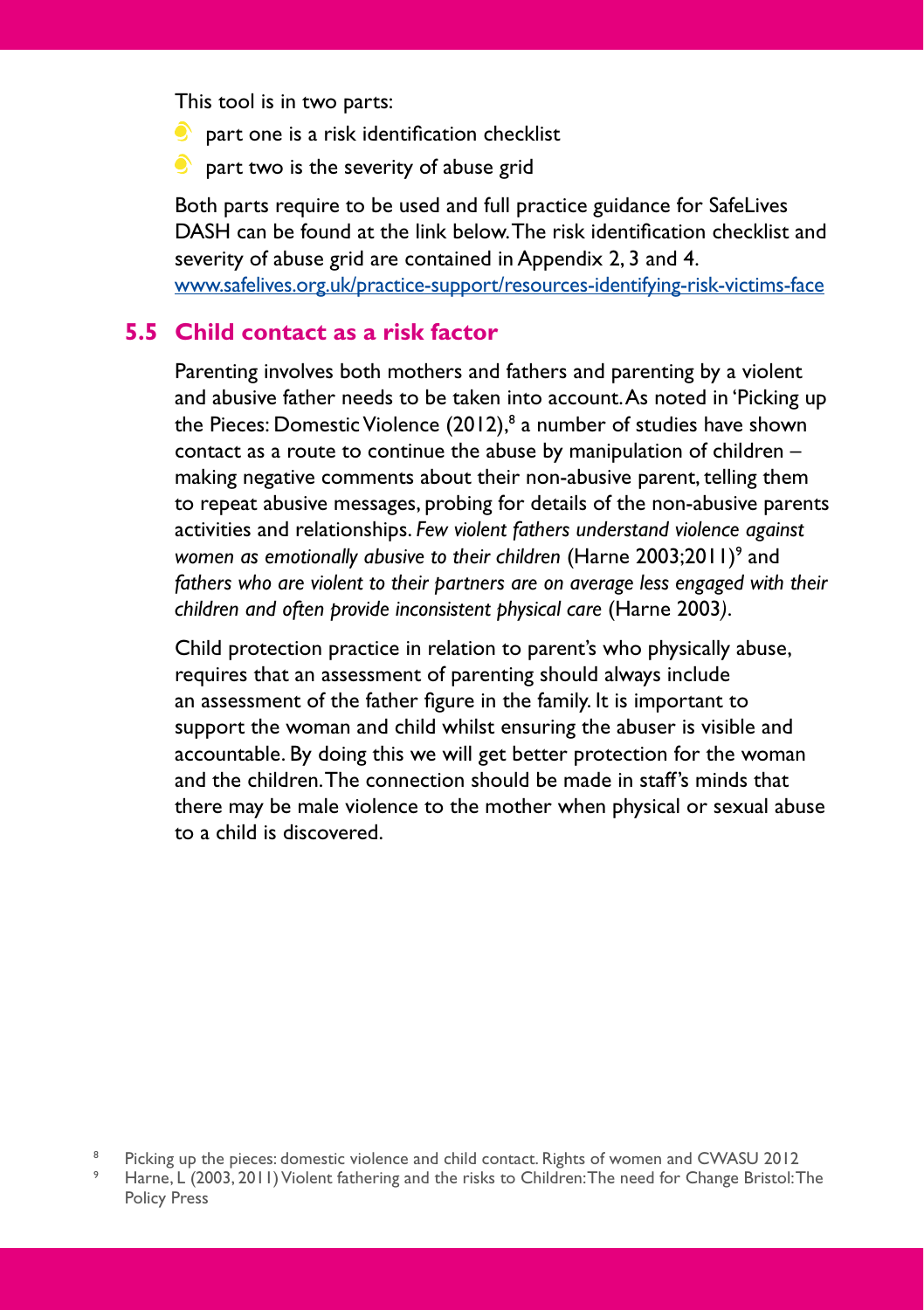## 6. Creating child centred perpetrator focused practice

It is recognised that in some instances children will have to live apart from the non-abusing parent to keep them safe, however, as stated in the National Guidance for Child Protection in Scotland 2014 every effort should be made to work with the non-abusing parent to ensure the safety and wellbeing of the child. To do this effectively it is essential risk and safety assessments include the perpetrator's behaviour/ pattern of coercive control.

When working with domestic abuse cases where there are children, it is important that we look beyond the gender based expectations of parenting and hold fathers who abuse to the same high standards of parenting as nonabusing parents, usually mothers.

The domestic abuse perpetrator and their behaviour are the foundational source of the risk and safety concerns for children, not the adult survivor or their behaviour. This guidance promotes the position that the perpetrator's behaviour not the relationship, or living arrangements are the source of the domestic abuse. This is of great significance as child safety and wellbeing is **not** automatically resolved by ending the relationship or a change in living arrangements.

It is helpful to consider the principles and critical components highlighted within the safe and together model:

### **Safe and together principles**

- Every effort should be made to keep child **safe and together** with the non-abusing parent.
- $\bullet$  Partnering with the non-abusing parent should be the default position.
- Interventions should be made with perpetrators to reduce risk and harm to child.

### **Safe and together critical components**

The **critical components** in delivering on the principles are having an understanding of:

- 1. The perpetrator's pattern of coercive control.
- 2. The actions taken by the perpetrator to harm the child.
- 3. The full spectrum of the non-abusing parent's efforts to promote the safety and wellbeing of the child.
- 4. The adverse impact of the perpetrator's behaviour on the child.
- 5. The roles of substance abuse, mental health, culture and other socio-economic factors.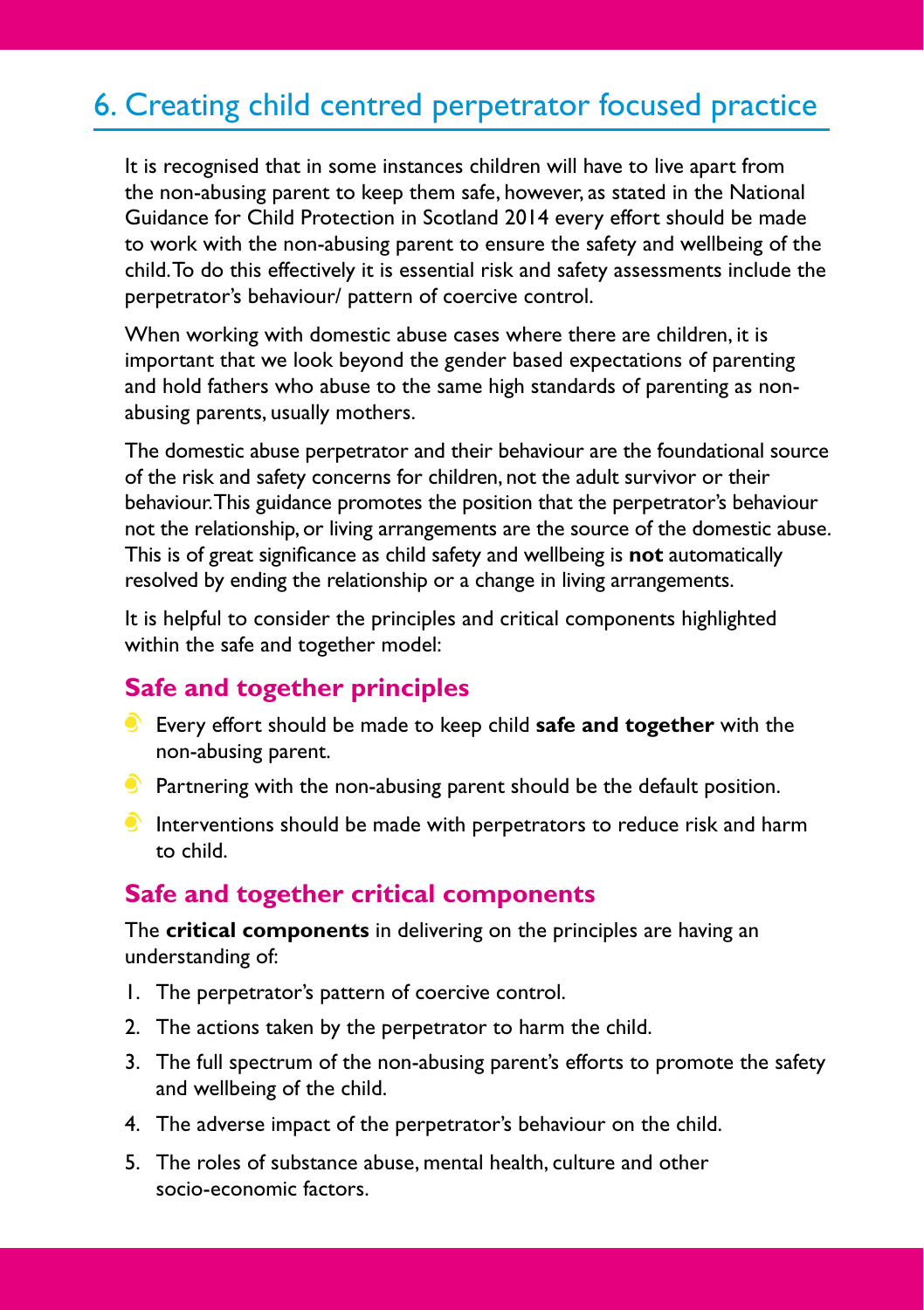#### **1. Perpetrator's pattern of coercive control**

What do we know, from all possible sources of information, about the perpetrator's pattern of coercive control and actions taken to harm the children?

Possible sources of gathering this information can include child care records, criminal background checks, the adult survivor, the child survivor, partner agencies, family, friends, service providers, justice services.

When seeking information from the non-abusing parent about the perpetrator's pattern of abusive behaviour here are some questions you may want to consider compared to questions that focus solely on a violent incident.

| <b>About pattern of behaviour</b>                                 | <b>About violent incident</b>         |  |  |
|-------------------------------------------------------------------|---------------------------------------|--|--|
| C Does (your partner) try to                                      | Can you tell me what                  |  |  |
| control things? If so, what?                                      | (your partner) did that led to        |  |  |
| Who makes decisions about the                                     | the arrest?                           |  |  |
| children and the finances?                                        | $\bullet$ Have there been times when  |  |  |
| <b>What types of names does</b>                                   | (your partner) has put his            |  |  |
| (your partner) call you?                                          | hands on you?                         |  |  |
| Has (your partner) ever said                                      | Have you felt afraid before?          |  |  |
| what would happen if you                                          | What led to that?                     |  |  |
| left him?                                                         | • What was the worst of the           |  |  |
| Has (your partner) ever<br>threatened to hurt you or<br>the kids? | times (he's) put his hands<br>on you? |  |  |

#### **2. Actions taken by the perpetrator to harm the child**

Actions taken by the perpetrator to harm the child can take a number of forms. These include:

- **Exposure to the abuse.**
- Using children as a weapon against the children's other parent.
- **Undermining the other parent's parenting efforts.**
- $\bullet$  Accidentally causing physical harm to children as a result of the violence towards the non-offending parent.
- **•** Physical/ sexual/ emotional abuse or neglect perpetrated directly against the children.
- $\bullet$  Secondary effects of violence/abuse on the family.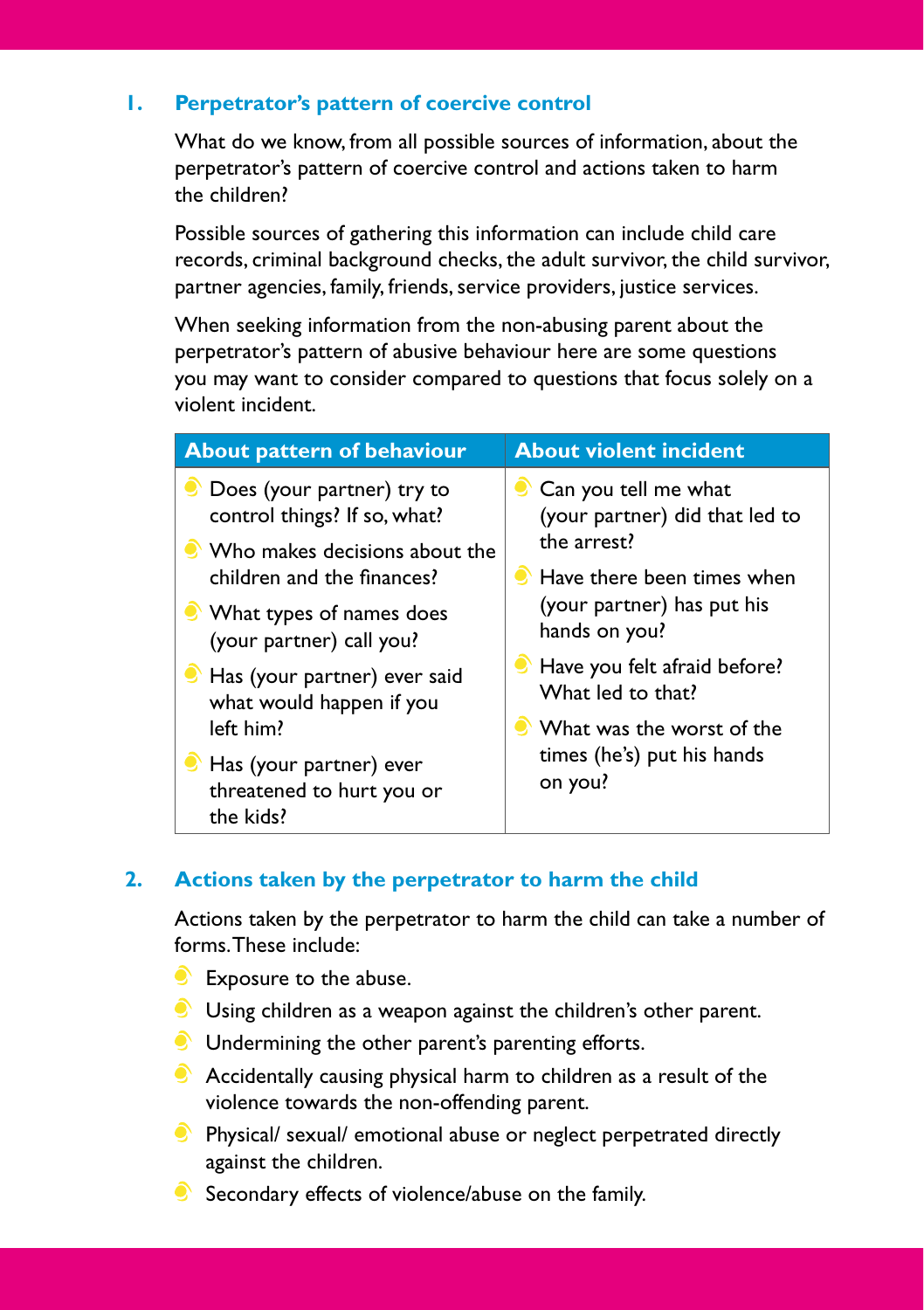#### **3. Partnering with survivors - identify their full spectrum of efforts to promote the safety and wellbeing of the child**

When engaging with the non-abusing parent/ carer we should work from a standpoint that there is a shared goal of keeping the child/ren safe.



The message you want to convey is that you know that the abusive behaviour is not the non-abusive parents fault and that you are here to help. A good introduction to discussing the abuse and planning for safety is:

*"I'm concerned about your partner's (or ex-partner's) behaviour and how this is impacting on you and your children's safety. Can we work together to make a plan for your future safety."* 

Good practice is based on:

- Shared goal of keeping children safe
- **S** Focus on strengths
- **Identify protective efforts**
- **Focus on perpetrator's choices as source of harm**
- $\bullet$  Planning based on survivors experiences and strengths

Language choices are very important if workers are to ensure meaningful engagement with non-abusing parents, which is centrally important in planning for the children's safety.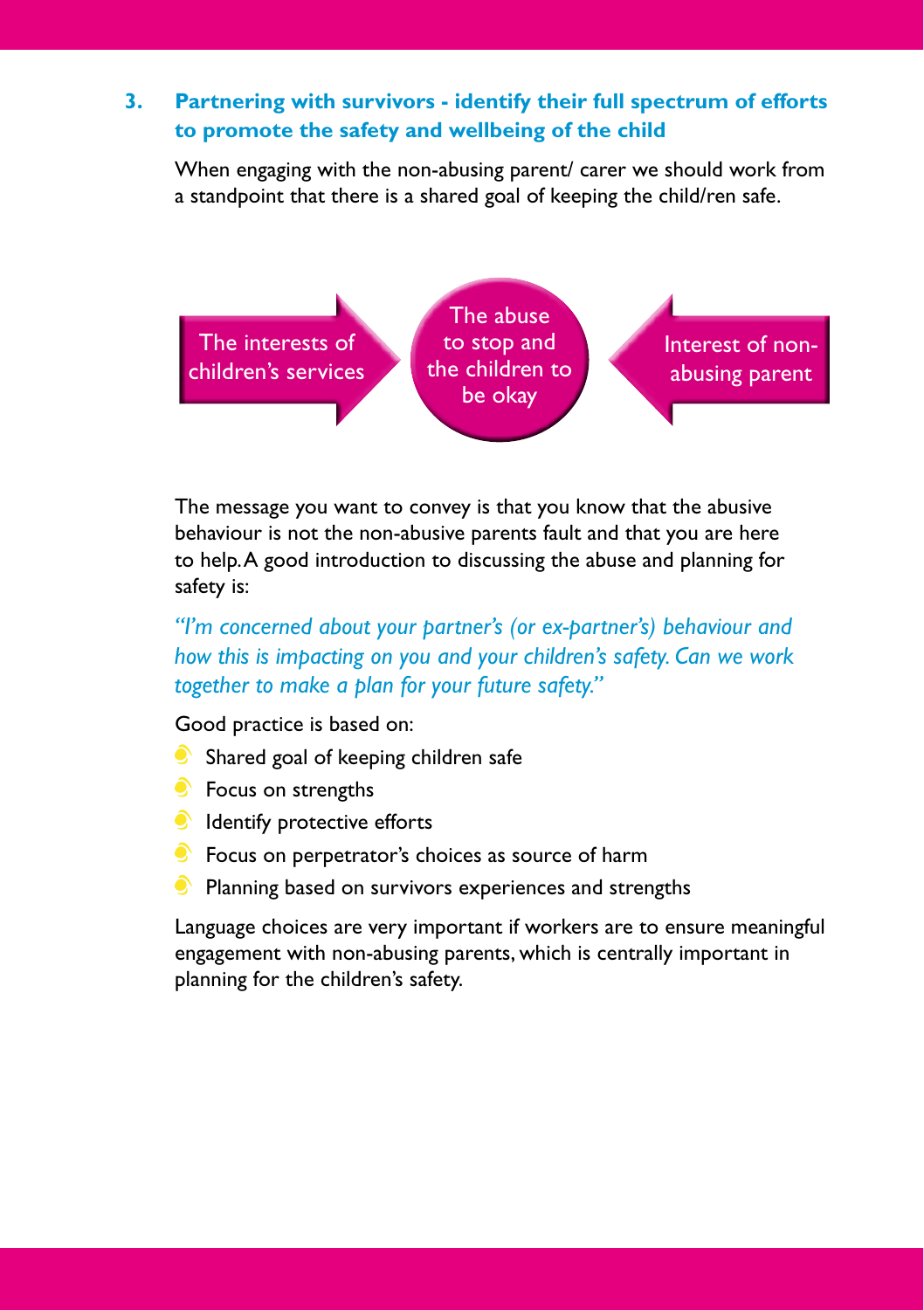A comparison of questions using blaming language and non-blaming language are given below.

| <b>Blaming language</b>                                      | <b>Non-blaming language</b>                                                         |  |  |
|--------------------------------------------------------------|-------------------------------------------------------------------------------------|--|--|
| Why haven't you left?                                        | Has (your partner) ever                                                             |  |  |
| How did you trigger him (or<br>what were you doing before he | interfered with you trying<br>to leave?                                             |  |  |
| got violent)?                                                | ● What was he like before he                                                        |  |  |
| C Didn't you know he was going                               | was violent?                                                                        |  |  |
| to be violent?                                               | I'm concerned that his                                                              |  |  |
| It's your job to protect the<br>children.                    | behaviour is harming the<br>children.                                               |  |  |
| You're choosing him over the<br>children.                    | It's clear you've tried to<br>protect the children but he's<br>chosen to hurt them. |  |  |

There are three main purposes for interviewing non-abusing parents;

- 1. Information gathering
- 2. Validation
- 3. Planning
- 1. Information gathering

The information we gather gives us important details in terms of the perpetrator's pattern of abusive behaviour and helps workers identify risk and plan for safety. There will also be information gained that will tell you the specific impact of the abuse on that individual child plus the protective efforts/ strengths of the non-abusing parent.

2. Validation

Validation supports partnership with the non-abusing parent. Workers will learn the non-abusing parent's successful strategies for keeping children safe and well, and their desire to protect children.

3. Planning

Plans should be specific to the risk posed by individual perpetrators. By working with the non-abusing parent you can build on what is already working and workers can develop plans to address risk and promote safety. Also, plans for interventions with perpetrator are based on the children's needs.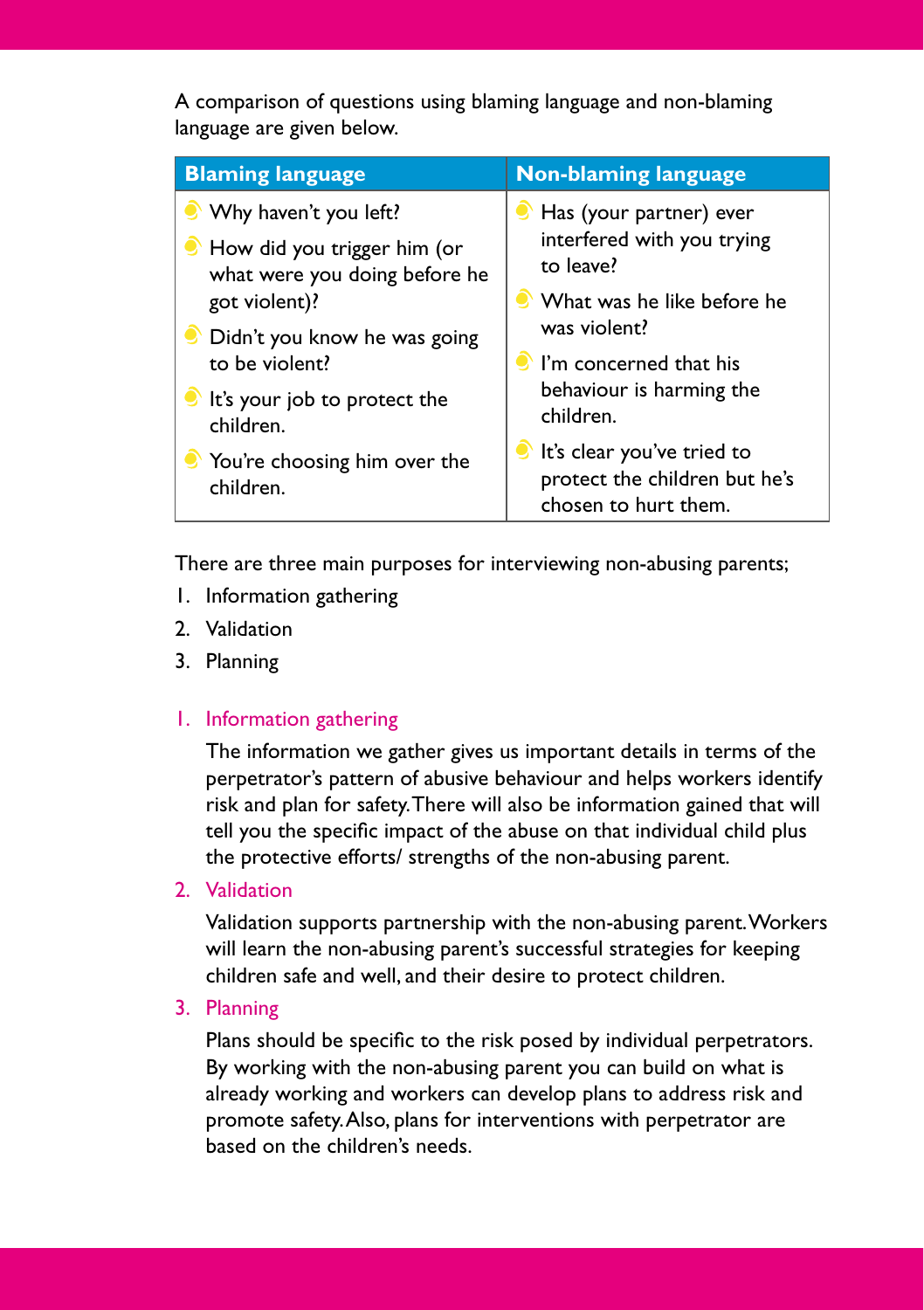#### Questions to learn about risk

| <b>About a pattern of coercive</b><br>control                     | <b>About violence/incident</b>        |  |  |
|-------------------------------------------------------------------|---------------------------------------|--|--|
| O Does (your partner) try to                                      | Can you tell me what                  |  |  |
| control things? If so, what?                                      | (your partner) did that led to        |  |  |
| • Who makes decisions about                                       | that arrest?                          |  |  |
| the children and the finances?                                    | Have there been times when            |  |  |
| What type of names does (your                                     | (your partner) has put his            |  |  |
| partner) call you?                                                | hands on you?                         |  |  |
| Has (your partner) ever said                                      | Have you felt afraid before?          |  |  |
| what would happen if you                                          | What led to that?                     |  |  |
| left him?                                                         | • What was the worst of the           |  |  |
| Has (your partner) ever<br>threatened to hurt you or<br>the kids? | times (he's) put his hands<br>on you? |  |  |

To start your plan with the survivor it's important to make an assessment of protective capacity. Here are some assessment questions you can use.

- 1. Can you tell me what a "normal" day is like?
- 2. What is your partner like before they are violent?
- 3. What has been helpful to you in the past when you've seen that?
- 4. What have you tried that did not feel helpful?
- 5. What else do you need to keep yourself and your kids safe?
- 6. Who else knows about your partner's behaviour?
- 7. Who can help you in an emergency?

#### **4. Adverse impact of the perpetrator's behaviour on the child**

When working with domestic abuse cases where there are children we need to consider the perpetrators abusive behaviour to his partner and how the abuse of the primary attachment figure impacts the child. We will describe this as *pathways to harm*. Some examples are given in Appendix 5.

The impact of the perpetrator's abuse on the child/ren will be different at each age and stage of development. If you need more information on this, a useful resource is "Little Eyes, Little Ears" Baker Cunningham 2007, see link below.

[www.lfcc.on.ca/little\\_eyes\\_little\\_ears.pdf](http://www.lfcc.on.ca/little_eyes_little_ears.pdf)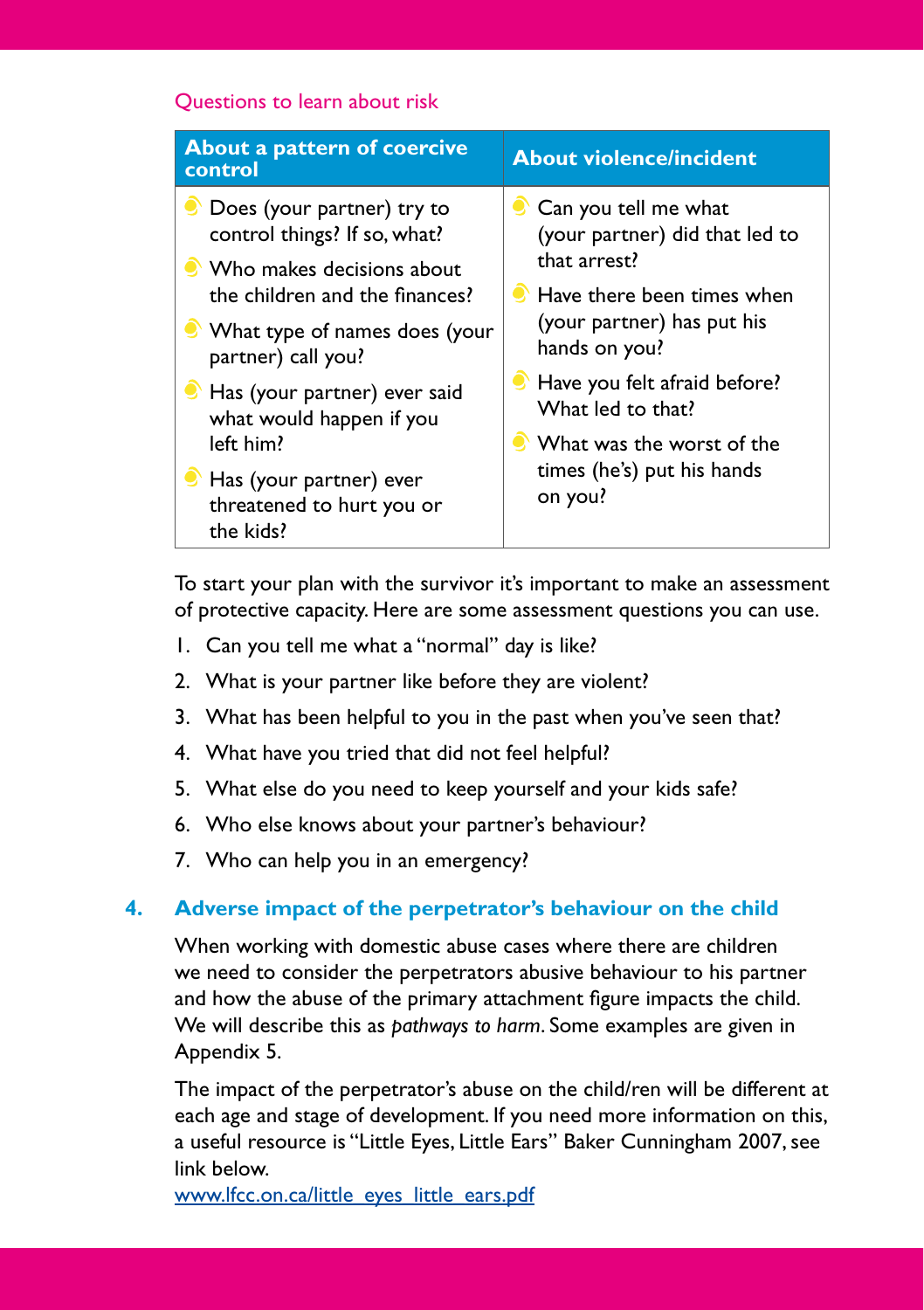## 7. Roles of substance abuse, mental health, culture and other socio-economic factors

We know from significant case reviews (SCR) that domestic abuse, substance abuse and mental health can all occur in one family and sometimes SCR's refer to this as the" toxic trio".

You may want to consider these points when you see the intersection of domestic abuse, substance use and mental health.

Co-dependency is not a useful or accurate concept for describing domestic abuse victims.

**C** For victims, "denial" has different and similar functions when it relates to domestic abuse versus substance abuse.

- Different: avoiding new violence and abuse; protecting children; protecting from re-victimisation by others.
- • Similar: avoid feeling shame.
- A victim's recovery or mental health is her responsibility. She is not responsible for her partner's violence or cessation of violence.
- A domestic abuse perpetrator's substance abuse or mental health issues can be an aggravating factor to his abuse and control, but is a separate issue. That said, his violence and abuse is unlikely to get better without him being in recovery and/ or treatment.
- $\bullet$  Substance abuse and mental health services may not screen for domestic abuse so their formulation of the case may be limited/ lacking inclusion of issues of safety.
- $\bullet$  If a domestic abuse perpetrator is in recovery or treatment he may remain abusive and controlling. Cessation of use does not guarantee a cessation of abuse. In fact, he may use his recovery as justification for control e.g. "I need to go to my meetings, put my recovery in front of everything else."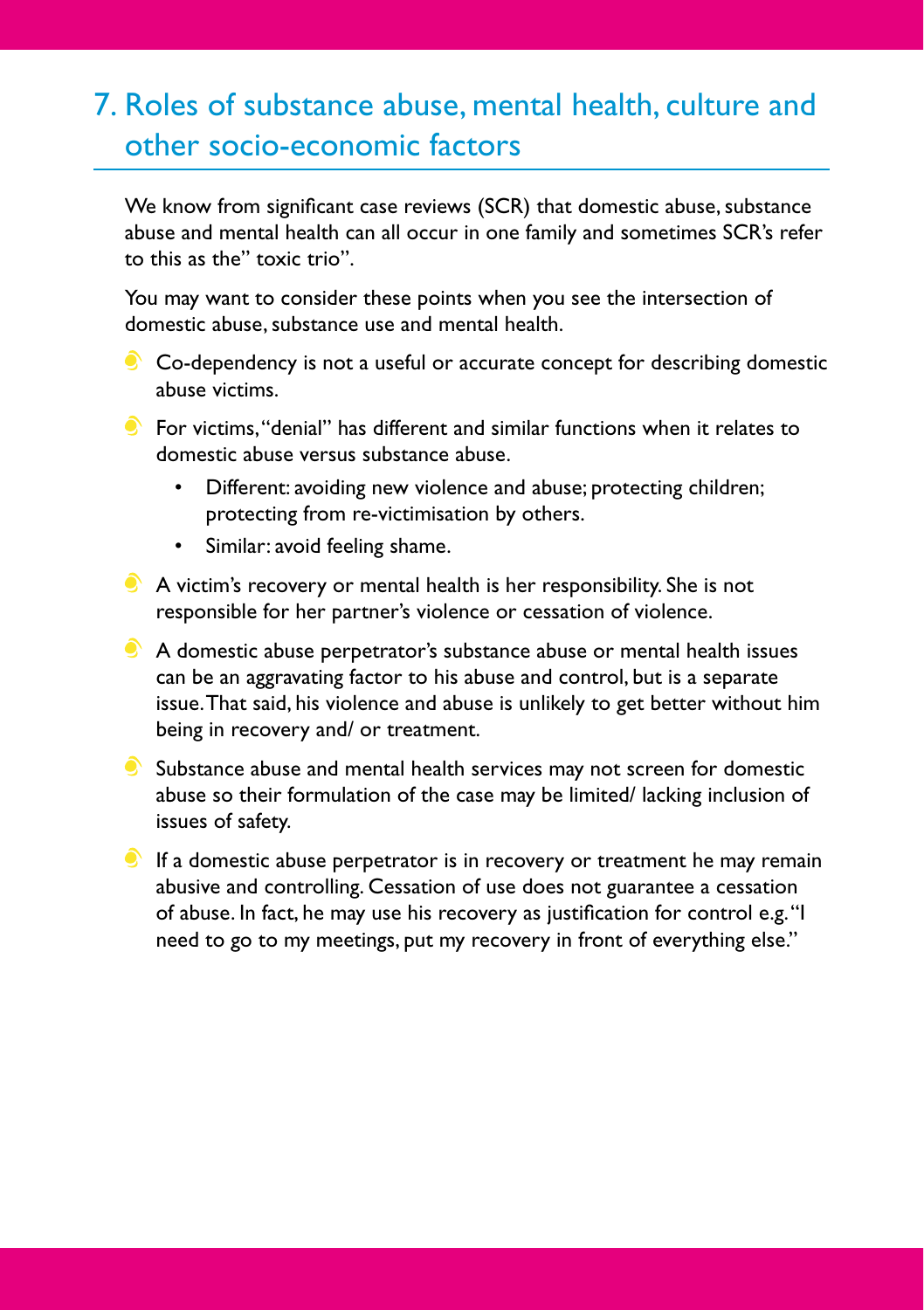$\bullet$  A victim who is an addict or has mental health issues may be more vulnerable to the domestic abuse perpetrator because of her addiction/ diagnosis. She may:

- Not be able to call police to protect herself from the violence.
- She may lack support from family and friends due to substance abuse or mental health related behaviour, e.g. lying, stealing, unreliability.
- May not be believed about abuse and violence because of her history of substance use or mental health issues.
- • Is perceived as a "less worthy" victim.
- • Self-blame and the blame from others makes it less likely she will reach out for help.
- May not be able to access traditional domestic abuse services because she is actively using or has left/ been asked to leave refuge due to her substance use or mental health.
- The perpetrator may attend the same services or be able to keep track of her through his friends in the services.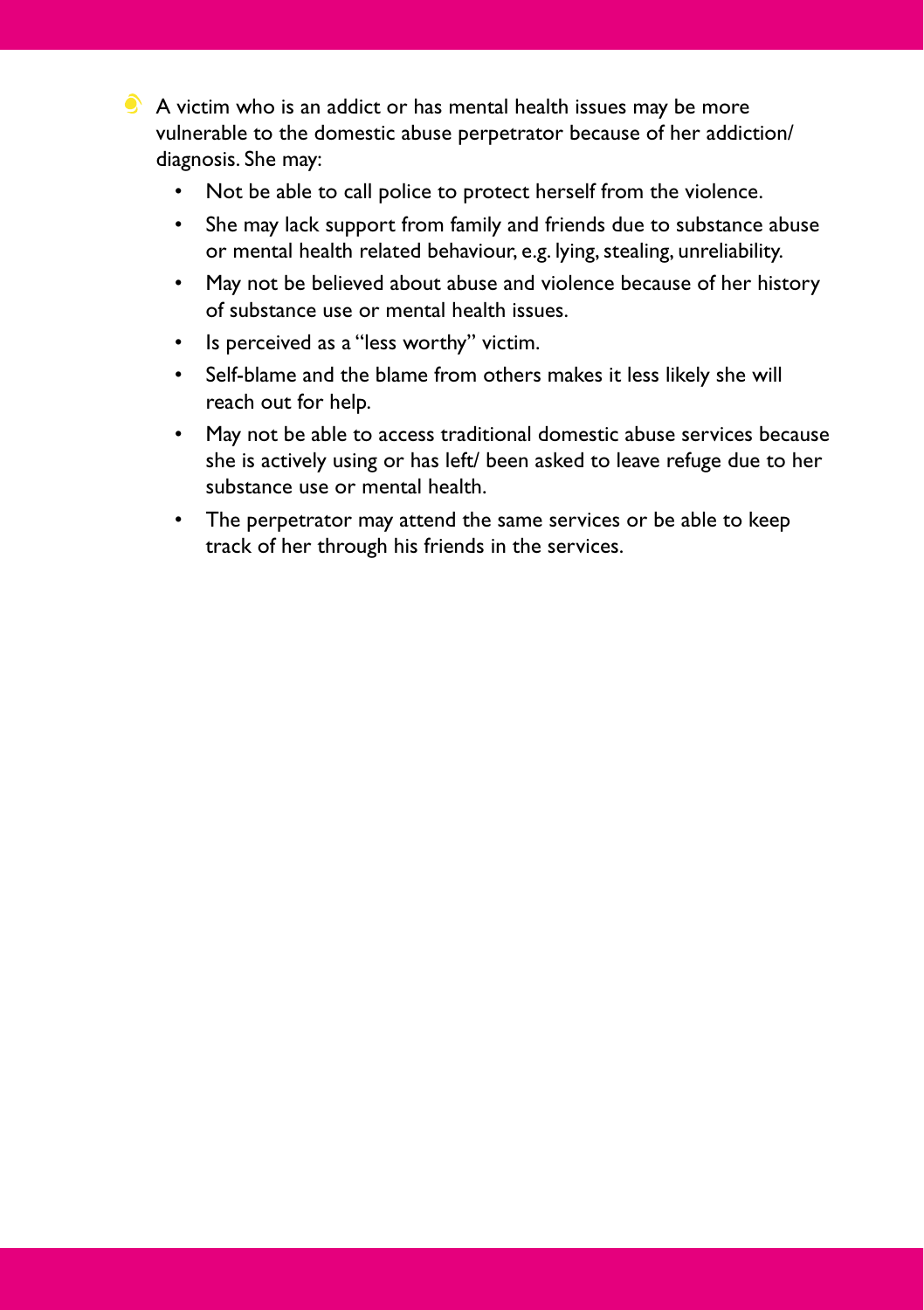## 8. Safety planning

### **8.1 Principles of safety planning**

Within the context of safety planning the focus is usually on the nonabusing parent/ carer. When considering the safety of child/ren in domestic abuse situations it is essential to consider the non-abusing parent/ carer's safety too, as the safety of the non-abusing parent/ carer is critical to the safety of the child/ren.

The non-abusing parent/ carer should be asked about their perception of the risk posed by the perpetrator – this will be linked to the risk identification checklist and severity of abuse grid – see SafeLives [www.safelives.org.uk/practice-support/resources-identifying-risk-victims-face](http://www.safelives.org.uk/practice-support/resources-identifying-risk-victims-face) The non-abusing parent/ carer should be encouraged and given support to develop their own safety plan which should include the development of a safety plan for the child/ren (see Appendix 6).

When supporting the non-abusing parent/ carer and children to develop a safety plan it is important to use an empowering model of working, active listening skills and a non-judgemental attitude. The responsibility for the abuse lies with the abuser *not* the non-abusing parent/ carer and *not* the child/ren although often they will feel somehow responsible and are likely to have been told this by the abuser.

The messages you want to convey is that you know that the abusive behaviour is not her fault and that you are here to help.

Here are some useful questions and points to include in the discussion about safety plans:

- What do they need to be safe? This applies to both the non-abusing parent/ carer and the children.
- What have they done or considered in the past to keep safe?
- Who would they like to make contact with now? What you can do to help that to happen?
- What are the available options?
- What do they want to do to protect themselves and any child/ren?
- $\bullet$  How will we go about the process of drawing up a safety plan? You may find it useful to use the Child's Plan (see Appendix 7).
- How will this be monitored and how often? Ensure that plans are made for further contact and information is provided on local and national sources of support.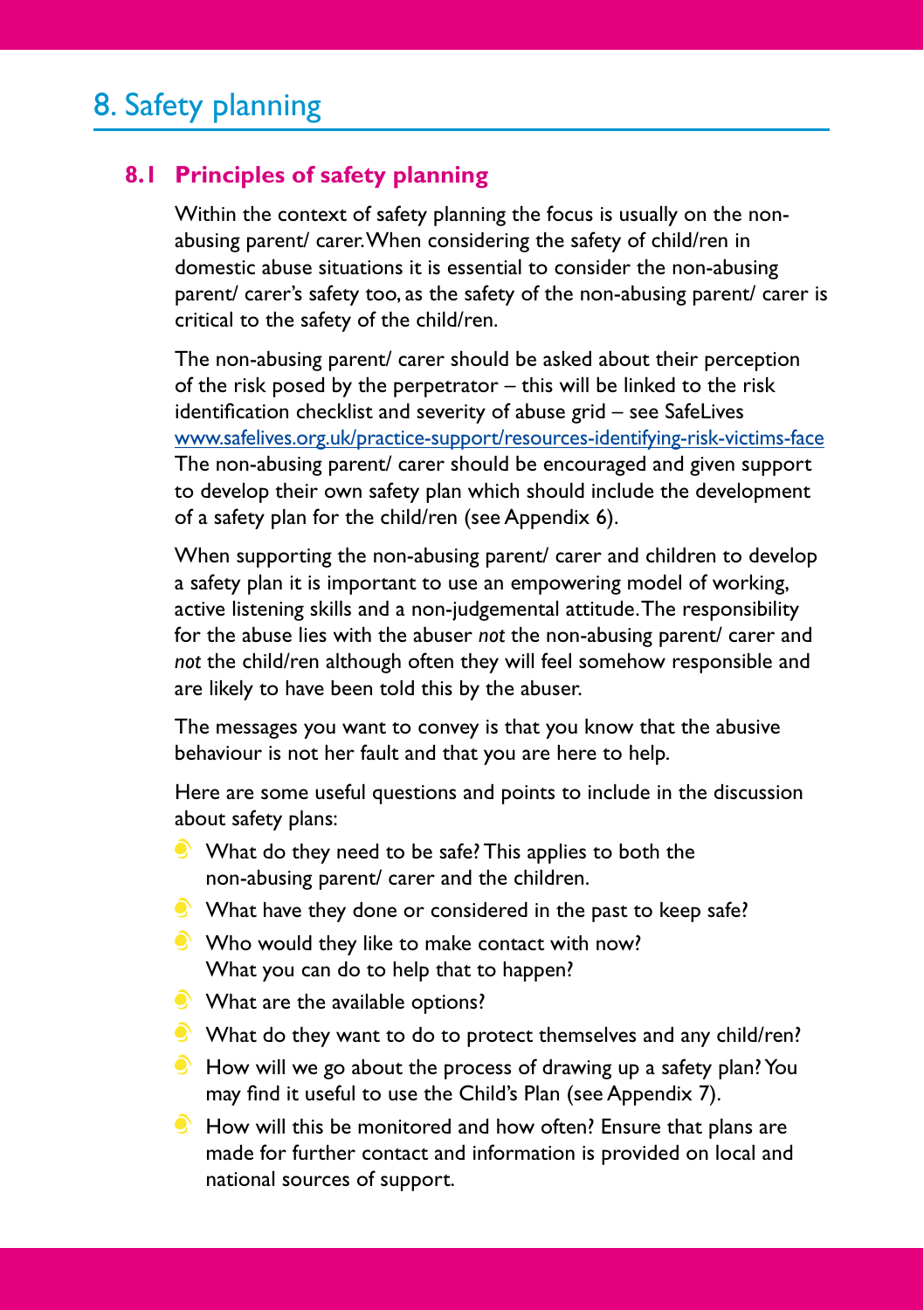There are a variety of resources freely available to help gather information from children, young people and parents/carers; the GIRFEC App, Wellbeing Web as well as specific material to support younger children can be used.

Anyone concerned that a child may be at risk of abuse should follow their organisation's policy on Child Protection. This is likely to include immediately making contact with children and families' social work and/or the police, by telephone. Following the telephone call, the **Notification of Child Protection Concern** should be completed and sent as soon as possible to children and family social work and/or the police.

The safety planning process should also consider how the perpetrator will react to any actions taken as part of the plan e.g. changing phone number or locks. This could help predict any higher risk situations or times and may help establish patterns of abuse.

A protective factor for some women can be calling the police, however it should be acknowledged that this can be difficult for women and ongoing support should be available (see Appendix 8 for "What happens when domestic abuse is reported to the Police").

#### **8.2 Support to children**

It is important that practitioners who work with children who have experienced domestic abuse enhance the child's individual resilience and coping strategies.

While the impact of domestic abuse on a child or young person's physical, psychological and emotional health can be both profound and enduring, long-term damage is not inevitable. The right kind of support, provided at the right time, can reduce the impact of domestic abuse on children's present and future wellbeing.

McGee's (2000) study identified *"fear, powerlessness, depression or sadness, impaired social relations, impacts on the child's identity, impacts on extended family relationships and their relationship with their mother, effects on education achievement and anger, very often displayed as aggressive behaviour. The child's relationship with the father or father figure is also clearly affected by the abuse to the mother."*

Even very young children are aware of violence occurring around them and can be adversely affected, although they cannot necessarily make sense of it at the time. Research also suggests that prenatal abuse could cause changes in the mother's stress response systems, increasing her levels of the hormone cortisol, which in turn could increase cortisol levels in the fetus.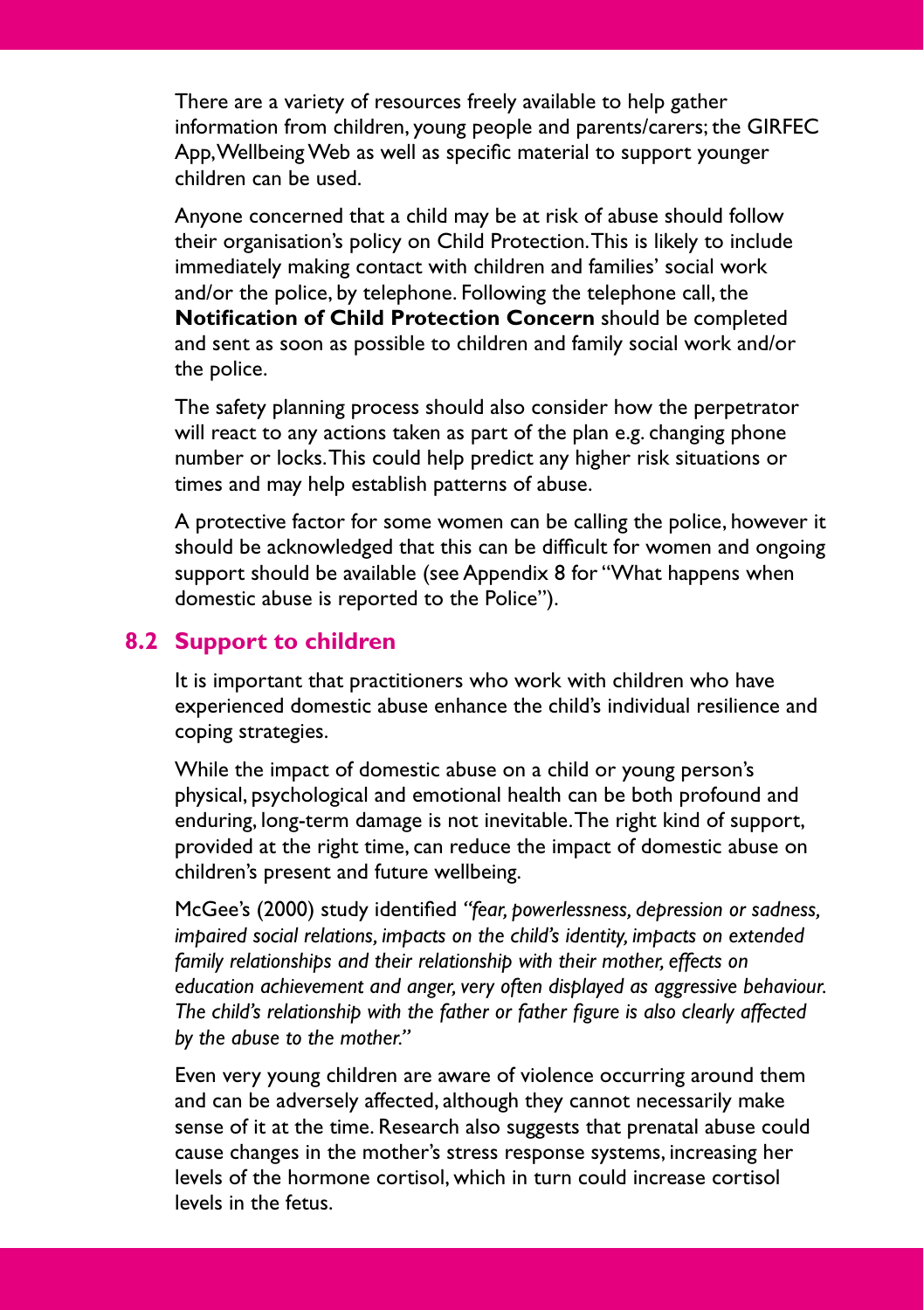The impact is mediated by many different resilience variables including self-esteem, the timing of incidents, the child's ability to attach meaning to and make sense of events, and the child's relationships with others (Rutter 1988). It has to be recognised that there is no uniform response to living with domestic violence or other forms of abuse (Hester et al 2006).

Mullender et al (2002) from their research on children's perspectives on domestic abuse found that two aspects, both involving children's active participation, were especially crucial to children's ability to cope:

- $\bullet$  Being listened to and taken seriously as participants in the domestic abuse situation.
- $\bullet$  Being able to be actively involved in finding solutions and helping to make decisions.

For those children and young people who require a Child's Plan or Child Protection Plan, it is essential that parents/carers and child and young person are included in devising this plan and fully understand how the plan is going to support them through multi-agency involvement in identifying and reducing risks to keep them safe.

A supportive caring relationship with a non-abusing parent/carer – being able to talk to the non-abusing parent/carer about the abuse or living with domestic abuse can be helpful. Mothers may find it difficult to talk to children about the abuse, believing this to be protective and/or because they are unsure how to do this (McGee 2000). Children themselves describe trying not to let on how much they know because they were not supposed to talk about it and that their mothers had enough to deal with. It is important to help develop open communication between mothers and their children.

#### **The best protective factor for children and young people is to support the non-abusing parent/carer and view them as a team.**

Children trying to cope with the fear and uncertainty of domestic abuse describe their needs in simple terms, they want:

- $\bullet$  Their non-abusing parent/carer to be safe.
- The abuse to stop.
- $\bullet$  To be safe.
- Someone to listen to them.
- $\bullet$  Someone they can trust to help them.
- To make decisions when they are ready.
- $\bullet$  Someone to help them overcome the disruptions to their lives.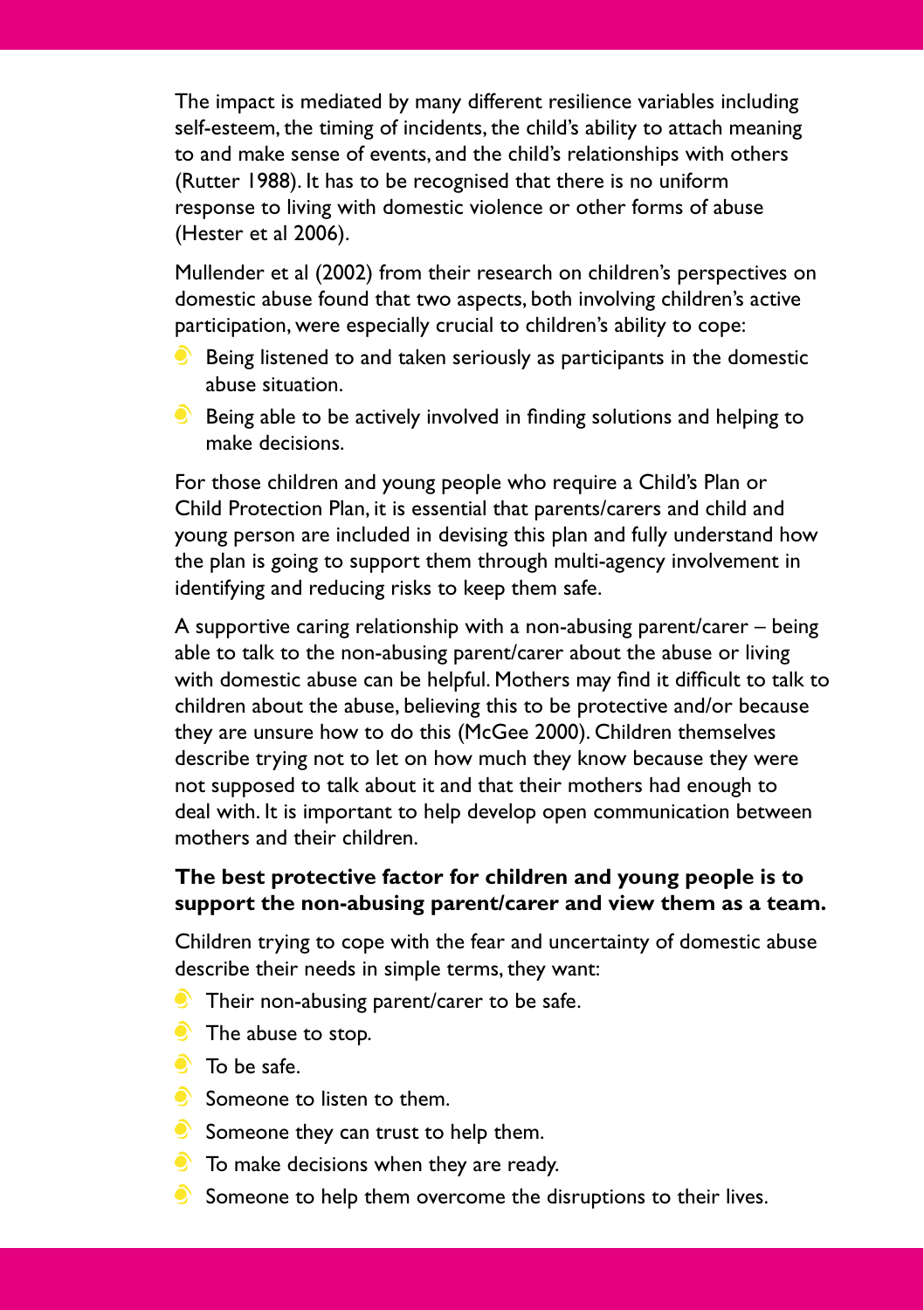In supporting children you should note the following:

- $\bullet$  Empower the non-abusing parent/carer to protect themselves as best they can;
- **Enable them to protect their children;**
- **C** Listen to what children have to say and what they want. Also take account of what they **don't** say;
- $\bullet$  Allow children to take things at their own pace, respect their feelings;
- Challenge in a positive way (they are not to blame for the perpetrator's behaviour);
- Assess the child's immediate safety needs;
- $\bullet$  Develop a personal safety plan with the child, which reflects their age and understanding;
- $\bullet$  Provide support and services which take account of children's cultural/ethnic needs;
- $\bullet$  Provide resources to minimise disruption to the child's life;
- $\bullet$  Provide services to help them recover from the experience of abuse e.g. confidential services;
- Involve children in shaping and supporting services.

#### **8.3 Domestic abuse and young women**

5% of all domestic abuse incidents reported involve young women aged between 16-18 years old, with many more going unreported. This statistic was obtained from the Police Scotland website (2016) in relation to domestic abuse and young relationships via [www.scotland.police.uk/keep-safe/advice-for-victims-of-crime/domestic](http://www.scotland.police.uk/keep-safe/advice-for-victims-of-crime/domestic-abuse/domestic-abuse-in-young-relationships)abuse/domestic-abuse-in-young-relationships

All staff working with children, young people and families should have an understanding as to potential reasons for many incidents going unreported. For example, is there a lack of awareness of what constitutes domestic abuse by the non-abusive behaviour?

Some reasons may be:

- **The non-abusive parent may not realise that domestic abuse does** not always include physical violence but can include controlling, humiliating, sexual behaviours, damaging of belongings, threats via social media and via text messages.
- The non-abusive parents values around the need and importance of remaining in a relationship – romantic notion of love etc.
- The non-abusive parent's acceptance of certain types of behaviour due to experience of past abuse.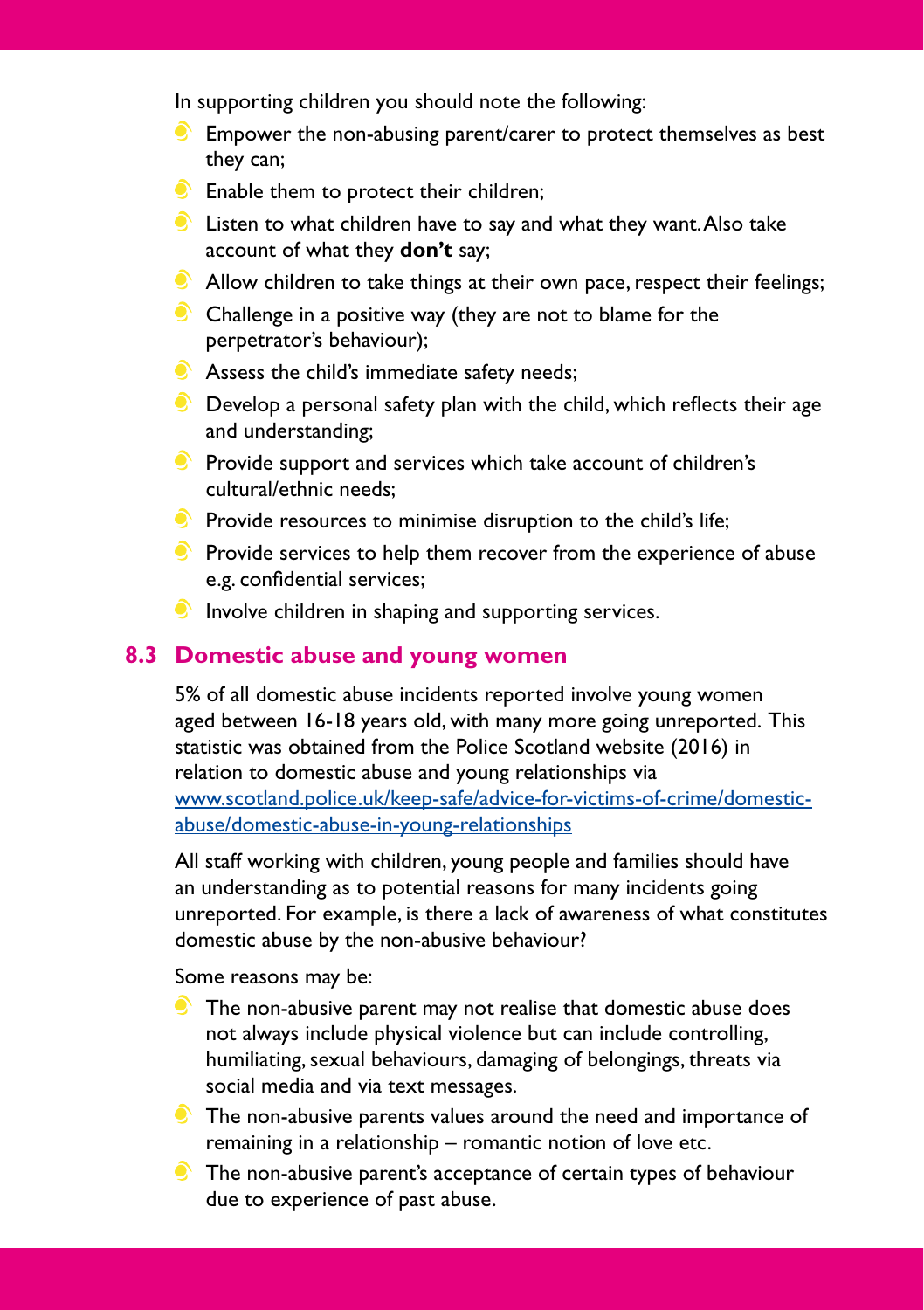## 9. Links to adults at risk of harm

Whilst working to safeguard children, all staff should also be aware of the legislation that can be utilised in terms of supporting and protecting an adult who may be at risk of harm. This is whether in relation to domestic abuse and/ or protecting them from further harm, or using Protection Orders to ban a perpetrator from a specific place, area or location.

[The Adult Support and Protection \(Scotland\) Act 2007 www.legislation.gov.](http://www.legislation.gov.uk/asp/2007/10/contents) uk/asp/2007/10/contents was implemented in October 2008 and specified new measures to identify and protect "adults at risk of harm" whilst working alongside the Adults with Incapacity (Scotland) Act 2000 and Mental Health (Care and Treatment) (Scotland) Act 2003.

Adults at risk of harm are (16 and over) who –

- $\bullet$  are unable to safeguard their own well being, property, rights or other interests; and
- **C** are at risk of harm; and
- $\bullet$  because they are affected by disability, mental disorder, illness or physical or mental infirmity, are more vulnerable to being harmed than adults who are not so affected.

The legislation also specifies that an adult is at risk of harm if:

- Another person's conduct is causing (or is likely to cause) the adult to be harmed, or
- $\bullet$  The adult is engaging (or is likely to engage) in conduct which causes (or is likely to cause) self-harm.

The Adult Support and Protection (Scotland) Act 2007 can also use Protection Orders such as Temporary Banning/Banning Orders granted by a sheriff which bans a perpetrator who is the subject of the order from being in a specified place and/or also:

- $\bullet$  ban the subject from being in a specified area in the vicinity of the specified place,
- $\bullet$  authorise the ejection of the subject from the specified place and the specified area,
- $\bullet$  prohibit the subject from moving any specified thing from the specified place,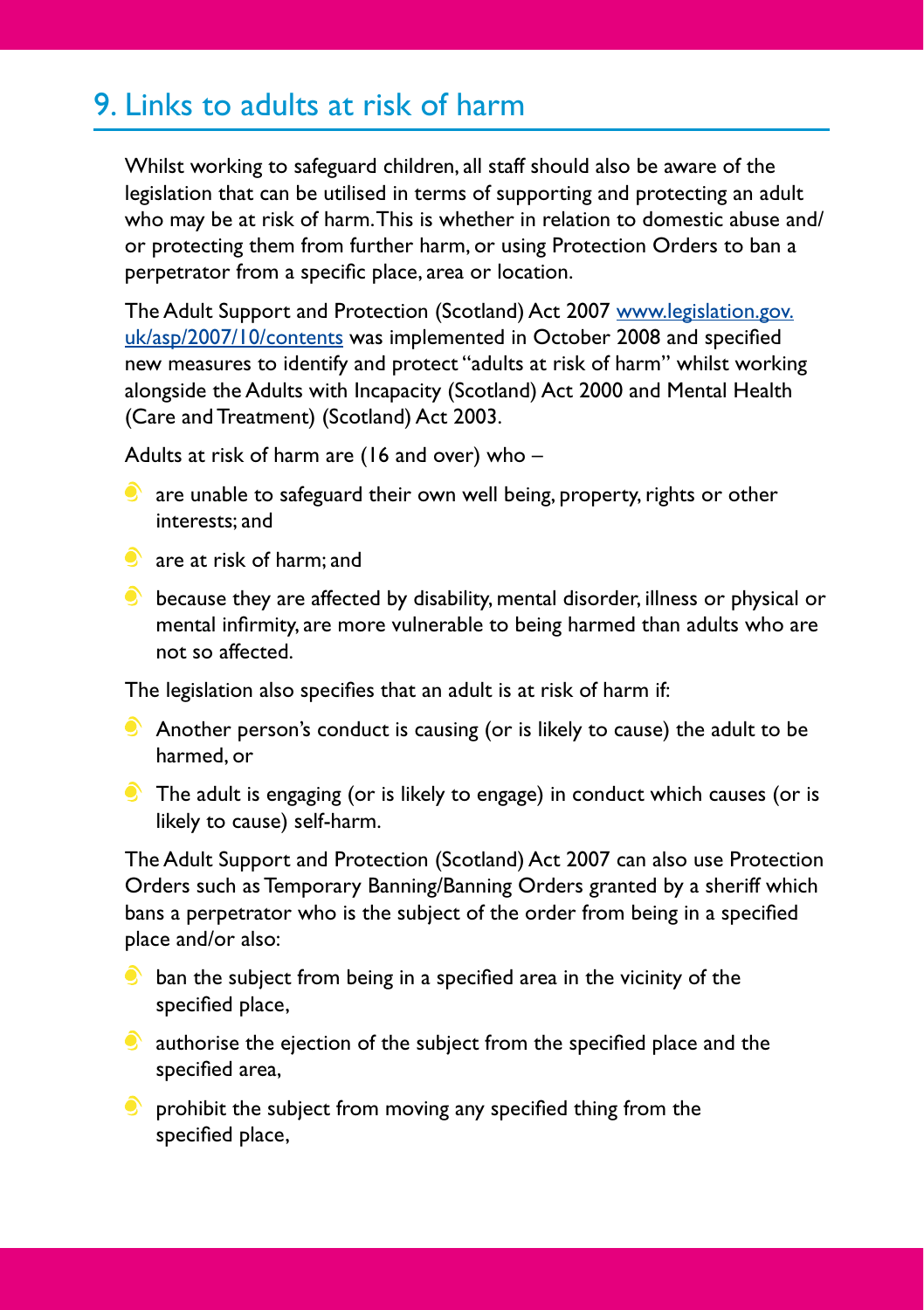- $\bullet$  direct any specified person to take specified measures to preserve any moveable property owned or controlled by the subject which remains in the specified place while the order has effect,
- $\bullet$  be made subject to any specified conditions,
- $\bullet$  require or authorise any person to do, or to refrain from doing, anything else which the sheriff thinks necessary for the proper enforcement of the order.

Therefore, should staff working within South Lanarkshire Council, NHS Lanarkshire or Police Scotland (or work with a contractor providing services for any of these organisations) know or believe an adult is at risk of harm, they must report the facts and circumstances of the case to the relevant Social Work Locality. Staff have a duty to co-operate with the Council and each other to enable or assist the council making inquiries.

Information on health, financial or other relevant matters can be requested to enable the Council to decide whether it needs to do anything to protect an adult at risk of harm.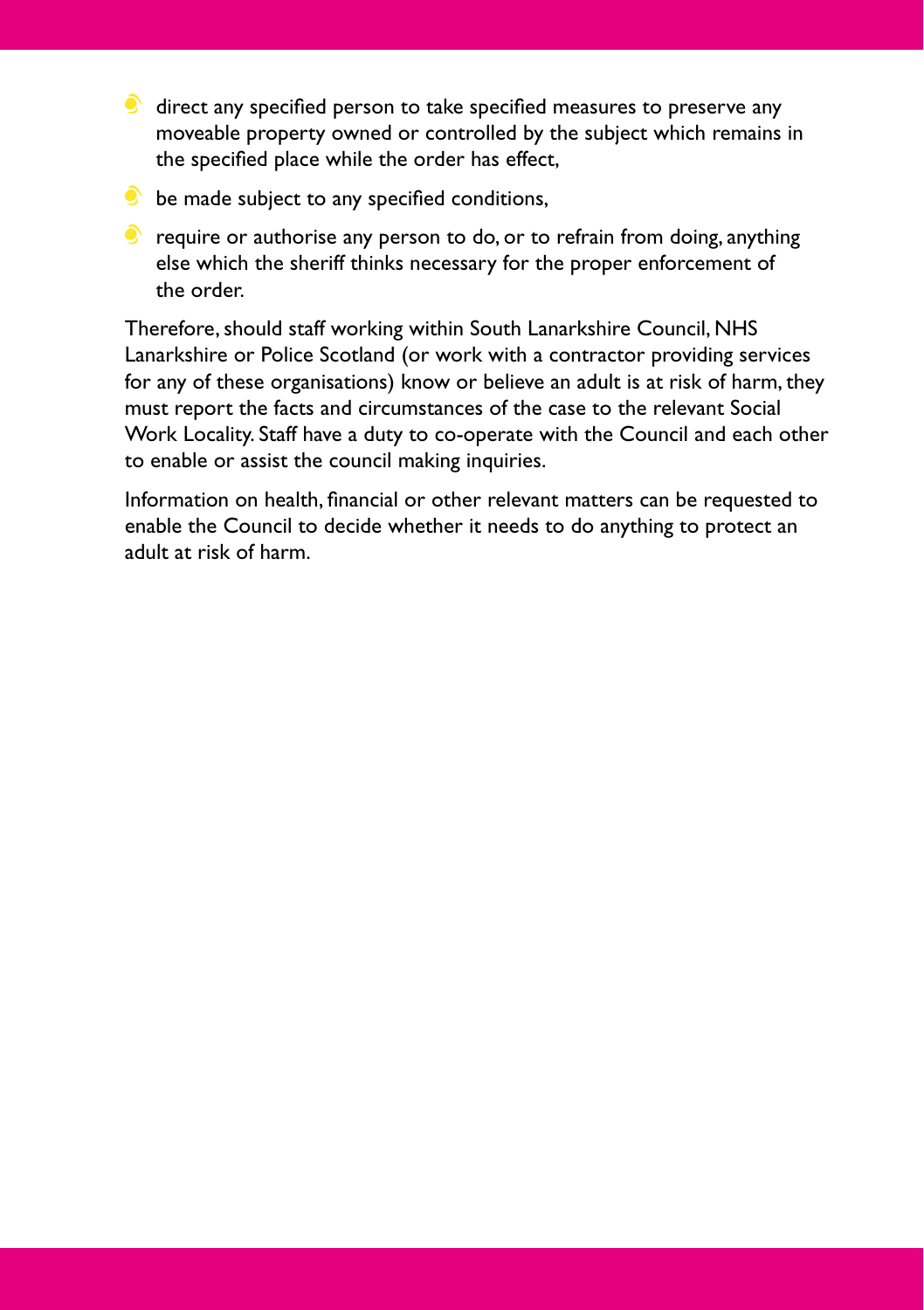## Appendix 1

## **Legislation**

## **The United Nations Convention on the Rights of the Child**

North and South Lanarkshire Child Protection Committees support the principles set out under the UN Convention on the Rights of the Child ratified by the UK Government in 1991. The Convention is not a law but a code that recognises that children and young people in Scotland have rights.

There are 54 articles in the Convention covering rights such as the right to express and have their views taken into account on all matters that affect them; the right to play, rest and leisure and the right to be free from all forms of violence. The provisions of the European Convention on Human Rights are legally binding to all public bodies.

## **The Children (Scotland) Act 1995**

The Children (Scotland) Act 1995 is centred on the needs of children/young people and their families and defines both parental responsibilities and rights in relation to children/young people. It sets out the duties and powers available to local authorities to support children/young people and their families and to intervene when the child/young person's welfare requires it. These duties and powers include provisions to protect children/young people from abuse and neglect through a range of measures including the provision of accommodation, services for the child/young person and wider family. The Act enables authorities to provide a range of different types of support for children and families. The essential principles behind the Act are:

- $\bullet$  Each child/young person has the right to be treated as an individual.
- $\bullet$  Each child/young person who can form his or her own views on matters affecting him or her, has the right to express those views if he or she wishes.
- $\bullet$  Parents should normally be responsible for the upbringing of children and young people and should share that responsibility.
- $\bullet$  Each child/young person has the right to protection from all forms of abuse, neglect or exploitation.
- $\bullet$  So far as is consistent with safeguarding and promoting the child/young person's welfare, the local authority should promote the upbringing of children and young people by their families.
- Any intervention by a local authority should be properly justified, and should be supported by services from all relevant agencies working in collaboration.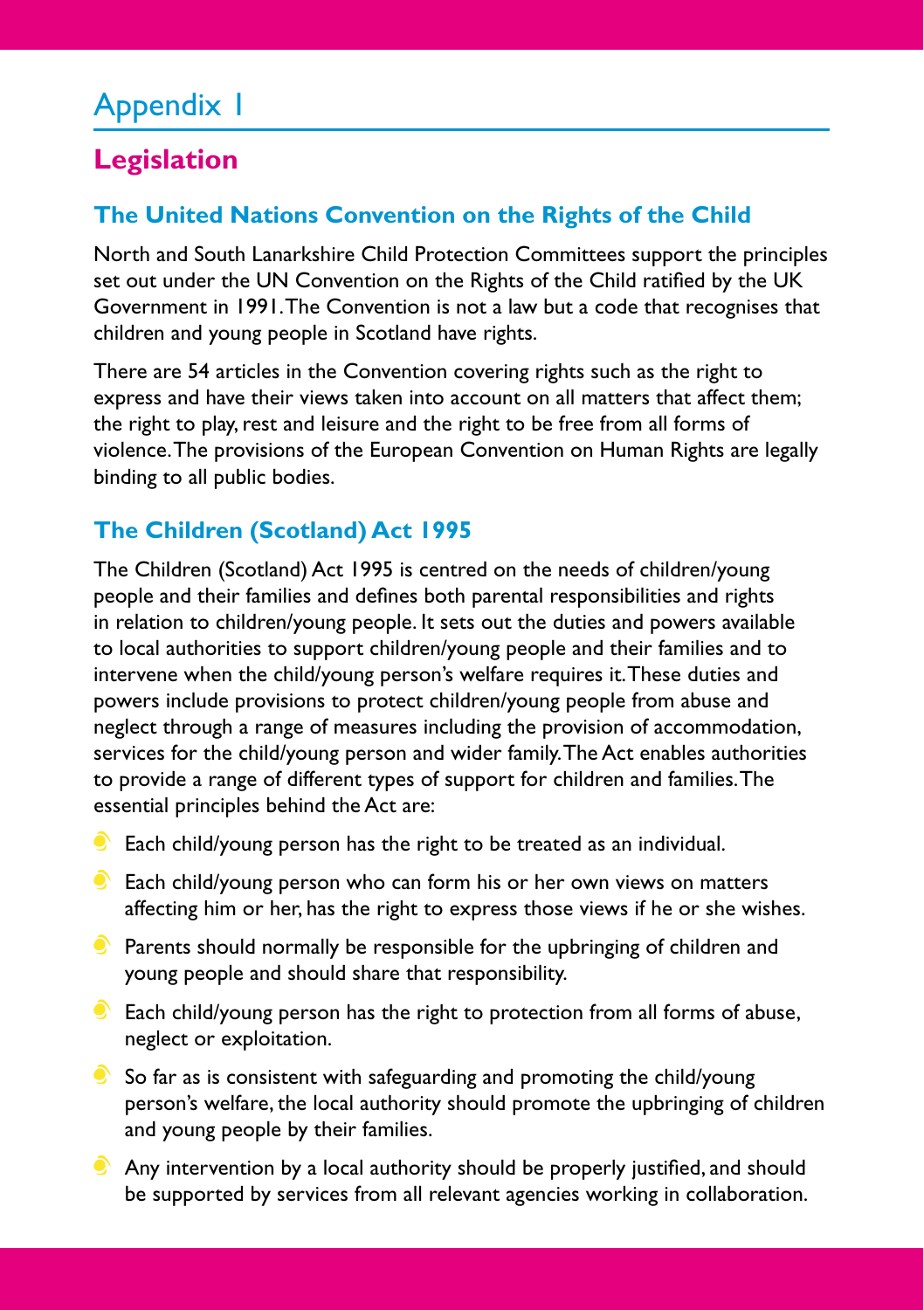In support of these principles three main themes run through the Act:

- $\bullet$  The welfare of the child or young person is the paramount consideration when his or her needs are considered by Courts, Children's Hearings and local authorities.
- No Courts should make an Order relating to a child or young person and no Children's Hearing should make a supervision requirement unless the Court or Hearing considers that to do so would be better for the child or young person than making no Order or supervision requirement at all.
- The child or young person's views, taking appropriate account of age and understanding should be taken into account where major decisions are to be made about his or her future.

### **Child Protection Orders (Sections 57-60)**

A child protection order may be made by a sheriff, on the application of any person to authorise (but not to require) the removal of a child to a place of safety or to prevent a child being removed from the place where he or she is being accommodated. The provisions relating to child protection orders set out clear grounds, clearly defined responsibilities for the person holding the Order and strict time limits within which the Order must be implemented. The duration and effect of the order are limited to what is necessary to protect the child. The parents of a child who is subject to an order and certain other persons specified in the Act may challenge the order or any direction made under it.

### **Exclusion Order (Sections 76-80)**

Under previous procedures the only means of separating an adult abuser from a child who lived in the same house, apart from removing the child, was by voluntary withdrawal by the adult, by an Order made by the court under the Matrimonial Homes (Family Protection) (Scotland) Act 1981 following an application by an entitled or non-entitled spouse or cohabiting partner, or by bail conditions imposed by the court on an accused person.

None of these measures is, however, designed for or suitable to intervention by a public authority to protect a child from harm and their effectiveness in protecting a child is likely to be limited to certain circumstances. The Act empowers sheriffs on the application by a local authority to make an exclusion order excluding a named individual from the family home.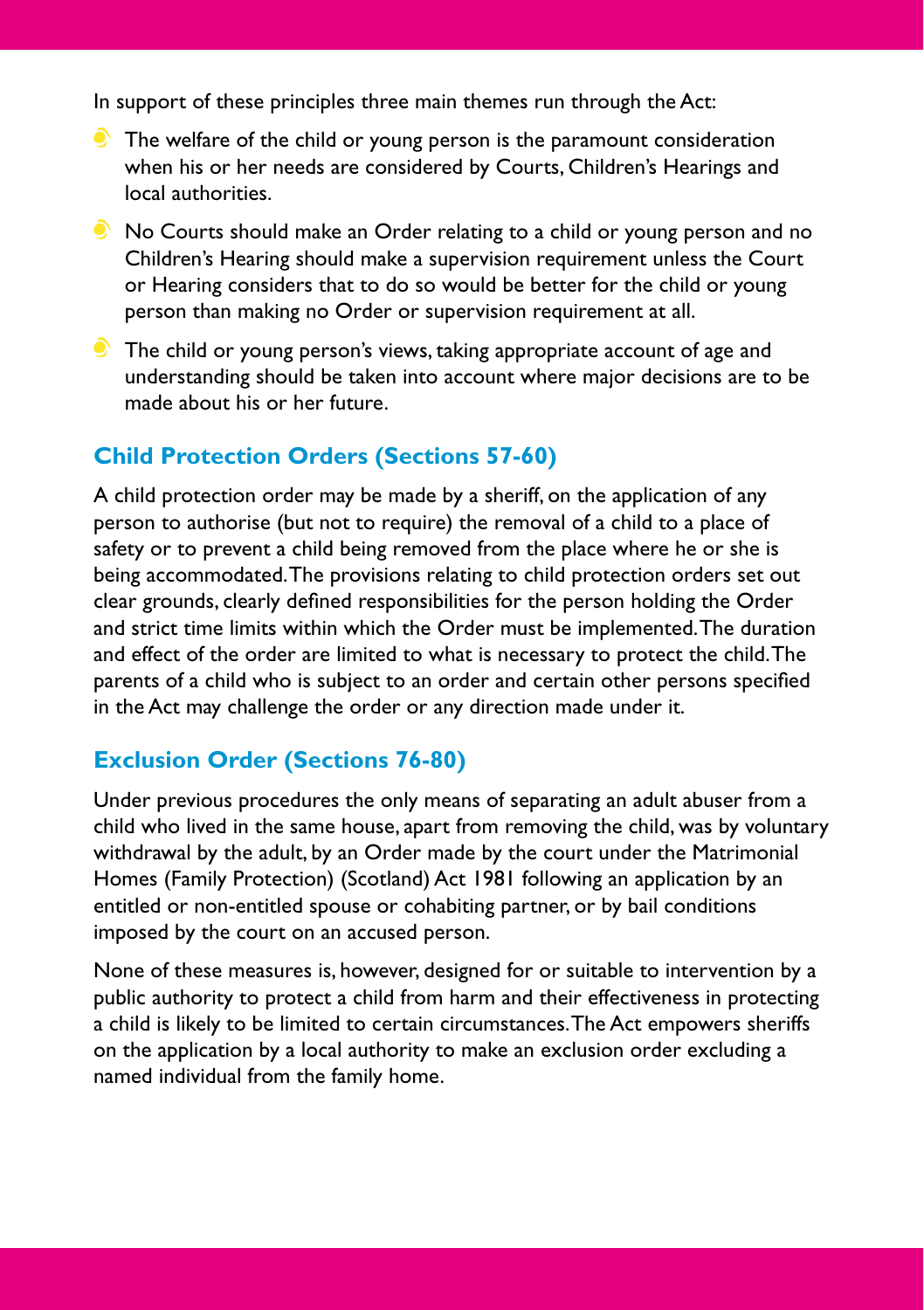### **Exclusion Order**

An exclusion order is a statutory measure available to protect children from significant harm or threat of harm by excluding an alleged abuser from the family home. An exclusion order has the effect of suspending the named person's right of occupancy to the family home in question. It also prevents the person - whether an occupier or not - from entering the home, except with the express permission of the local authority which applied for the Order.

### **Main features of the Exclusion Order**

Only a Local Authority is able to apply to a Sheriff for an Exclusion Order in respect of a named person, the Sheriff will not make an Exclusion Order unless satisfied that the conditions for making the order are met.

#### **Conditions:**

- 1. The child has suffered, is suffering or is likely to suffer significant harm as a result of any conduct of the named person, such conduct being actual, threatened of reasonably apprehended.
- 2. The Order is necessary for the protection of the child.
- 3. This would better safeguard the welfare of the child than removing the child from the family home.

Before making a final Exclusion Order the Sheriff may grant an interim Exclusion Order with the power to grant warrants and interdict as appropriate.

Before an Exclusion Order is finally determined the person to be excluded (the named person) must be afforded the opportunity to be heard by or represented before the Sheriff.

In applying for an Exclusion Order consideration must also be given to applying for any warrants, interdicts or orders to back up the Exclusion Order. The Sheriff may grant:-

- A warrant for the summary ejection of the named person.
- $\bullet$  An interdict prohibiting the named person from entering the home without permission of the Local Authority.
- $\bullet$  An interdict prohibiting the named person from entering or remaining in a specified area in the vicinity of the home.
- $\bullet$  Make an Order regulating contact between the child and the named person.
- An Exclusion Order lasts for 6 months and will not be renewable.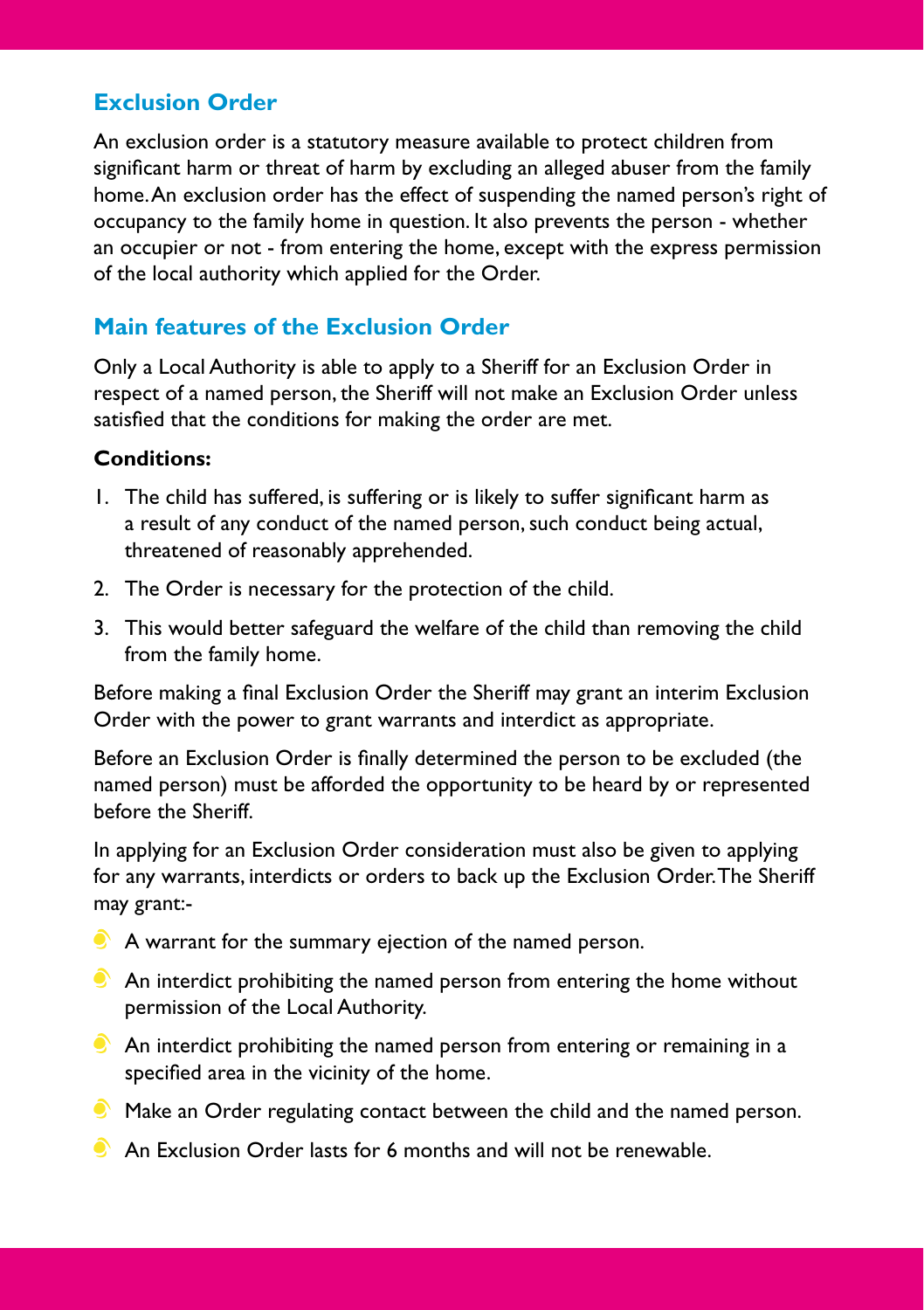## Appendix 2

Reproduced with permission by SafeLives, as an example. Please use their website on [www.safelives.org.uk to](http://www.safelives.org.uk) ensure the most up to date version of the documentation.

SafeLives DASH Risk Identification Checklist as amended and used by ASSIST\* incorporating Safe and Together prompts to encourage practitioners to consider children. The SafeLives DASH is for use by IDAAs, Police and non-Police agencies for MARAC case identification when domestic abuse, 'honour'-based violence and/ or stalking are disclosed.

MARAC – Multi Agency Risk Assessment Conference – is a meeting which discusses domestic abuse victims identified as being at 'high risk' of serious harm or homicide. The meeting is attended by representatives from statutory and voluntary agencies including; the Police, Social Work, Health, Housing and Independent Domestic Abuse Advocates (IDAAs). A case requires to be discussed at MARAC if 14 or more indicators of risk are identified when completing the Risk Identification Checklist, if on professional judgement it is deemed necessary or if there has been an escalation in the abuse. The purpose of the meeting is to identify risk and create a plan that will increase the safety of the victim and children.

**\* This Risk Identification Checklist (RIC) has been adapted by ASSIST with permission from SafeLives to incorporate Safe and Together. These additional questions are to be used as prompts for gathering further information and are not intended to change the outcome of the SafeLives DASH when completed with the non-offending parent. This guidance also recognises that some professionals will use the RIC as a 'checklist' as opposed to an information gathering tool.**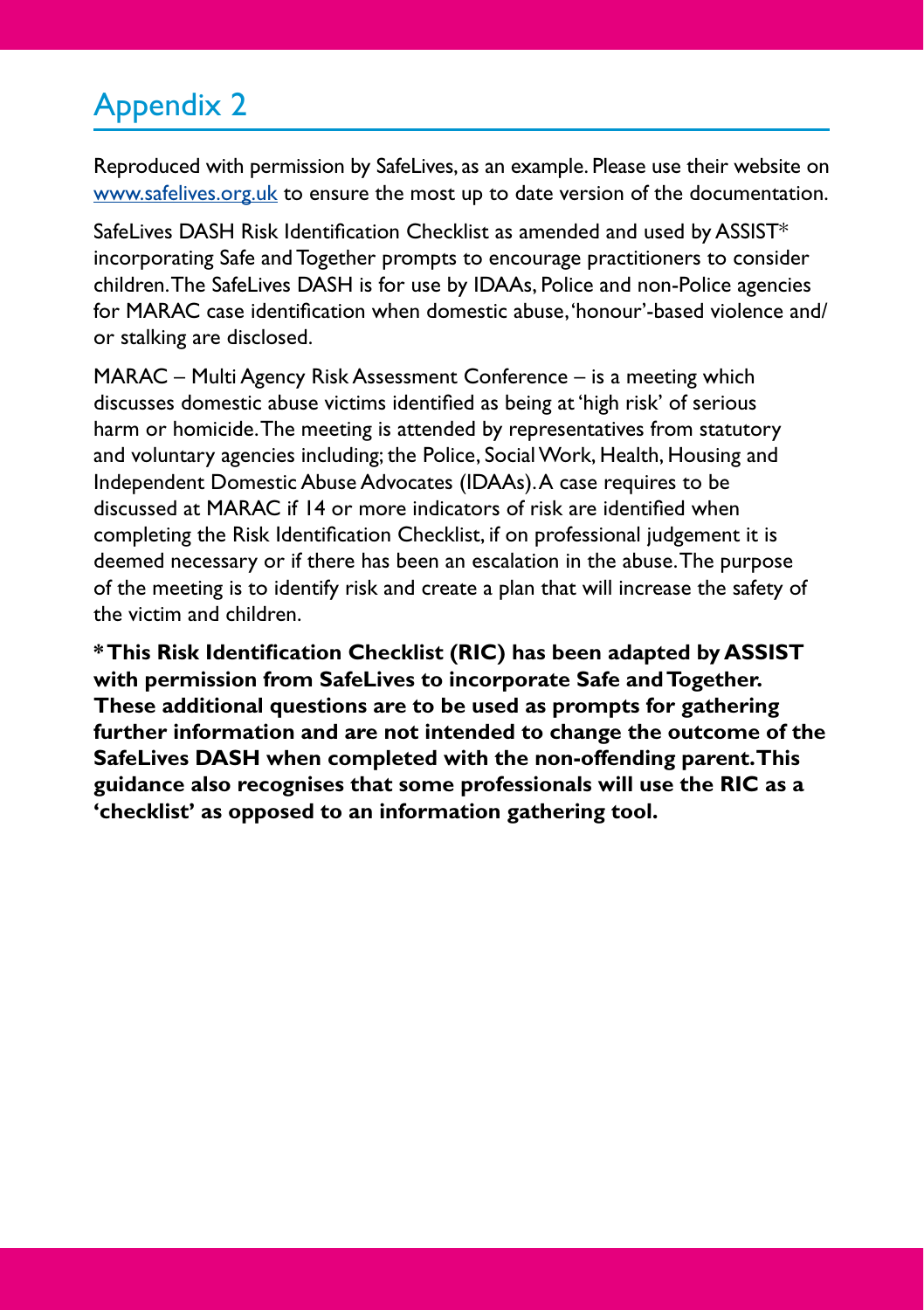|    | <b>Risk identification checklist</b><br><b>Date</b>                                                                                                                                    |            |           |               |
|----|----------------------------------------------------------------------------------------------------------------------------------------------------------------------------------------|------------|-----------|---------------|
|    | Please type answers and additional information in red                                                                                                                                  | <b>Yes</b> | <b>No</b> | Don't<br>know |
|    | I. Has the current incident resulted in injury?<br>(Please state what).                                                                                                                |            |           |               |
|    | How have the children reacted to what happened?                                                                                                                                        |            |           |               |
| 2. | Are you very frightened?                                                                                                                                                               |            |           |               |
|    | Add comment:                                                                                                                                                                           |            |           |               |
| 3. | What are you afraid of? Is it further injury or violence?<br>Please give an indication of what you think (accused's<br>name) might do and to whom, including children?<br>Add comment: |            |           |               |
| 4. | Do you feel isolated from family and friends<br>i.e. does (name) try to stop you from seeing friends/<br>family/others?                                                                |            |           |               |
|    | Add comment:                                                                                                                                                                           |            |           |               |
|    | Have [X's actions] isolated the children as well? How?                                                                                                                                 |            |           |               |
| 5. | Are you feeling depressed or have suicidal thoughts?                                                                                                                                   |            |           |               |
| 6. | Have you separated or tried to separate from (name)<br>in the past year?                                                                                                               |            |           |               |
| 7. | Is there conflict over child contact?                                                                                                                                                  |            |           |               |
|    | Can you tell me a bit about child contact?                                                                                                                                             |            |           |               |
|    | How does [X] support or undermine your parenting?                                                                                                                                      |            |           |               |
|    | Do you have any concerns about [X's] behaviour towards<br>the children when you aren't around?                                                                                         |            |           |               |
| 8. | Does (name) constantly text, phone, contact, follow,<br>stalk or harass you?                                                                                                           |            |           |               |
|    | Expand to identify behaviour and whether client<br>believes this is to intimidate.                                                                                                     |            |           |               |
| 9. | Are you pregnant or have you recently had a baby?<br>(Explain this is a time that abuse often escalates).                                                                              |            |           |               |
|    | Has [X] supported you throughout your pregnancy?                                                                                                                                       |            |           |               |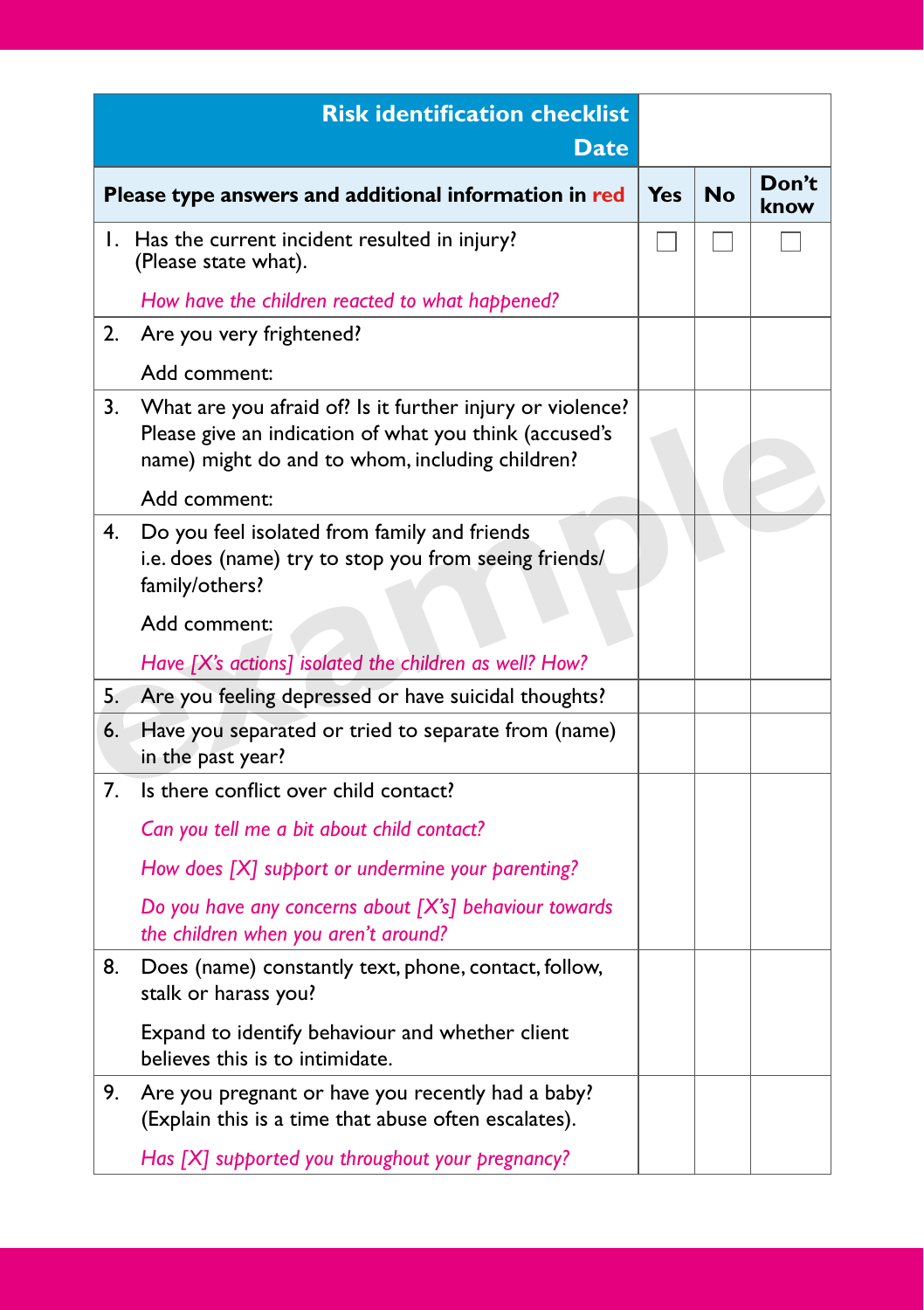| Please type answers and additional information in red                                                                                                                           | <b>Yes</b> | No | Don't<br>knov |
|---------------------------------------------------------------------------------------------------------------------------------------------------------------------------------|------------|----|---------------|
| 10. Is the abuse happening more often?                                                                                                                                          |            |    |               |
| 11. Is the abuse getting worse?                                                                                                                                                 |            |    |               |
| 12. Is (name) controlling and/or excessively jealous?<br>e.g. who you see, being 'policed' at home, telling you<br>what to wear? Consider honour based violence<br>and specify. |            |    |               |
| Has [X] ever used or threatened to use the children in<br>any way to control or hurt you?                                                                                       |            |    |               |
| Who makes the decisions around issues relating to<br>the children?                                                                                                              |            |    |               |
| 13. Has (name) ever used weapons or objects to hurt you?                                                                                                                        |            |    |               |
| What?                                                                                                                                                                           |            |    |               |
| 14. Has (name) ever threatened to kill you or someone<br>else and you believed them? Who? You?                                                                                  |            |    |               |
| Your children? Has [X] made these threats in front of the<br>children or are they aware of the threats?                                                                         |            |    |               |
| Other? (specify)                                                                                                                                                                |            |    |               |
| 15. Has (name) ever attempted to strangle/choke/<br>suffocate/drown you?                                                                                                        |            |    |               |
| 16. Does (name) do or say things of a sexual nature that<br>make you feel bad or that physically hurt you (Or<br>someone else? Specify)                                         |            |    |               |
| Have the children ever seen or heard $[X]$ do this?                                                                                                                             |            |    |               |
| 17. Is there any other person who has threatened you or<br>who you are afraid of? (Specify who and why. Consider<br>extended family)                                            |            |    |               |
| 18. Do you know if (name) has hurt anyone else?                                                                                                                                 |            |    |               |
| Children? Have the children ever been hurt, accidentally or<br>on purpose, as a result of $[X\hat{s}]$ behaviour? (4)                                                           |            |    |               |
| Siblings?                                                                                                                                                                       |            |    |               |
| Other family members?                                                                                                                                                           |            |    |               |
| Other? (specify)                                                                                                                                                                |            |    |               |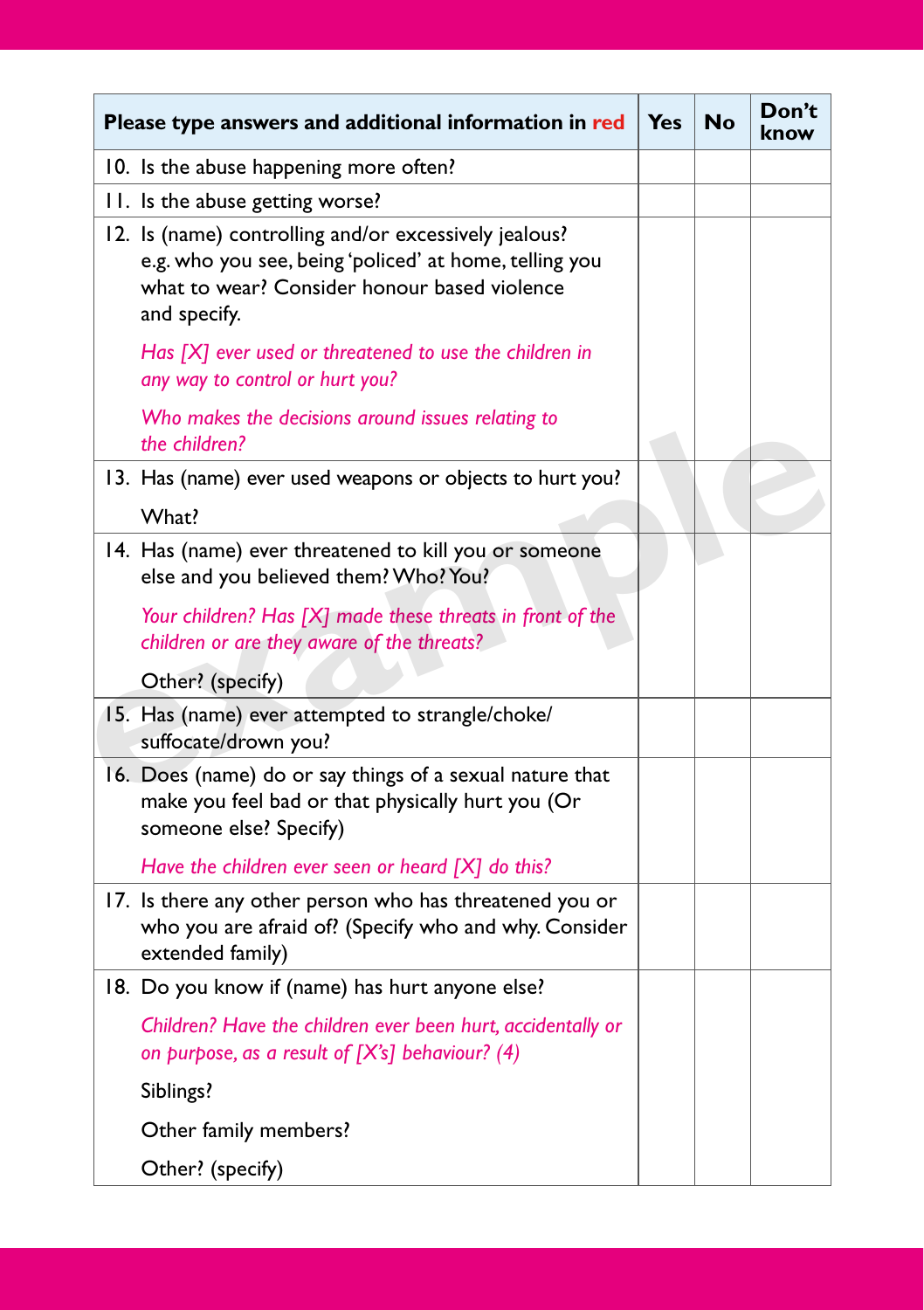| Please type answers and additional information in red                                                                                                                   | Yes | <b>No</b> | Don't<br>know |
|-------------------------------------------------------------------------------------------------------------------------------------------------------------------------|-----|-----------|---------------|
| 19. Has (name) ever mistreated an animal or the family pet?                                                                                                             |     |           |               |
| 20. Are there are any financial issues?<br>e.g. Are you dependant on (name) for money or have<br>they recently lost a job or any other financial issue?                 |     |           |               |
| 21. Has (name) had problems in the past year with drugs,<br>(prescription or other), alcohol or with mental health<br>which have led to problems leading a normal life? |     |           |               |
| Drugs?                                                                                                                                                                  |     |           |               |
| Alcohol?                                                                                                                                                                |     |           |               |
| Mental health?                                                                                                                                                          |     |           |               |
| 22. Has (name) ever threatened or attempted suicide?                                                                                                                    |     |           |               |
| 23. Has (name) ever broken bail conditions or an interdict<br>preventing them from contacting or approaching you?<br>Specify?                                           |     |           |               |
| 24. Do you know if (name) has ever been in trouble with<br>the police or has a criminal record?                                                                         |     |           |               |
| Domestic abuse?                                                                                                                                                         |     |           |               |
| Sexual violence?                                                                                                                                                        |     |           |               |
| Other violence?                                                                                                                                                         |     |           |               |
| Other?                                                                                                                                                                  |     |           |               |
| Visible high risk: total                                                                                                                                                |     |           |               |
| Discussed historical unreported incidents date:                                                                                                                         |     |           |               |
| <b>Clients views:</b>                                                                                                                                                   |     |           |               |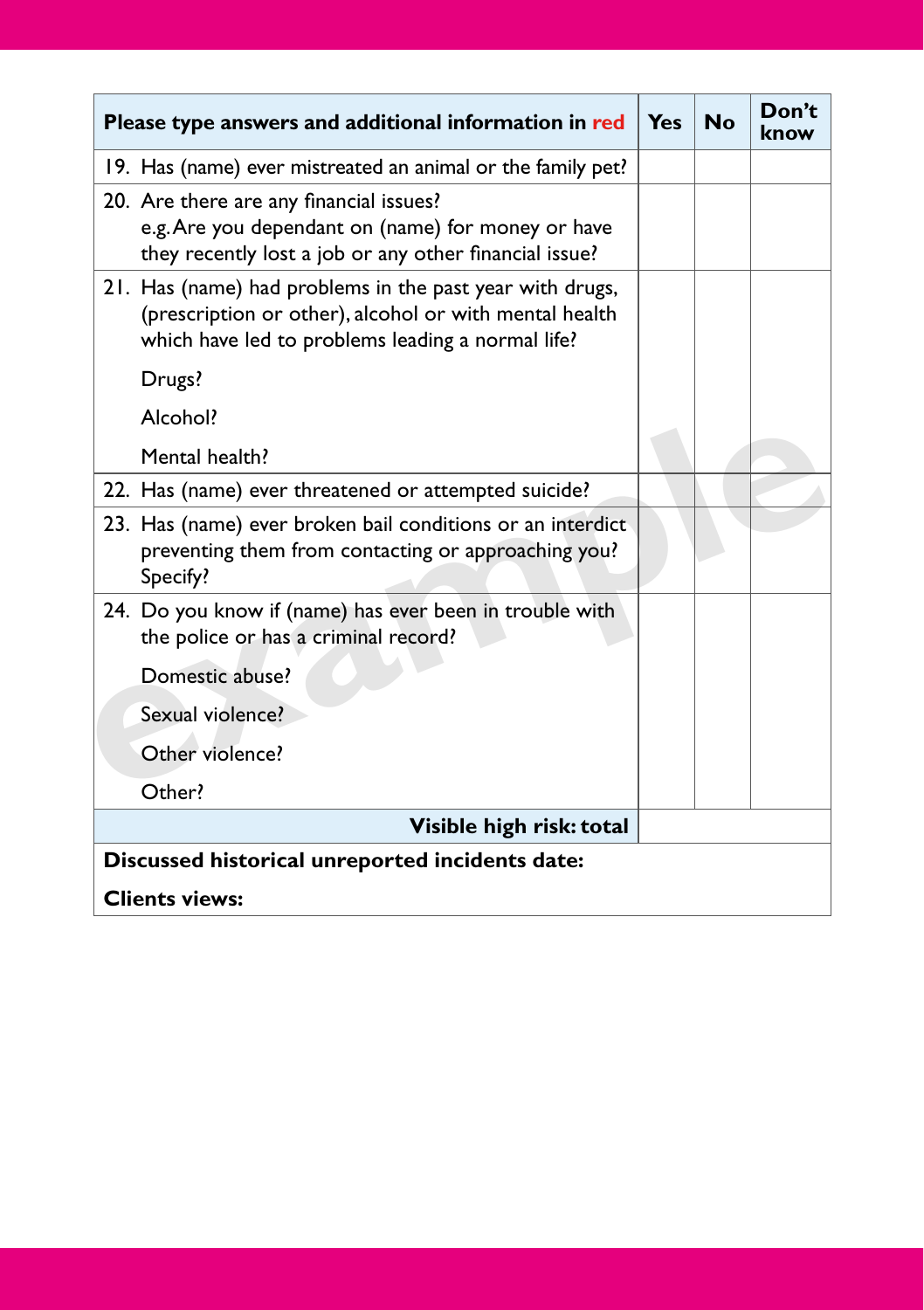| <b>For consideration by professional:</b> Is there any other relevant information<br>(from victim or professional) which may increase risk levels? Consider victim's<br>situation in relation to disability, substance misuse, mental health issues, cultural/<br>language barriers, 'honour-based systems and minimisation. Are they willing to<br>engage with your service. Describe: |  |  |
|-----------------------------------------------------------------------------------------------------------------------------------------------------------------------------------------------------------------------------------------------------------------------------------------------------------------------------------------------------------------------------------------|--|--|
| Consider abuser's occupation/interests $-$ could this give them unique access to<br>weapons? Describe:                                                                                                                                                                                                                                                                                  |  |  |
| What are the victim's greatest priorities to address their safety?                                                                                                                                                                                                                                                                                                                      |  |  |
| Do you believe that there are reasonable grounds for referring this<br>case to MARAC? Yes $\Box$ No $\Box$                                                                                                                                                                                                                                                                              |  |  |
| If yes, have you made a referral? Yes No                                                                                                                                                                                                                                                                                                                                                |  |  |
| Signed:<br>Date:                                                                                                                                                                                                                                                                                                                                                                        |  |  |
| Do you believe that there are risks facing the children in the family?<br>$Yes \tNol$                                                                                                                                                                                                                                                                                                   |  |  |
| If yes, please confirm if you have made a referral to safeguard the children:<br>$Yes \tNol$                                                                                                                                                                                                                                                                                            |  |  |
| Date referral made:                                                                                                                                                                                                                                                                                                                                                                     |  |  |
| Signed:<br>Date:                                                                                                                                                                                                                                                                                                                                                                        |  |  |
| Name:                                                                                                                                                                                                                                                                                                                                                                                   |  |  |

## **Practitioner's notes**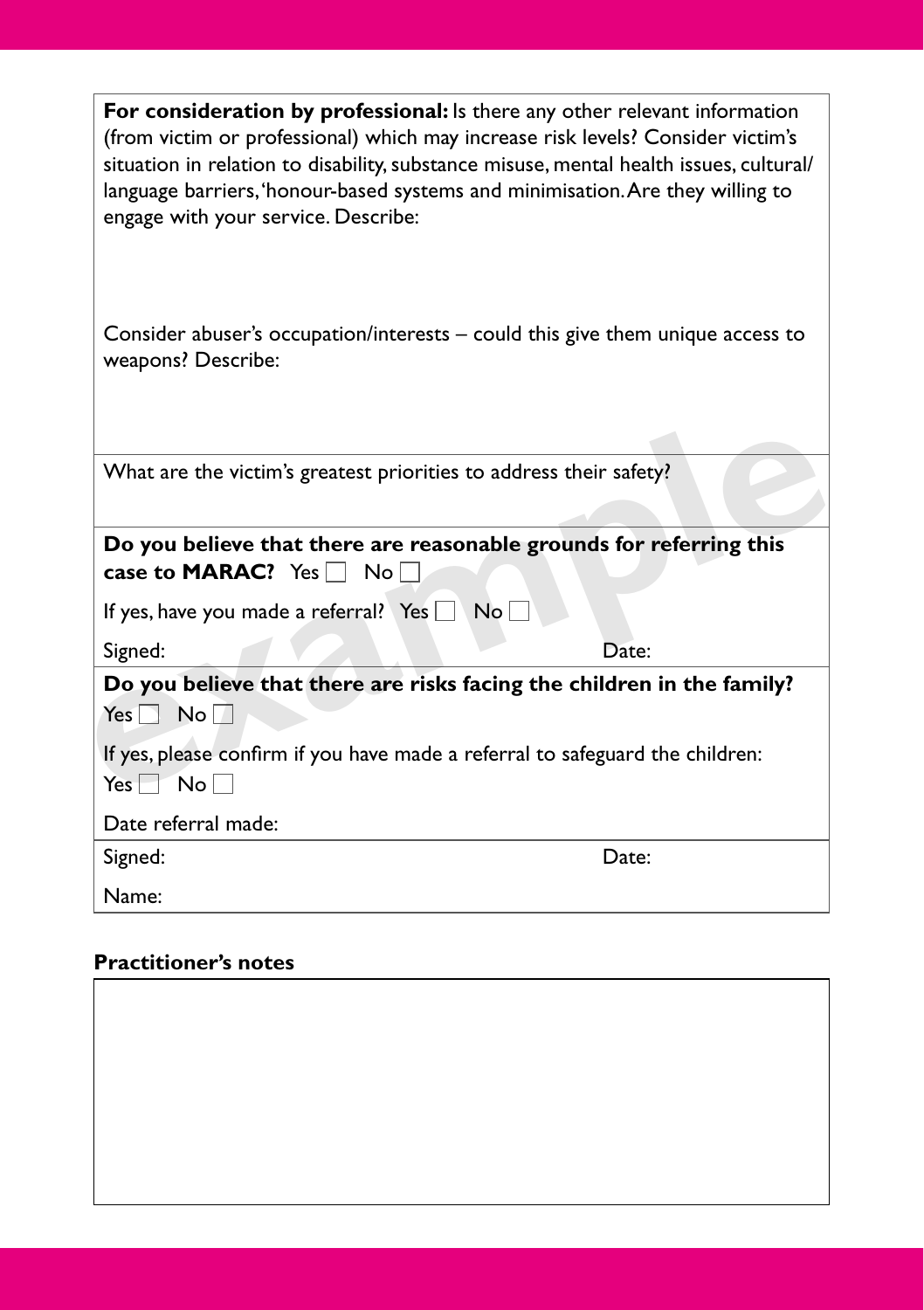## Appendix 3

## **Guidance on completing the severity of abuse grid**

**Note:** This guidance is designed to help you complete the SAG above. Please note that each case is unique and you will have to use your professional judgement in relation to the information that you are given by your client. **The context in which these and similar behaviours occur is all important in identifying a level of severity.** For example, the misuse of substances including alcohol may increase the level of risk faced by an individual. Similarly, the cultural context in which abuse takes place should inform your judgement as to the level of risk posed.

| <b>Physical abuse</b>         |                                       |                                                                                                                                                                                   |                                                                                                                                                                                                                                                                                                                                             |  |
|-------------------------------|---------------------------------------|-----------------------------------------------------------------------------------------------------------------------------------------------------------------------------------|---------------------------------------------------------------------------------------------------------------------------------------------------------------------------------------------------------------------------------------------------------------------------------------------------------------------------------------------|--|
| Nο                            | <b>Standard</b>                       | Moderate                                                                                                                                                                          | High                                                                                                                                                                                                                                                                                                                                        |  |
| Never.<br>or not<br>currently | Slapping,<br>pushing; no<br>injuries. | Slapping, pushing; lasting<br>pain or mild, light<br>bruising or shallow cuts.                                                                                                    | Noticeable bruising,<br>lacerations, pain, severe<br>contusions, burns, broken<br>bones, threats and attempts to<br>kill partner, children, relatives<br>or pets. Strangulation, holding<br>under water or threat to use<br>or use of weapons, loss of<br>consciousness, head injury,<br>internal injury, permanent<br>injury, miscarriage. |  |
| <b>Sexual abuse</b>           |                                       |                                                                                                                                                                                   |                                                                                                                                                                                                                                                                                                                                             |  |
| Nο                            | <b>Standard</b>                       | <b>Moderate</b>                                                                                                                                                                   | High                                                                                                                                                                                                                                                                                                                                        |  |
| Never.<br>or not<br>currently | Use of sexual<br>insults.             | Uses pressure to<br>obtain sex, unwanted<br>touching, non-violent<br>acts that make victim<br>feel uncomfortable<br>about sex, their gender<br>identity or sexual<br>orientation. | Uses threats or force to<br>obtain sex, rape, serious sexual<br>assaults. Deliberately inflicts<br>pain during sex, combines<br>sex and violence including<br>weapons, sexually abuses<br>children and forces partner to<br>watch, enforced prostitution,<br>intentional transmission of<br>STIs/HIV/AIDS.                                  |  |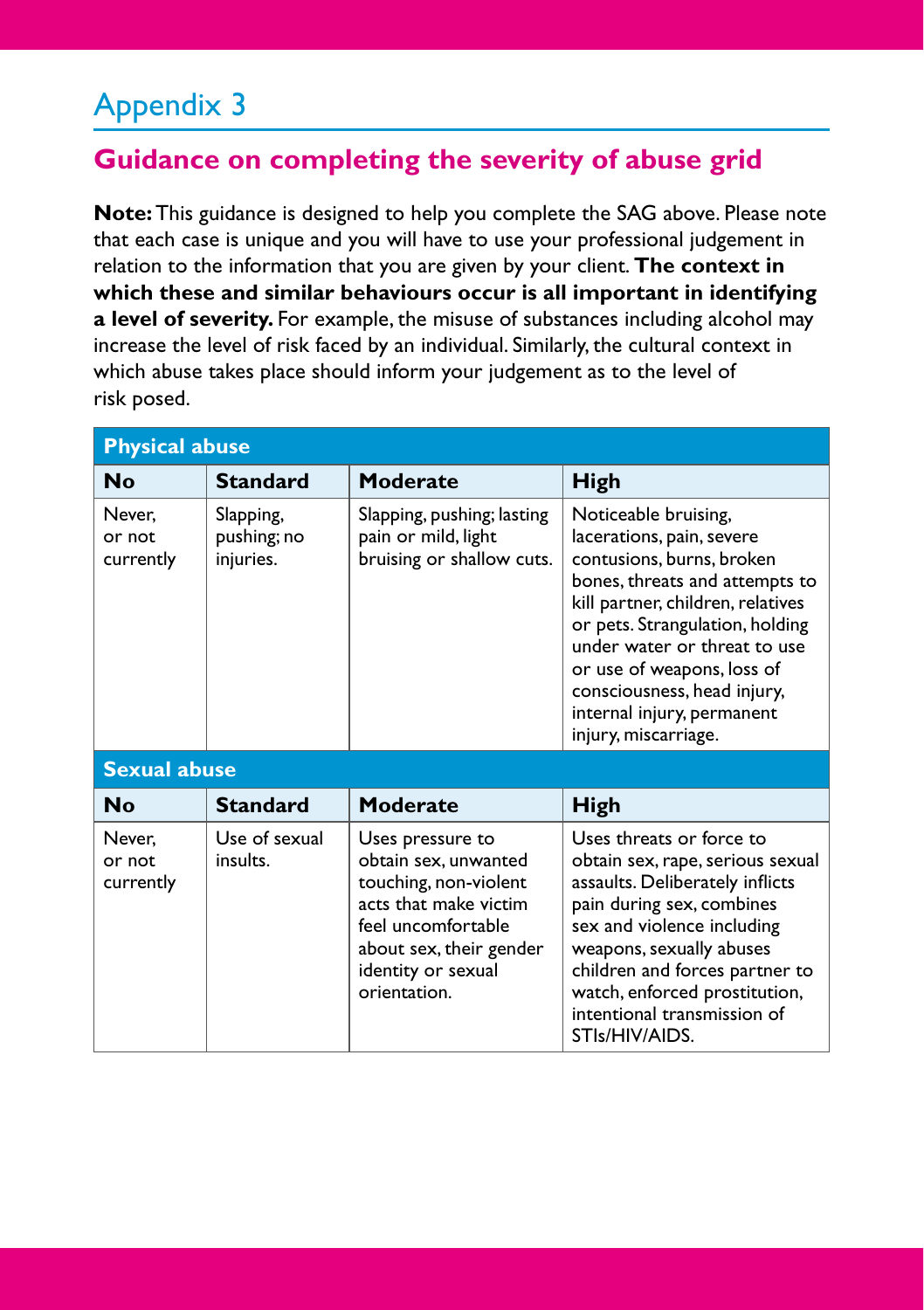| <b>Harassment or stalking</b> |                                                    |                                         |                                                                                                                                                                                                                                                                                                                                                               |  |  |  |  |
|-------------------------------|----------------------------------------------------|-----------------------------------------|---------------------------------------------------------------------------------------------------------------------------------------------------------------------------------------------------------------------------------------------------------------------------------------------------------------------------------------------------------------|--|--|--|--|
| <b>No</b>                     | <b>Standard</b>                                    | Moderate                                | High                                                                                                                                                                                                                                                                                                                                                          |  |  |  |  |
| Never<br>or not<br>currently  | Occasional<br>phone calls,<br>texts and<br>emails. | Frequent phone calls,<br>texts, emails. | Constant/obsessive phone<br>calls, texts or emails, uninvited<br>visits to home, workplace<br>etc or loitering. Destroys or<br>vandalises property, pursues<br>victim after separation, stalking,<br>threats of suicide/homicide<br>to victim and other family<br>members, threats of sexual<br>violence, involvement of others<br>in the stalking behaviour. |  |  |  |  |

## **Jealous or controlling behaviour/emotional abuse**

| <b>No</b>                    | <b>Standard</b>                                                                                                                        | Moderate                                                                                                                                                                                                                                                                 | High                                                                                                                                                                                                                                                                                                                                                                                                                                                                                                                                                                                                                                                                                                                                                                                                         |
|------------------------------|----------------------------------------------------------------------------------------------------------------------------------------|--------------------------------------------------------------------------------------------------------------------------------------------------------------------------------------------------------------------------------------------------------------------------|--------------------------------------------------------------------------------------------------------------------------------------------------------------------------------------------------------------------------------------------------------------------------------------------------------------------------------------------------------------------------------------------------------------------------------------------------------------------------------------------------------------------------------------------------------------------------------------------------------------------------------------------------------------------------------------------------------------------------------------------------------------------------------------------------------------|
| Never<br>or not<br>currently | Made to<br>account for<br>victim's time,<br>some isolation<br>from family/<br>friends or<br>support<br>network, put<br>down in public. | Increased control over<br>victim's time, significant<br>isolation from family<br>and friends, intercepting<br>mail or phone calls,<br>controls access to<br>money, irrational<br>accusations of infidelity,<br>constant criticism of<br>role as partner/wife/<br>mother. | Controls most or all of victim's<br>daily activities, prevention from<br>taking medication, accessing<br>care needs (especially relevant<br>for survivors with disabilities);<br>extreme dominance, e.g.<br>believes absolutely entitled<br>to partner, partner's services,<br>obedience, loyalty no matter<br>what. Extreme jealousy, e.g.<br>'If I can't have you, no-one<br>can', with belief that abuser<br>will act on this. Locks person<br>up or severely restricts their<br>movements, threats to take<br>the children. Suicide/homicide/<br>familicide threats, involvement<br>of wider family members,<br>crimes in the name of 'honour'.<br>Threats to expose sexual<br>activity to family members,<br>religious or local community<br>via photos, online (e.g.<br>Facebook) or in public places. |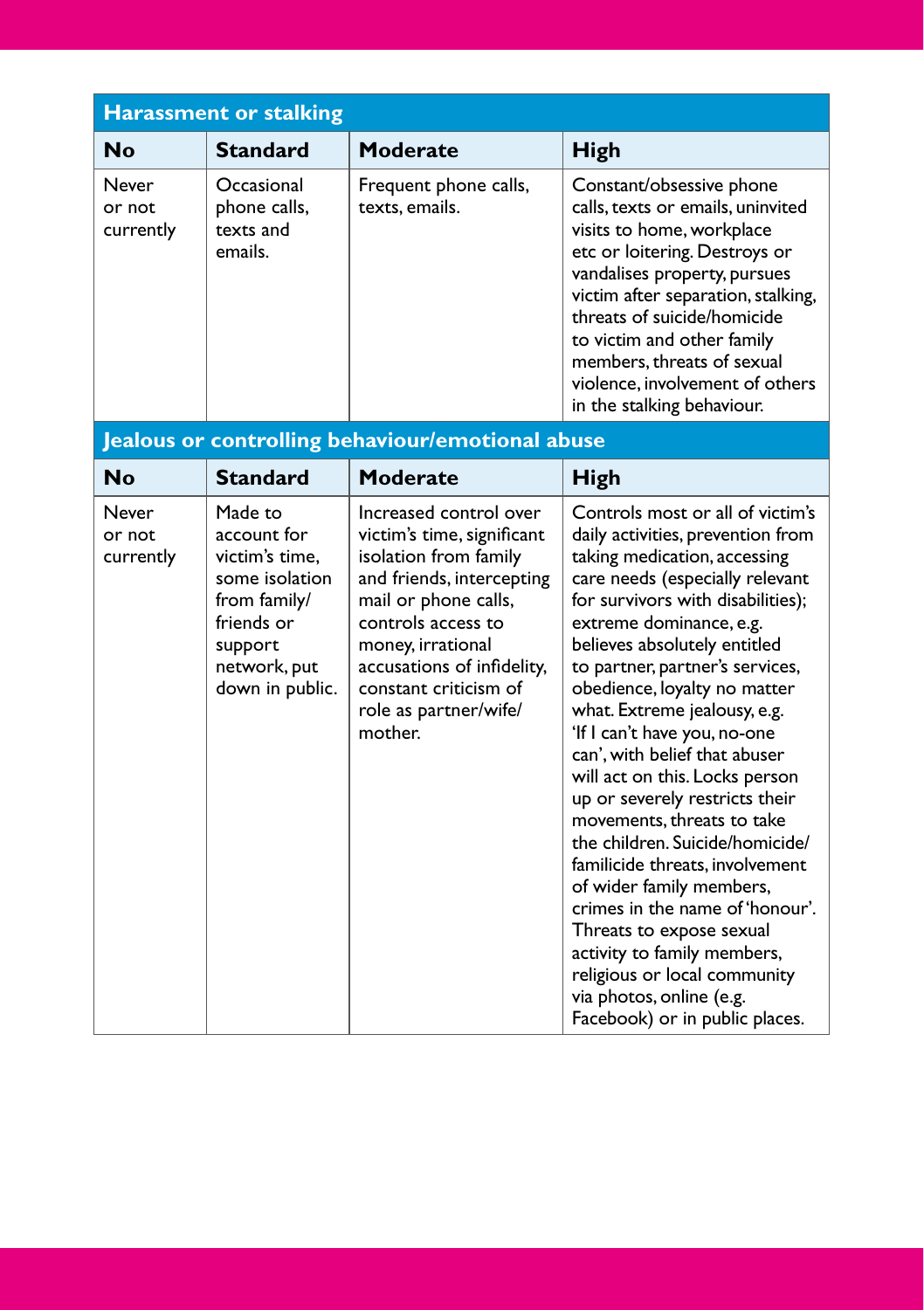## Appendix 4

## **SafeLives recommended severity of abuse grid for IDAA services** <sup>10</sup>

This grid has been developed to be used with the SafeLives Recommended Risk Identification Checklist. It is designed to give you a framework within which to identify specific features of the abuse suffered by your client and help guide you both to addressing their safety in an informed and coherent way. It will also typically provide information that will be relevant for those cases going to MARAC.

To complete this take the answers from the relevant questions on the checklist and then explore in more detail the severity of each category of abuse currently suffered and the escalation if it exists. For guidance on identifying levels of severity, please see below.

**If you answer 'yes' to any of the questions 'is the abuse occurring' you must circle one answer for each of the boxes in the other three columns to identify the level of severity, the escalation in severity and in frequency.**

| <b>Type of</b><br>abuse | Is abuse<br>occurring? | <b>Severity of</b><br>abuse | <b>Escalation in</b><br>severity (past<br>3 months) | <b>Escalation</b><br>in frequency<br>$_{\rm (past}$ 3<br>months) |  |
|-------------------------|------------------------|-----------------------------|-----------------------------------------------------|------------------------------------------------------------------|--|
| <b>Physical</b>         | Yes                    | High                        | Worse                                               | Worse                                                            |  |
|                         | No                     | Moderate                    | Unchanged                                           | Unchanged                                                        |  |
|                         | Don't                  | Standard                    | Reduced                                             | Reduced                                                          |  |
|                         | Not answered           |                             |                                                     |                                                                  |  |
| <b>Sexual</b>           | Yes                    | High                        | Worse                                               | Worse                                                            |  |
|                         | No                     | Moderate                    | Unchanged                                           | Unchanged                                                        |  |
|                         | Don't                  | Standard                    | Reduced                                             | Reduced                                                          |  |
|                         | Not answered           |                             |                                                     |                                                                  |  |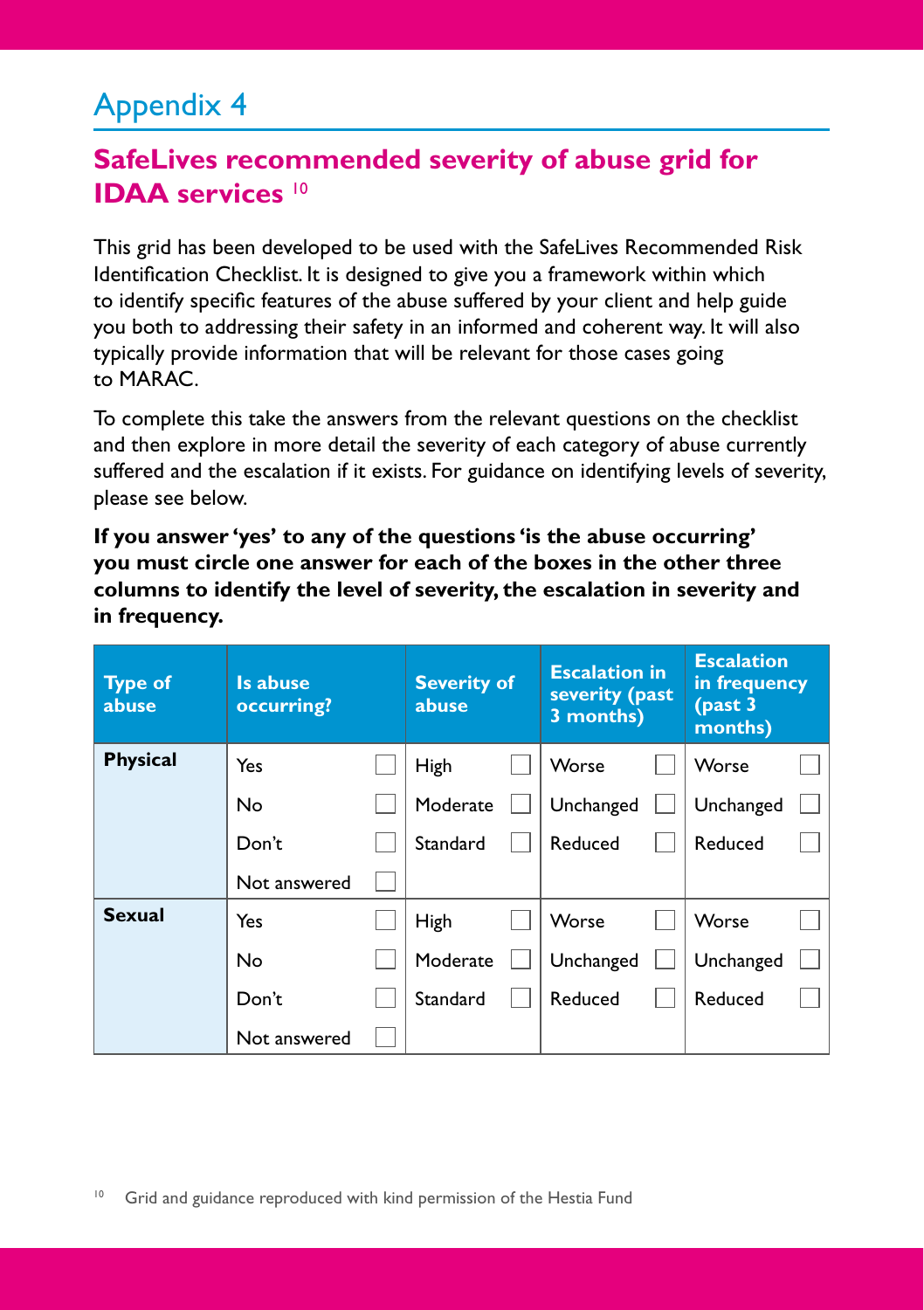| <b>Type of</b><br>abuse                                         | Is abuse<br>occurring? | <b>Severity of</b><br>abuse | <b>Escalation in</b><br>severity (past<br>3 months) | <b>Escalation</b><br>in frequency<br>$_{\rm (past}$ 3<br>months) |  |
|-----------------------------------------------------------------|------------------------|-----------------------------|-----------------------------------------------------|------------------------------------------------------------------|--|
|                                                                 | Yes                    | High                        | Worse                                               | Worse                                                            |  |
| <b>Stalking and</b>                                             | No.                    | Moderate                    | Unchanged                                           | Unchanged                                                        |  |
| harassment                                                      | Don't                  | Standard                    | Reduced                                             | Reduced                                                          |  |
|                                                                 | Not answered           |                             |                                                     |                                                                  |  |
| Jealous and<br>controlling<br>behaviour /<br>emotional<br>abuse | Yes                    | High                        | Worse                                               | Worse                                                            |  |
|                                                                 | No                     | Moderate                    | Unchanged                                           | Unchanged                                                        |  |
|                                                                 | Don't                  | Standard                    | Reduced                                             | Reduced                                                          |  |
|                                                                 | Not answered           |                             |                                                     |                                                                  |  |

### **Practitioner's notes**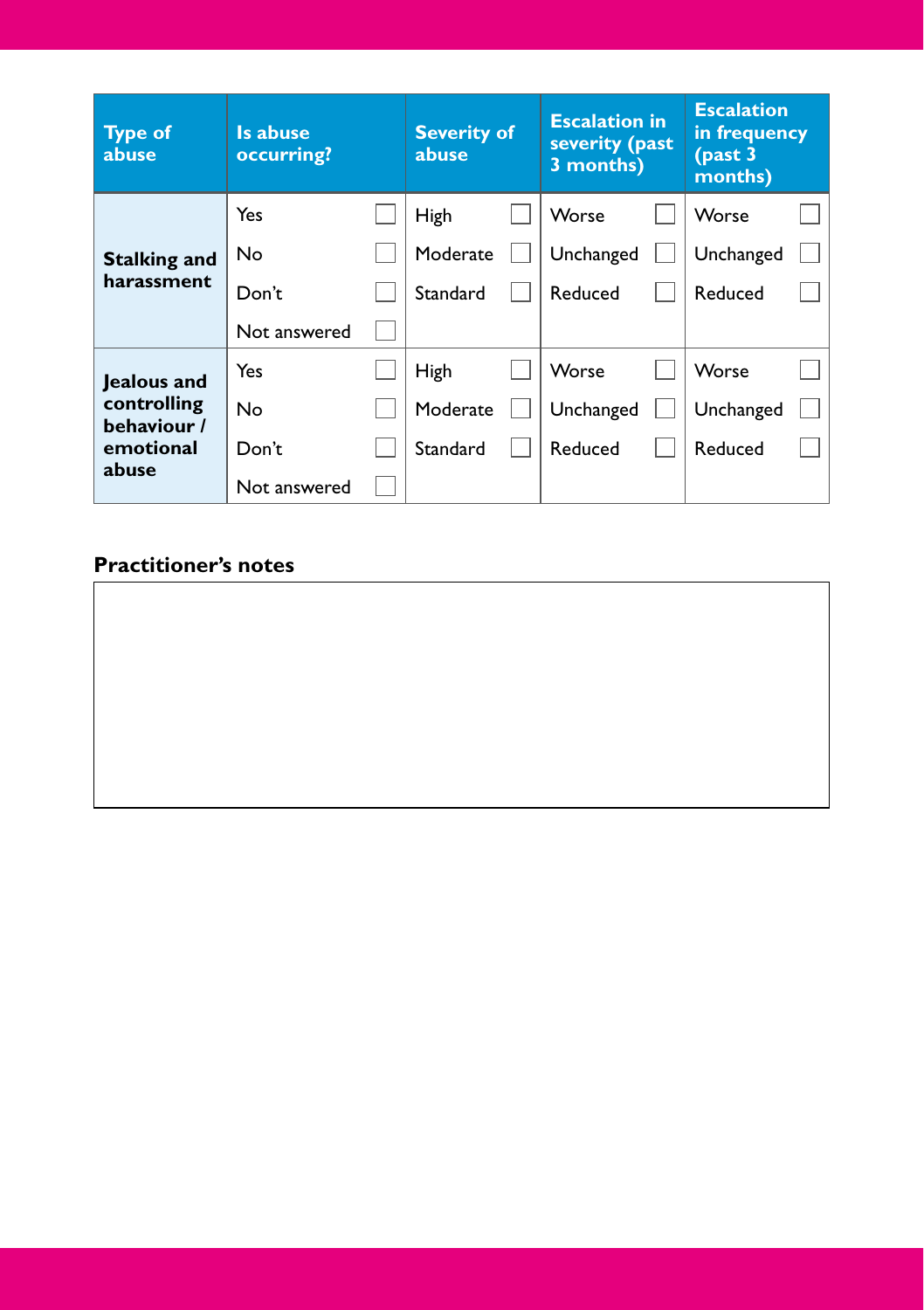# Appendix 5

# **Pathways to harm (examples)**

| <b>Perpetrator behaviour</b>                                                                                            | <b>Pathways to harm</b>                                                                                                                                                                                                       | <b>Child welfare issue</b>                                      |
|-------------------------------------------------------------------------------------------------------------------------|-------------------------------------------------------------------------------------------------------------------------------------------------------------------------------------------------------------------------------|-----------------------------------------------------------------|
| Physical violence; his<br>substance abuse; control<br>of vehicle and or time out<br>of house.                           | Trauma creating<br>conditions for substance<br>abuse; interfering with<br>her accessing recovery<br>resources.                                                                                                                | <b>Maternal substance</b><br>abuse and mental<br>health issues. |
| Financial control: control<br>of transport; interfering<br>with parenting.                                              | Survivor not having<br>transport or money<br>for child to attend<br>appointments. Note letting<br>survivor take the children<br>to appointments; can't<br>call or get out of home in<br>medical emergency.                    | Medically complex/<br>medical fragile/<br>medical neglect.      |
| Physical violence leading<br>to arrests and time<br>removed from the home;<br>verbal abuse.                             | Income lost, perpetrator<br>paying rent elsewhere<br>while out of home leading<br>to eviction; neighbours<br>making complaints about<br>shouting; police coming to<br>home leading to anti-social<br>behaviour notifications. | Housing issue.                                                  |
| Verbal abuse; breaking<br>items in the home:<br>undermining parenting;<br>targeting one child and<br>favouring another. | Child afraid because of<br>shouting/ abuse/ broken<br>items; child feeling<br>emotionally targeted;<br>child not respecting<br>survivor and getting in to<br>trouble etc.                                                     | <b>Emotional neglect.</b>                                       |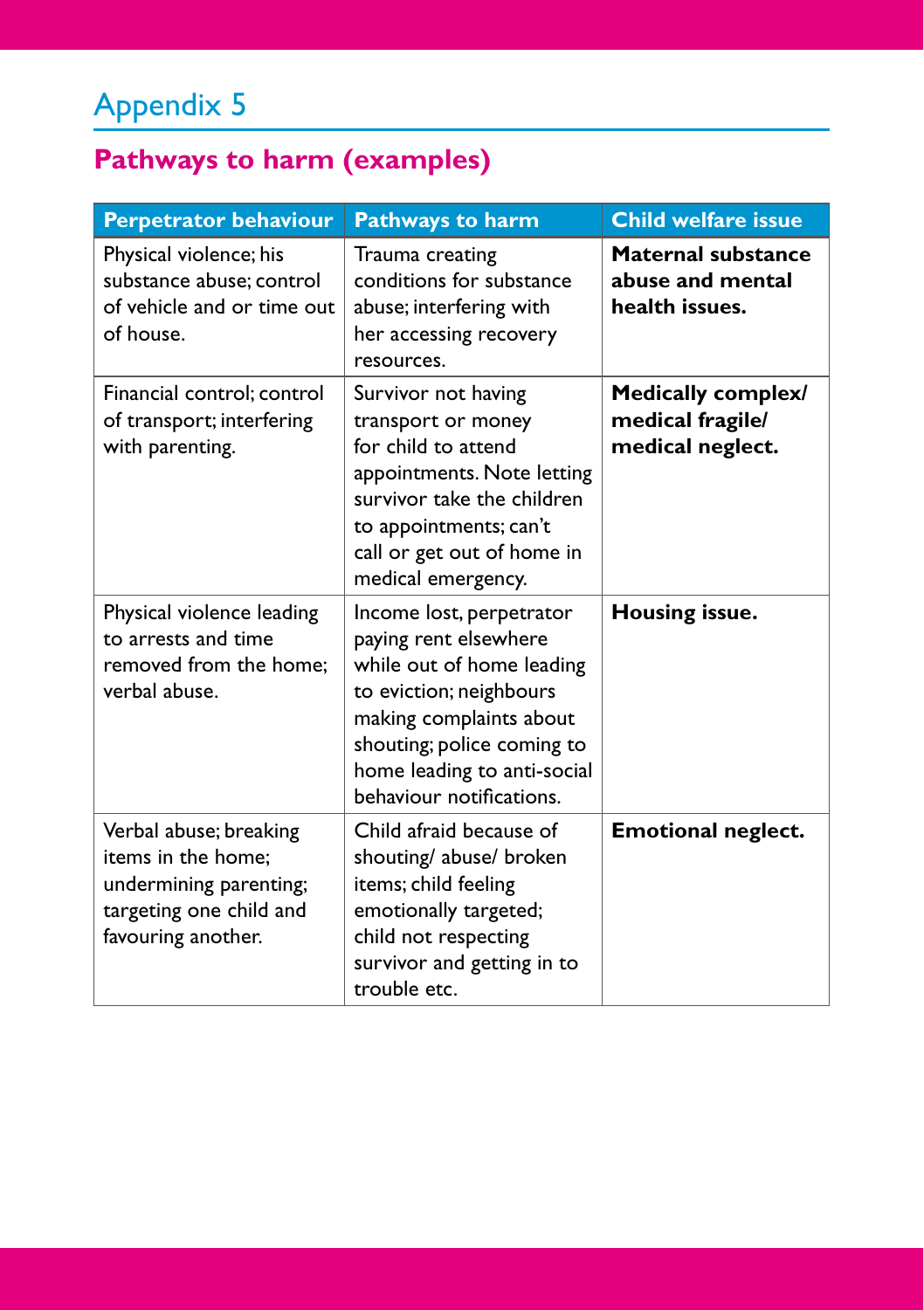| <b>Perpetrator behaviour</b>                                                                                         | <b>Pathways to harm</b>                                                                                                                                                                                                                | <b>Child welfare issue</b>  |
|----------------------------------------------------------------------------------------------------------------------|----------------------------------------------------------------------------------------------------------------------------------------------------------------------------------------------------------------------------------------|-----------------------------|
| Financial control; physical<br>violence including<br>strangulation; threats to<br>take children away.                | Child afraid to go to<br>school because of<br>violence; children refusing<br>to leave victim's side:<br>children not getting<br>necessary school items,<br>victim not getting to<br>school meetings.                                   | <b>Educational neglect.</b> |
| Physical violence towards<br>adult survivor; criticising<br>adult survivor's parenting/<br>discipline; verbal abuse. | Survivor taking on physical<br>discipline so perpetrator<br>won't do worse: children<br>intervening in violence and<br>getting hit/ hurt; children<br>punished by perpetrator<br>for using language learned<br>from perpetrator.       | Physical abuse.             |
| Isolation; financial control;<br>verbal abuse; undermining<br>parenting; control of car/<br>transport.               | Survivor not having access<br>to food leading to neglect<br>issues; children have no<br>one to call in emergency<br>due to isolation; verbal<br>abuse led to victim's<br>depression led to not<br>taking physical care of<br>children. | Physical neglect.           |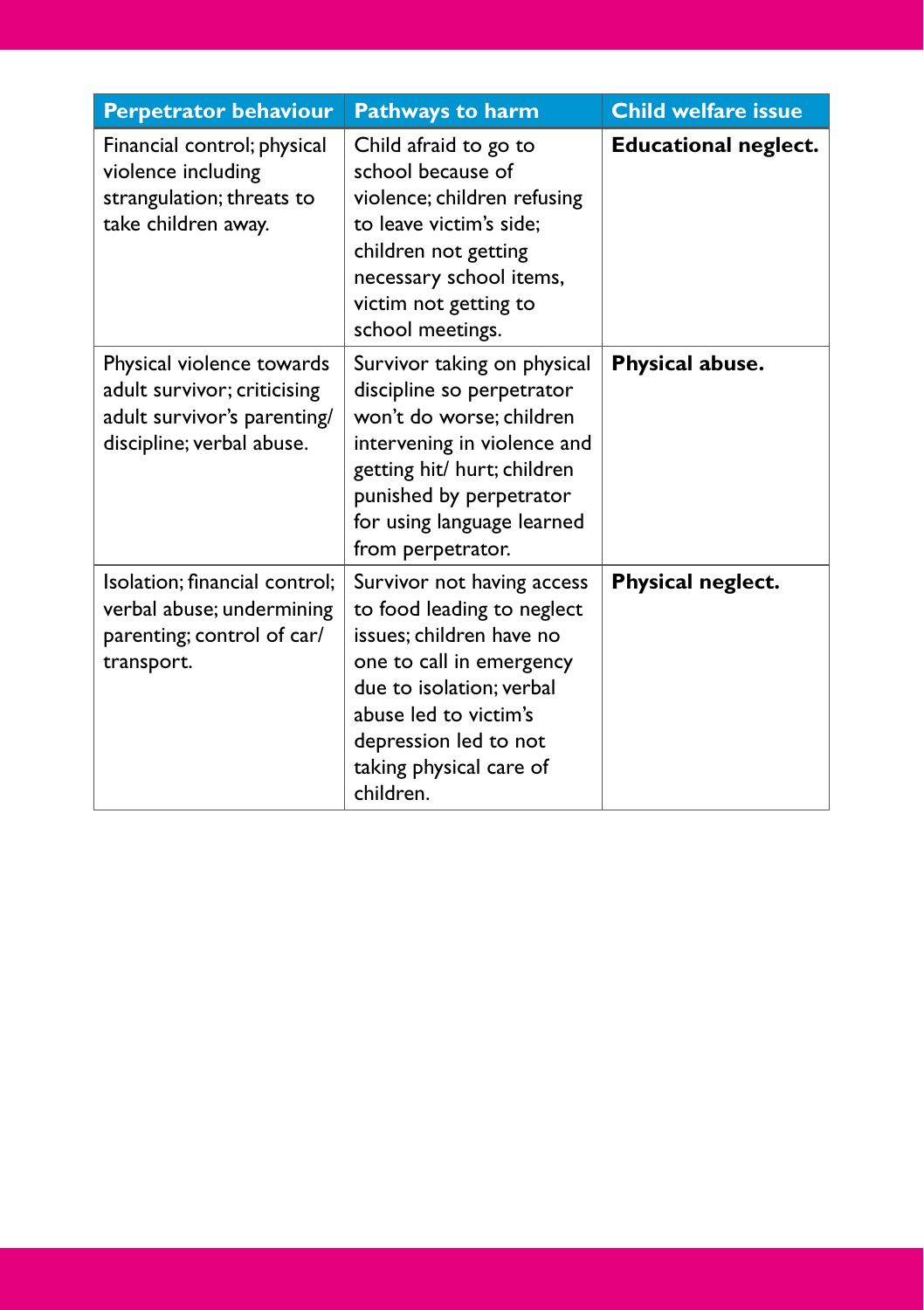## Appendix 6

## **Individualised safety and support plan: options and advice**

Notes to practitioner: Use this template to document the options and advice relevant to your client's situation. Keep a copy on the client file and, if it is safe, give a copy to your client to take away with them.

#### **Client name/ ref no:** Page... of...

### **Is it safe to take this home with you?**

Where will you keep it?

If I need to leave I will try and take with me…

In an emergency, I will try to take…

#### **General safety planning**

Advice on: routines/ safety at home, work, social settings/escape route/ code words. If I need to leave I will try and take with me...<br>
In an emergency, I will try to take...<br> **General safety planning**<br>
Advice on: routines/ safety at home, work, social settings/escape route/<br>
code words.<br>
Legal

#### **Legal**

Advice on: Criminal and Civil options/police reporting/court support/breaches of court orders e.g. interdicts/any child contact/residence/protection issues/ immigration/social work justice involvement for client or (ex) partner or family member.

#### **Separating and post separation**

Code words/escape route/plan for leaving/support post separation.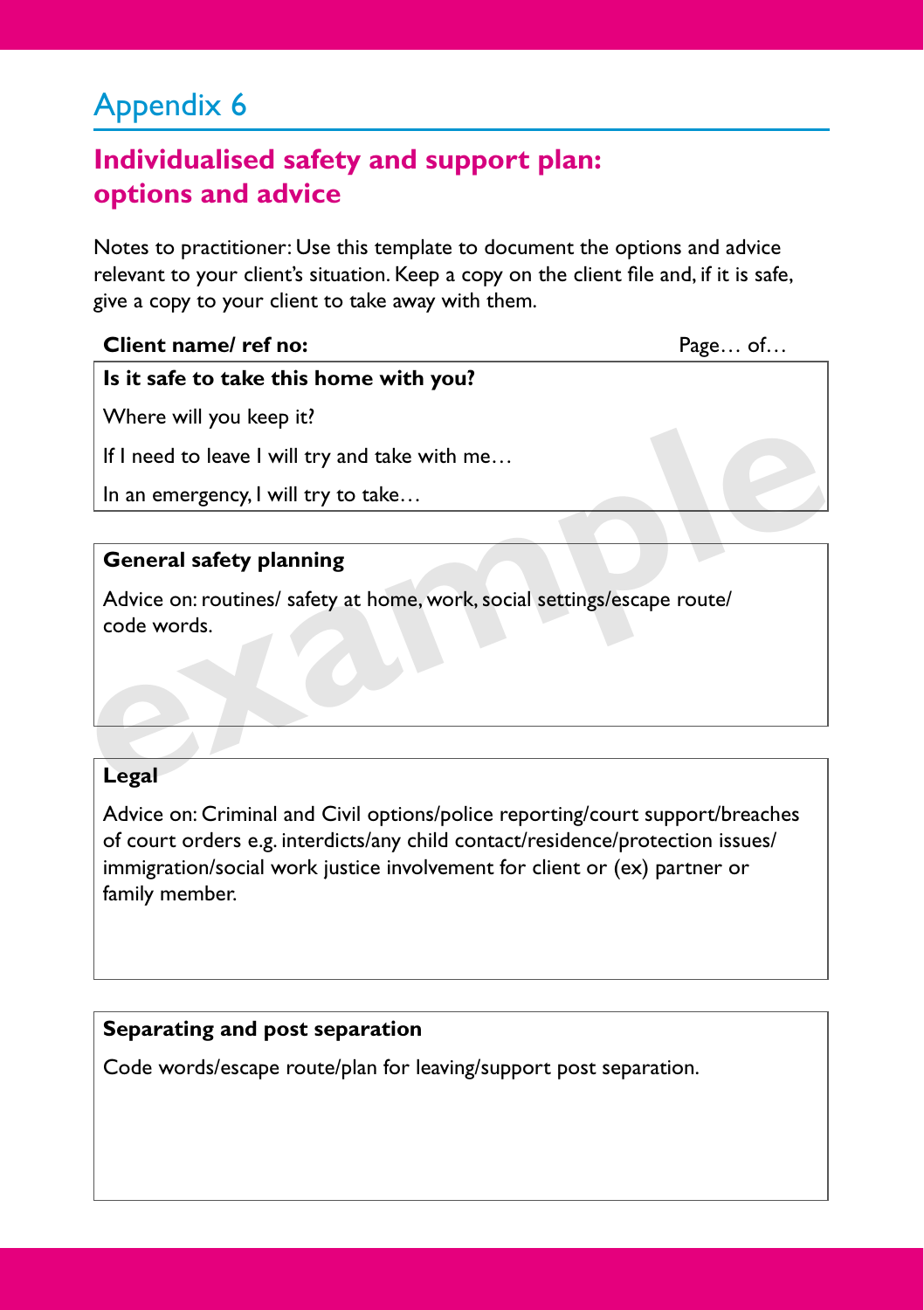#### **Children**

(Ex) partner, family member access to children and school/parental rights and responsibility status/support for children/child's named person/lead professional.

#### **Financial**

Advice on: access to finances, benefits/housing areas/drugs and alcohol or immigration issues affecting finances.

### **Health and wellbeing**

Advice on: immediate medical needs, access to sexual and general health services, mental health services and whether client has disabilities compounding situation. **Fealth and wellbeing**<br>
Advice on: immediate medical needs, access to sexual and general health<br>
services, mental health services and whether client has disabilities<br>
compounding situation.<br> **Example 3**<br> **Example 3**<br> **Exam** 

### **Housing and security**

Advice on: emergency and longer term housing option/security measures/ fire assessment.

### **Additional support factors**

Drugs and alcohol/mental health/disability.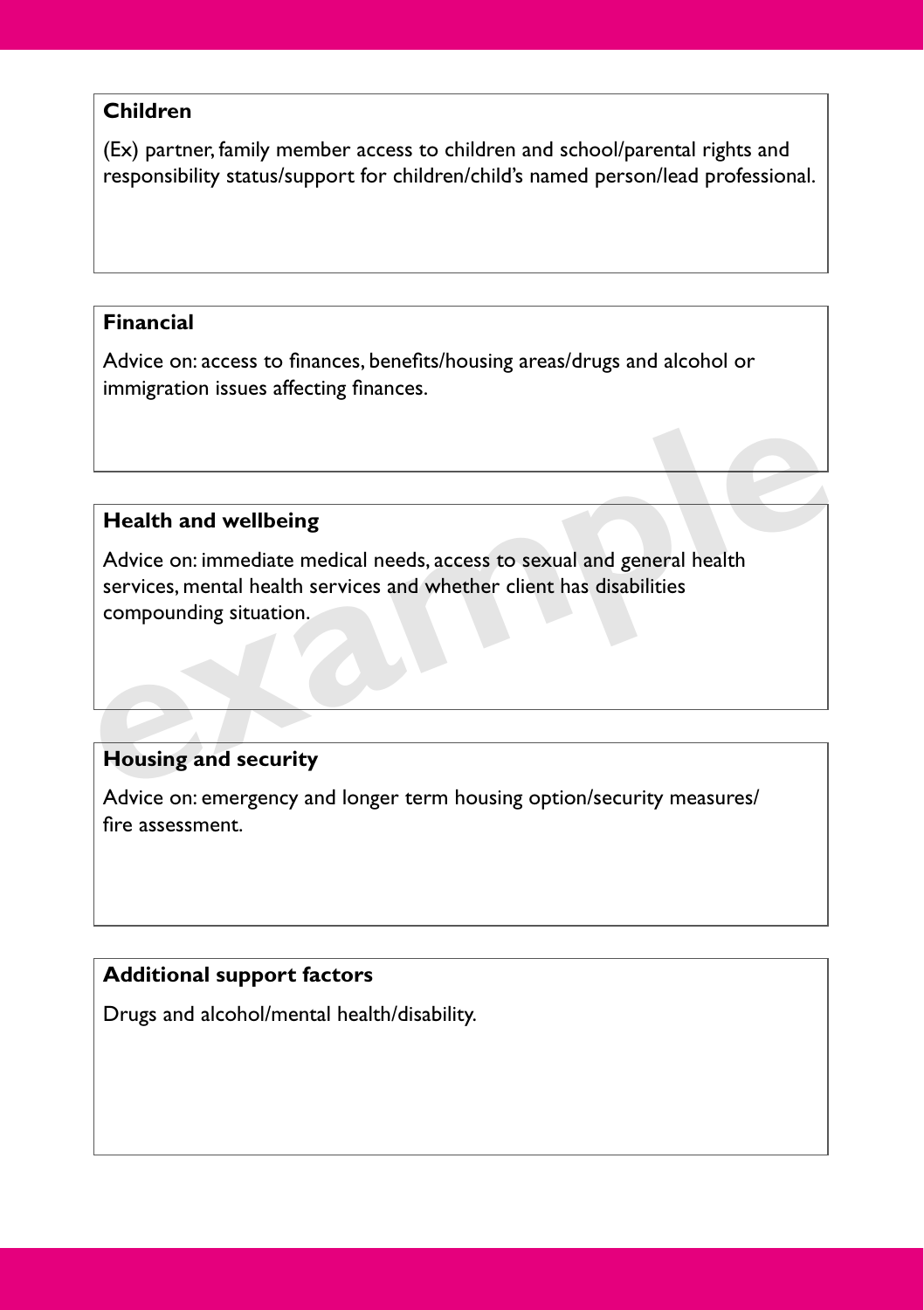## **Who can I contact in an emergency?**

999 for an immediate police or ambulance response:

Domestic Abuse Investigation Unit:

Emergency housing service:

Solicitor:

Nearest accident and emergency department is located: Nearest accident and emergency department is located:<br>
Other:<br>
This service can be contacted on...<br>
We are open...

Other:

**This service can be contacted on…**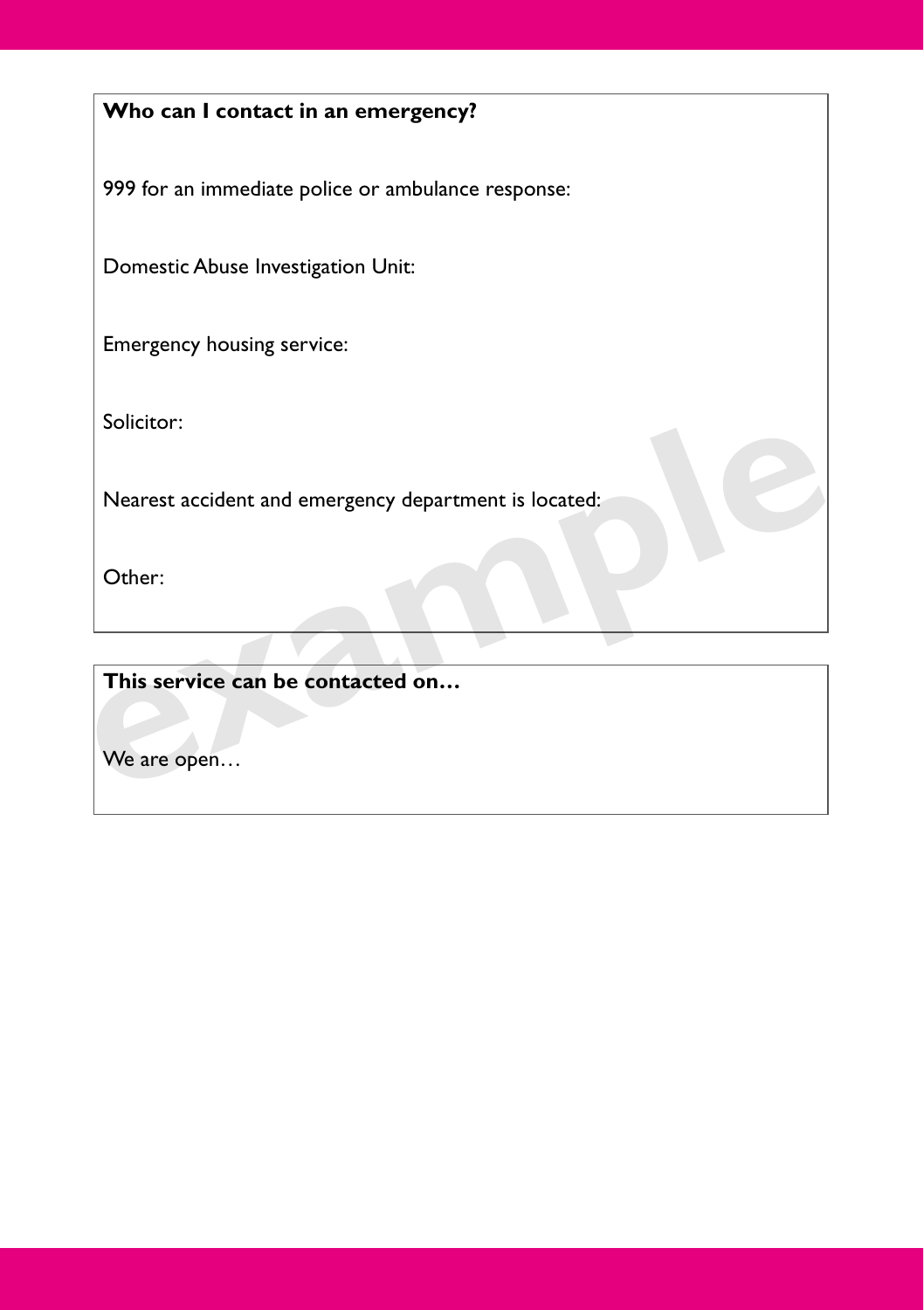# Appendix 7

## **Child's plan**

| What is the desired<br>outcome for this<br>child? (the positive<br>changes in well-being<br>should go here) | What are we going<br>to do? (these are the<br>actions needed to<br>achieve the desired<br>outcomes) | How will we know?<br>(the evidence that will<br>indicate improvements<br>or deterioration in<br>well-being) | By when? (the latest<br>acceptable date to<br>achieve positive<br>change) | Who is helping me?<br>(which professional<br>will be responsible) |
|-------------------------------------------------------------------------------------------------------------|-----------------------------------------------------------------------------------------------------|-------------------------------------------------------------------------------------------------------------|---------------------------------------------------------------------------|-------------------------------------------------------------------|
| <b>Safe</b>                                                                                                 |                                                                                                     |                                                                                                             |                                                                           |                                                                   |
| <b>Healthy</b>                                                                                              |                                                                                                     |                                                                                                             |                                                                           |                                                                   |
| <b>Achieving</b>                                                                                            |                                                                                                     |                                                                                                             |                                                                           |                                                                   |
| <b>Nurtured</b>                                                                                             |                                                                                                     |                                                                                                             |                                                                           |                                                                   |
| <b>Active</b>                                                                                               |                                                                                                     |                                                                                                             |                                                                           |                                                                   |
| <b>Respected</b>                                                                                            |                                                                                                     |                                                                                                             |                                                                           |                                                                   |
| <b>Responsible</b>                                                                                          |                                                                                                     |                                                                                                             |                                                                           |                                                                   |
| <b>Included</b>                                                                                             |                                                                                                     |                                                                                                             |                                                                           |                                                                   |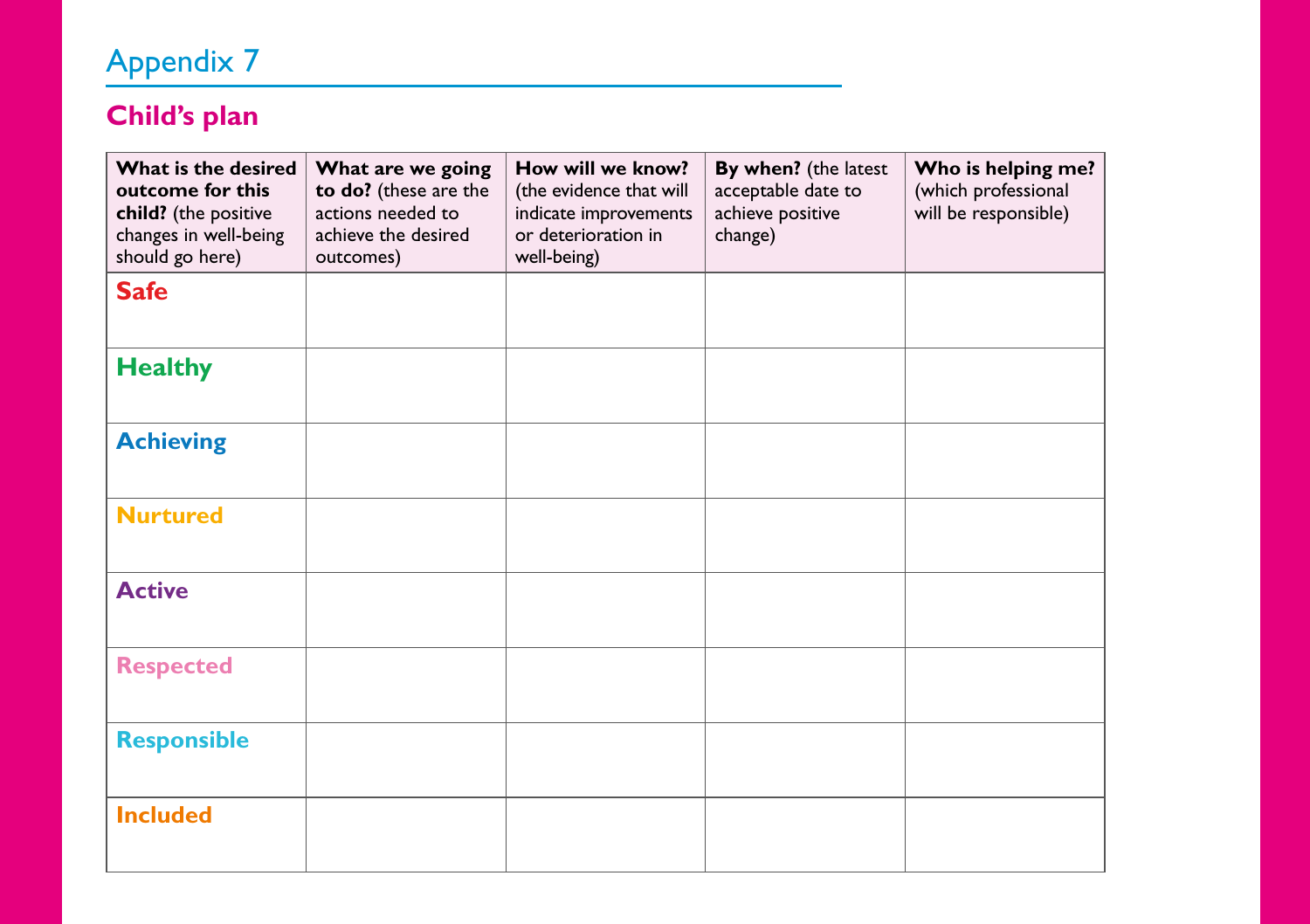## Appendix 8

## **What happens when domestic abuse is reported to the police?**

Domestic abuse in itself is not a crime in Scots Law. However the behaviours that abusers use to control and cause fear in their partners or ex-partners may constitute a crime such as breach of the peace, crimes of violence including murder and crimes of a sexual nature. Other crimes may include breach of the Telecommunications Act, vandalism, abduction, wilful fire raising and crimes of dishonesty. This list is not exhaustive and these crimes amongst others may be disclosed to you in the course of your work.

Reporting domestic abuse to the police may provide a protective factor to some women. Police Scotland treat domestic abuse very seriously.

When Police Officers attend a domestic abuse incident they will gather all the details of the incident, establish if a crime has been committed and investigate this thoroughly. Where there is sufficient evidence all attempts will be made to locate, detain and arrest the individual. In terms of Scottish Crime Recording Standards Police Scotland will record and investigate all allegations regardless of the wishes of the victim. Where the accused is not traced and is at large, they will be actively pursued until detained for interview or arrested where there is sufficient evidence.

The initial priority for police officers attending a domestic abuse incident is the safety and wellbeing of the victim and family.

To substantiate charges in Scots Law allegations require to be corroborated (although this is under review at time of publication). Corroboration is two or more separate sources of evidence. These could be statements from witnesses, who saw or heard something, admissions by the accused or supporting evidence such as injury to the woman or forensic evidence consistent with the details of the event.

Where there is no corroboration police have no power to arrest and charge an individual. However, they can detain a suspect to carry out further investigation and seek evidence about any allegations made.

#### **What happens next**

The police compile a report and send this to the Procurator Fiscal (PF). The PF is the official from the Crown Office and Procurator Fiscal Service who decides whether a case goes to court. The PF is independent from the police and the court and does not have to explain their decision. If the PF decides to prosecute the accused will need to go to court.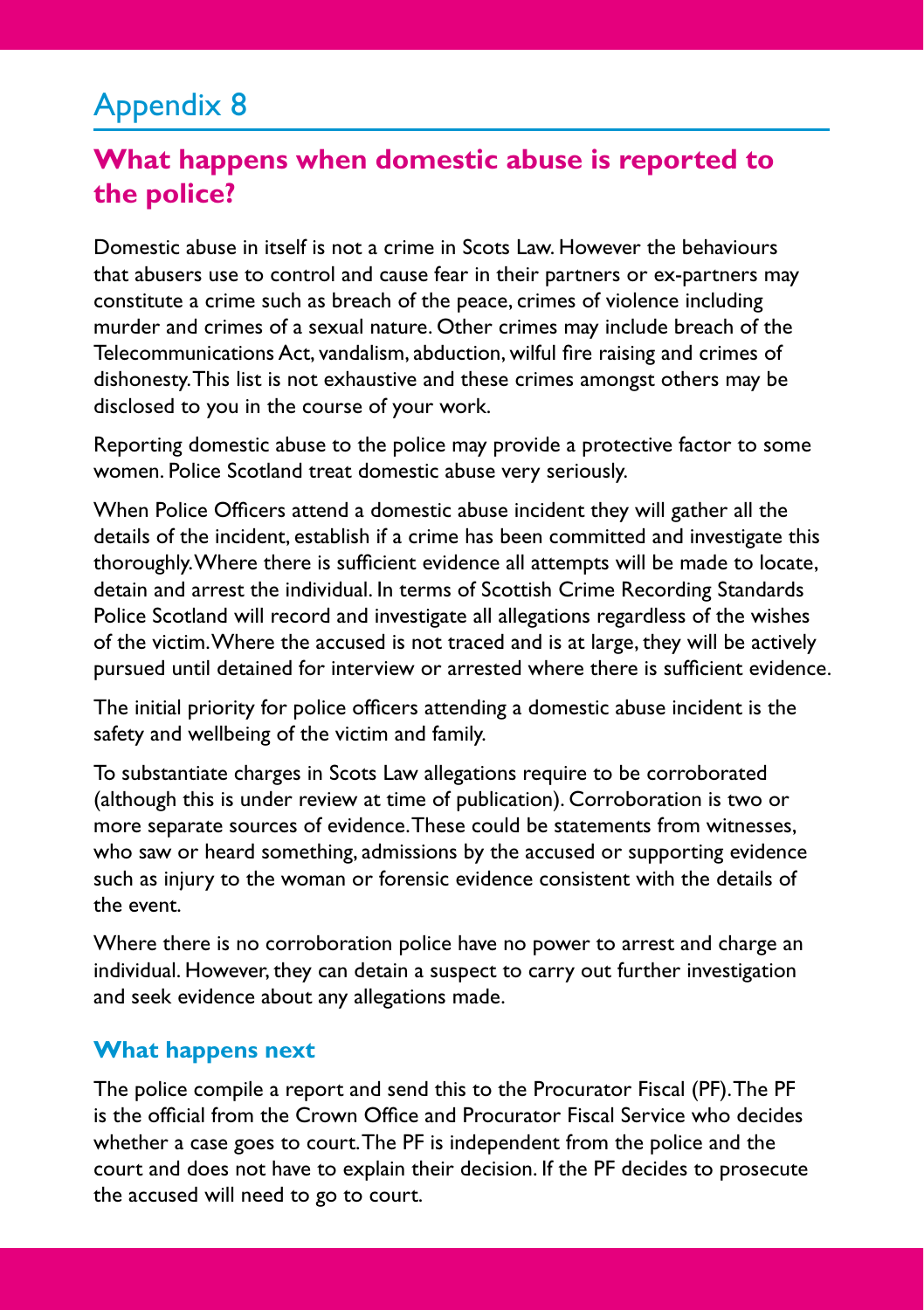### **Sheriff summary proceedings**

The accused will appear from custody the next working day in front of a Sheriff and will be given the opportunity to plead guilty or not guilty. If the accused pleads guilty they may be sentenced that day or sentence may be deferred for background reports. If they plead not guilty a date will be set for their trial and he may be released on bail or remanded in custody.

### **Sheriff solemn**

In the most serious of cases, the Crown may decide to proceed by solemn procedure which always involves trial by jury. Usually solemn proceedings are raised in the Sheriff court by means of petition. When the accused appears from custody a trial diet will not be set at this time, unlike summary procedure. The accused may be remanded in custody or released on bail.

The maximum custodial sentence in solemn proceedings that can be imposed is five years. If the Sheriff is of the view that this sentence is inadequate the case can be remitted to the High Court for sentence (where the common law powers are unlimited), following upon conviction.

A handy summary can be found at [www.rlclaw.co.uk/advice/solemn-procedure](http://www.rlclaw.co.uk/advice/solemn-procedure)

#### **Bail**

Bail is an order of the court granted in terms of the criminal procedures (Scotland) Act 1995 and is defined as "the release of the accused on conditions". If the accused is released on Standard Bail the conditions are:

- **C** Appears at the appointed time at every diet relating to the offence.
- **C** Does not commit an offence whilst on bail.
- $\bullet$  Does not interfere with witnesses or otherwise obstruct the course of justice whether in relation to self or any other person.
- $\bullet$  Makes himself available for the purpose of enabling enquiries or a report to be made to assist the court in dealing with him.

The Sheriff may impose Special Bail conditions in cases of domestic abuse.

These can be:

- Do not approach, contact or communicate with the victim.
- **Do not enter victim's address, street, area or any other area deemed by** the order.

Bail conditions will last until there is the disposal of the case at court.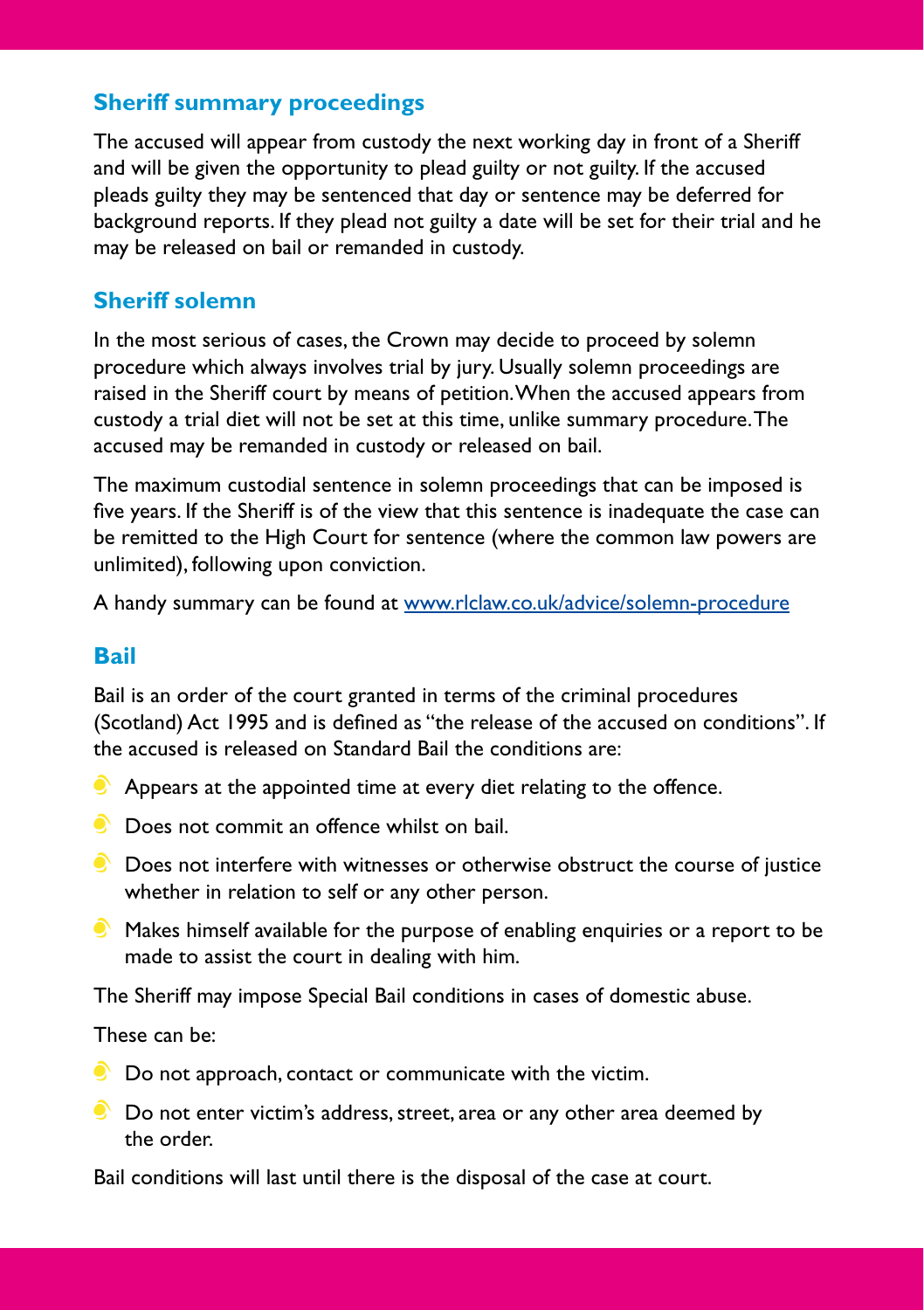## Appendix 9

## **Useful contact numbers**

| 0303 123 1008 |
|---------------|
| 999           |
| 101           |
|               |
| 01355 249 897 |
|               |
| 0141 353 0859 |
| 01236 707767  |
| 0800 027 1234 |
| 01698 527 003 |
| 01698 30 1111 |
| 0800 24 2024  |
| 0800 801 0327 |
|               |

**Ethnic Minority Law Centre** to provide legal advice and representation in conjunction with Citizen's Advice Bureau [www.emlc.org.uk](http://www.emlc.org.uk)

**Trafficking Awareness Raising Alliance (TARA)**, 11th Floor, Nye Bevan House 2, 20 India Street, Glasgow G2 4PF Phone: 0141 287 8274

**Save the Children** [www.savethechildren.org](http://www.savethechildren.org)

#### **Amnesty International** [www.amnesty.org](http://www.amnesty.org)

**The LGBT Domestic Abuse Project** is Government funded and in its initial phase has created a website as a resource for all service providers and to reach as many people experiencing domestic abuse as possible. The project also plans to pilot training in 3 areas of Scotland. The Website also addresses the effect domestic abuse can have on children and young people within an LGBT family. [www.lgbtdomesticabuse.org.uk](http://www.lgbtdomesticabuse.org.uk)

| 08088 010789   |
|----------------|
| 01698 527006   |
|                |
| 0800 1111      |
| 0800 838 587   |
| 0800 328 89 70 |
| 0300 999 5428  |
| 0800 587 58 79 |
|                |